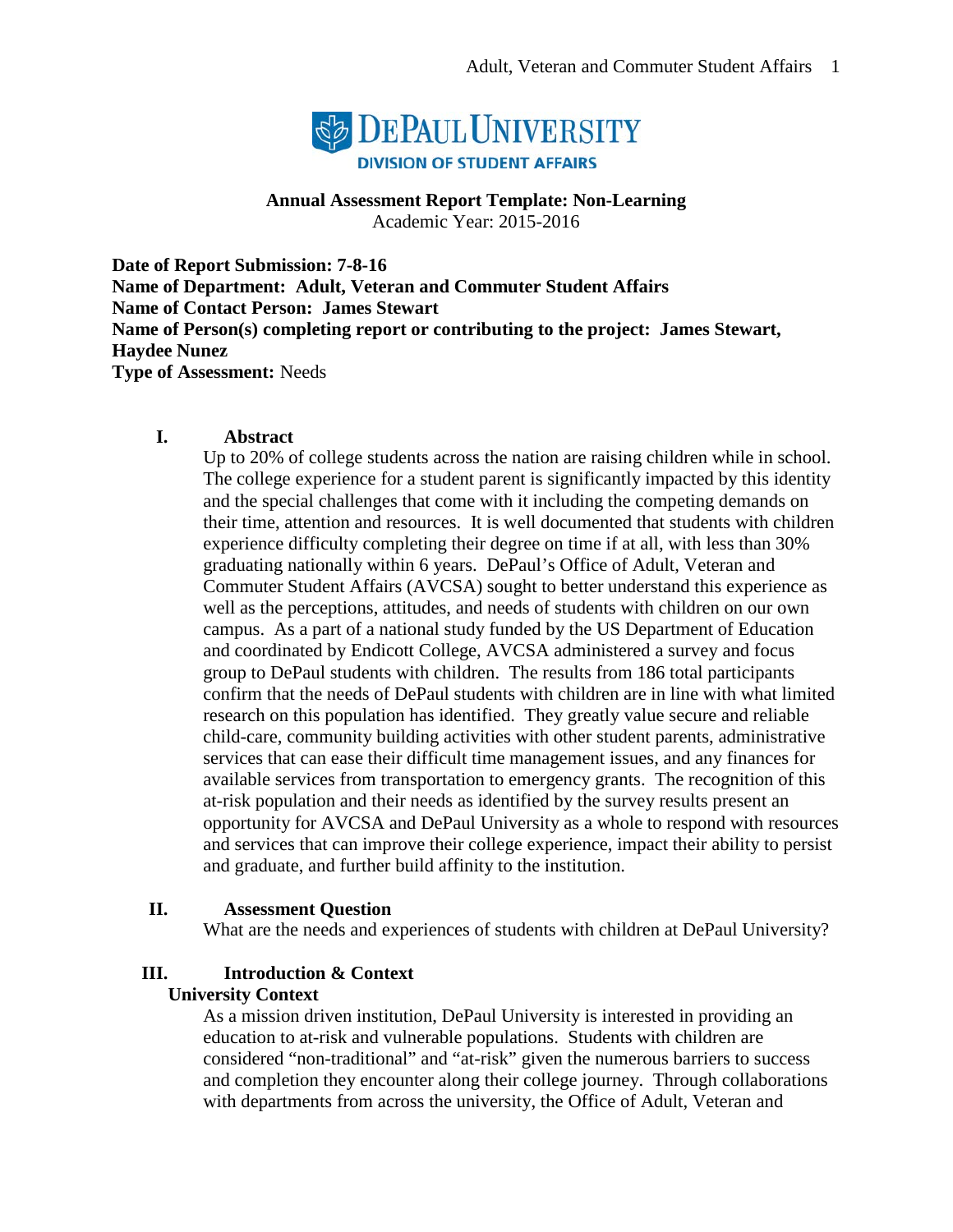Commuter Student Affairs seeks to provide support, resources and targeted programs to help students with children persist and succeed academically, and works to promote an environment that is inclusive of the non-traditional student experience in which students with children can thrive as engaged members of the DePaul community.

In fulfillment of our departmental mission, we seek first to understand the population and their needs in order to provide appropriate targeted resources and services. Our goal of finding and better addressing identified gaps through this needs analysis also directly contributes to several objectives in Goal 1 of Vision 2018:

• Expand and strengthen programs that focus on critical student transitions, including the first year for freshmen and transfer students, beginning or reentering college for adult students and entrance to major.

• Increase university retention and graduation rates while addressing gaps in degree completion across racial and ethnic groups.

• Expand support for high-quality, easy-to-navigate student services, including those that address student wellness and mental health, and special support services and accommodations.

The last item is applicable due to legally required accommodations for pregnant and parenting students under Title IX. Title IX explicitly requires not just reasonable accommodations, but accommodation of curricular and extracurricular experiences for parenting and pregnant students. This could include reinstatement of leadership role after pregnancy or absence for unexpected child emergency or class extensions, for example.

#### **Supporting Scholarship**

While limited studies on this population exist, current research does confirm anecdotal expectations of this population as having prolonged time to degree completion, lower graduation rates, and presenting with needs unique to their identity and often not provided on their campus. The Institute for Women's Policy Research has found that 26% of undergraduate students are also a parent and that 43% of that population is a single mother while over two-thirds of students with children are of a minority ethnicity or race (IWPR, 2014).

In a previous study, the Institute for Women's Policy Research identified that students with children, like other adult students, have higher average GPAs than their traditional peers (IWPR, 2013). However, despite their academic performance, the six year graduation rate for this population averages at 31% nationally and well over 50% of students with children will not graduate in six years (IWPR, 2013). Through this project, we learn what primary factors prevent these otherwise high achieving students from persisting so that we can make institutional recommendations that better support their academic pursuits.

In a compressive study of what sociological supports and factors could impact student-parent success, researchers found that "support from other students" and "university services" tied for first place, outranking other expected items like family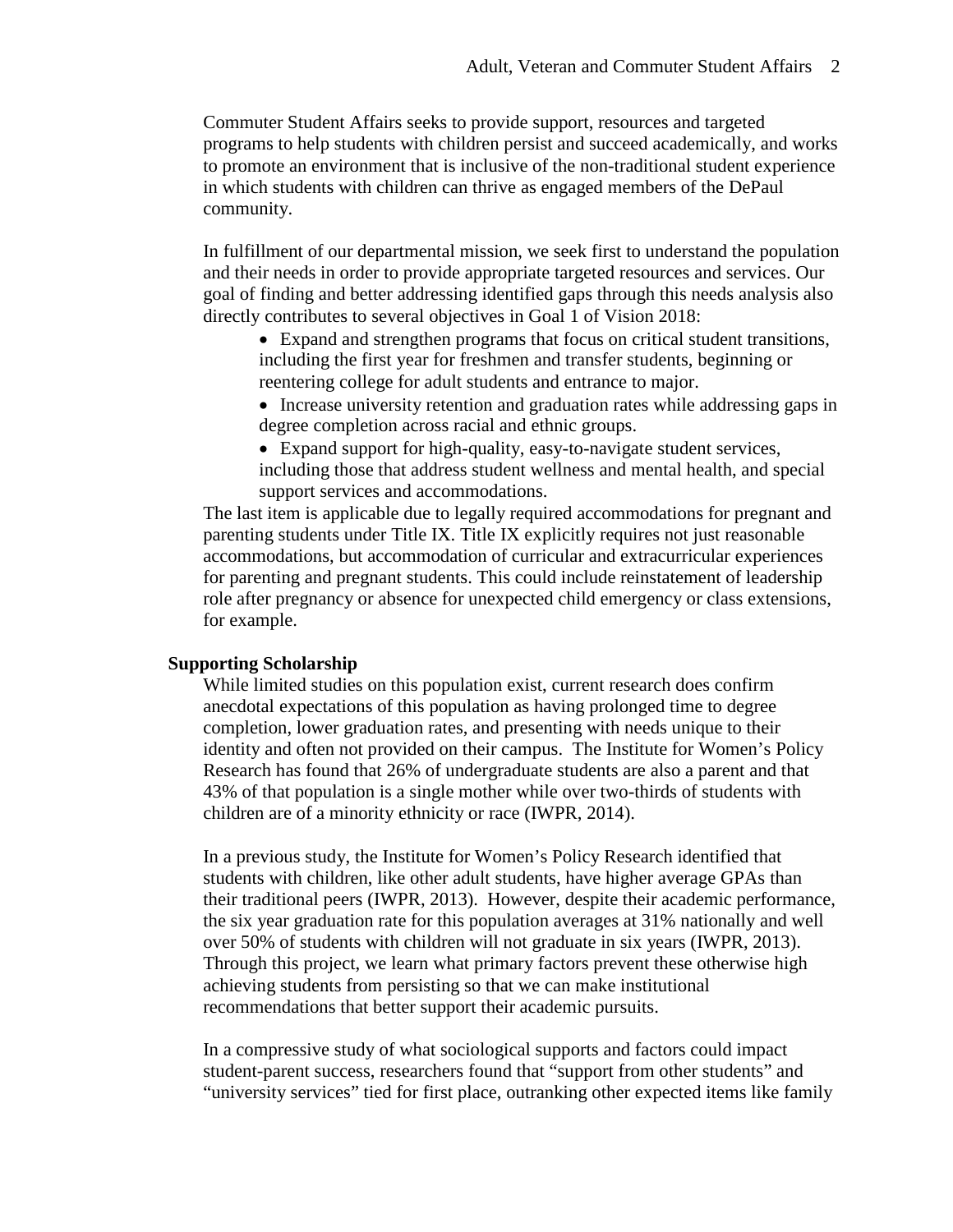support or faculty support (Van Stone, Nelson, & Niemann, 1994). This speaks to the impact that intentional services and community building could have on this population at DePaul.

#### *References*

Institute for Women's Policy Research (2014). 4.8 Million College Students are Raising Children. Fact Sheet November 2014. Retrieved from https://www.luminafoundation.org/files/resources/college-students-raisingchildren.pdf

Institute for Women's Policy Research (2013). College Students with Children are Common and Face Many Challenges in Completing Higher Education. Briefing Paper. Retrieved from http://files.eric.ed.gov/fulltext/ED556715.pdf

Van Stone, N., Nelson, J.R., & Niemann, J. (1994). Poor Single-Mother College Students Views on Effect of Some Primary Sociological and Psychological Believe Factors on Their Academic Success. Journal of Higher Education. 65(5), p. 571-584.

### **IV. Data Collection & Methodology Data Collection**

As a part of a national study which includes a total of eight institutions, the methodology of survey and focus groups as well as their question design was defined by project coordinators at Endicott College. DePaul formed a local task force of staff from a variety of offices that aided in providing DePaul modifications where permissible.

Data for this study was collected through survey and focus groups administered by AVCSA to a student population invited to participate by DePaul's Institutional Research and Marketing Analytics (IRMA) department, based on their having claimed a dependent on their FAFSA forms. This approach to identifying the population was determined to likely yield the largest respondents despite the concern that new parents (not yet having dependent on prior year FAFSA), student parents not completing the FAFSA, or parents that may themselves be claimed as dependents on someone else's taxes would not receive the survey. In addition, the method for sample selection was identified by study coordinators at Endicott College to be superior to "snowballing" or word of mouth distribution and therefore all 8 participating institutions followed this protocol, despite the mentioned limitations. Using this approach, 1,235 students were identified as part of this identified sample.

All 1,235 students were invited to participate in the survey at DePaul University (773 undergraduate and 462 graduate); however, only181 students who fulfilled the necessary qualifications (having a dependent child under18 years of age) completed the survey. An additional 40 loaded the survey but responded "no" to the first question asking if their dependent was a child. These respondents were not asked to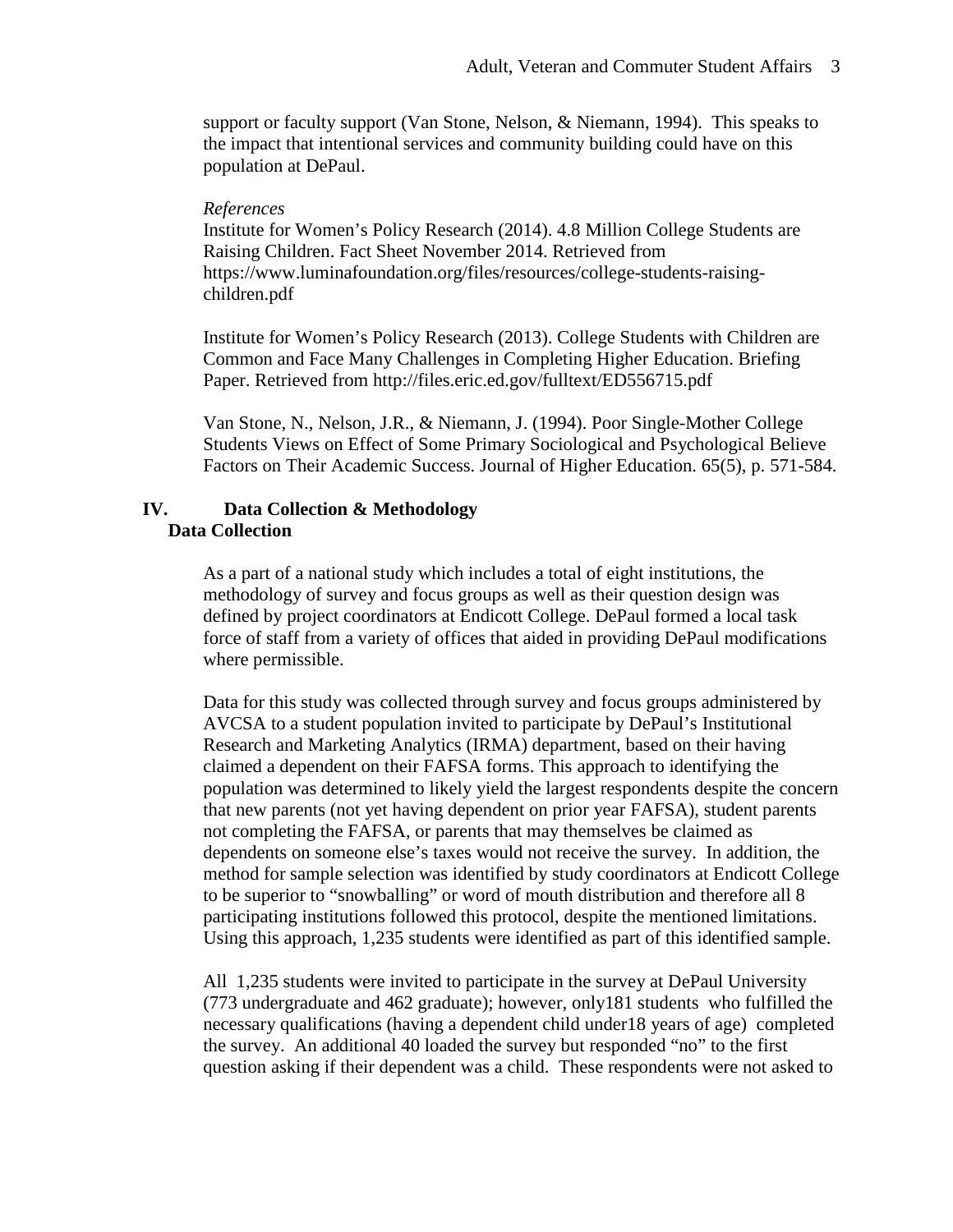complete the remainder of the survey since their dependent on FAFSA and taxes could be a spouse, elderly parent, etc.

National research would indicate that the population of students with children at a 4 year institution could reach up to 15% of the total student body (IWPR, 2014); however, national research doesn't provide much detail in how that is always identified. DePaul's sample selection approach and limitations to identifying student data meant that only 5% total undergraduates and 6% of total graduates were identified in the sample. The difference between the DePaul identified number and national numbers may be influenced by the fact that this was the first time the institution identified this student group to be tracked so new queries were built and tested to pull their data.

Although the focus of the national Family Friendly Campus Project is undergraduates with children, DePaul and AVCSA did include graduate students for our own analysis. All are included in the data below, except where explicitly stated. Recruitment for the focus groups occurred through invitation to students who opted to be contacted in this manner at the end of the survey, approximately 40 individuals. To protect individual's identity, the DePaul version of the national survey auto redirected students to a local Qualtrics for this option, thus in no way linking students to the other collected data. Two focus groups were conducted – one in Lincoln Park and the Loop. Both were audio recorded and analyzed for themes. The script and text of focus group is located in the Appendix.

The survey questions and focus group questions in their entirety are included in Appendix sections.

#### **Data Analysis**

The analysis of this data is being conducted in several stages with support of a doctoral student in DePaul's Education Program that serves as a grant funded Research Assistant.

Through the grant, Endicott College provided descriptive analysis (frequencies, percentages, and mean scores) on all questions. In addition, they provided theme analysis maps for the focus groups rubrics.

All areas on the survey and focus group focus on six areas of the student: campus climate (perceptions, comfort on campus, bring children to campus), campus support (resources/services), community support (child-care, relatives support, etc.), stress, academics (stop-outs, Title IX), and current stability (along food, finances, shelter, etc.).

#### **Participant Consent**

Due to the nature of some of the questions in the study, on housing stability, stress, etc, and the identification of students through FAFSA data, IRB approval was required. IRB approval was also secured for the larger study through Endicott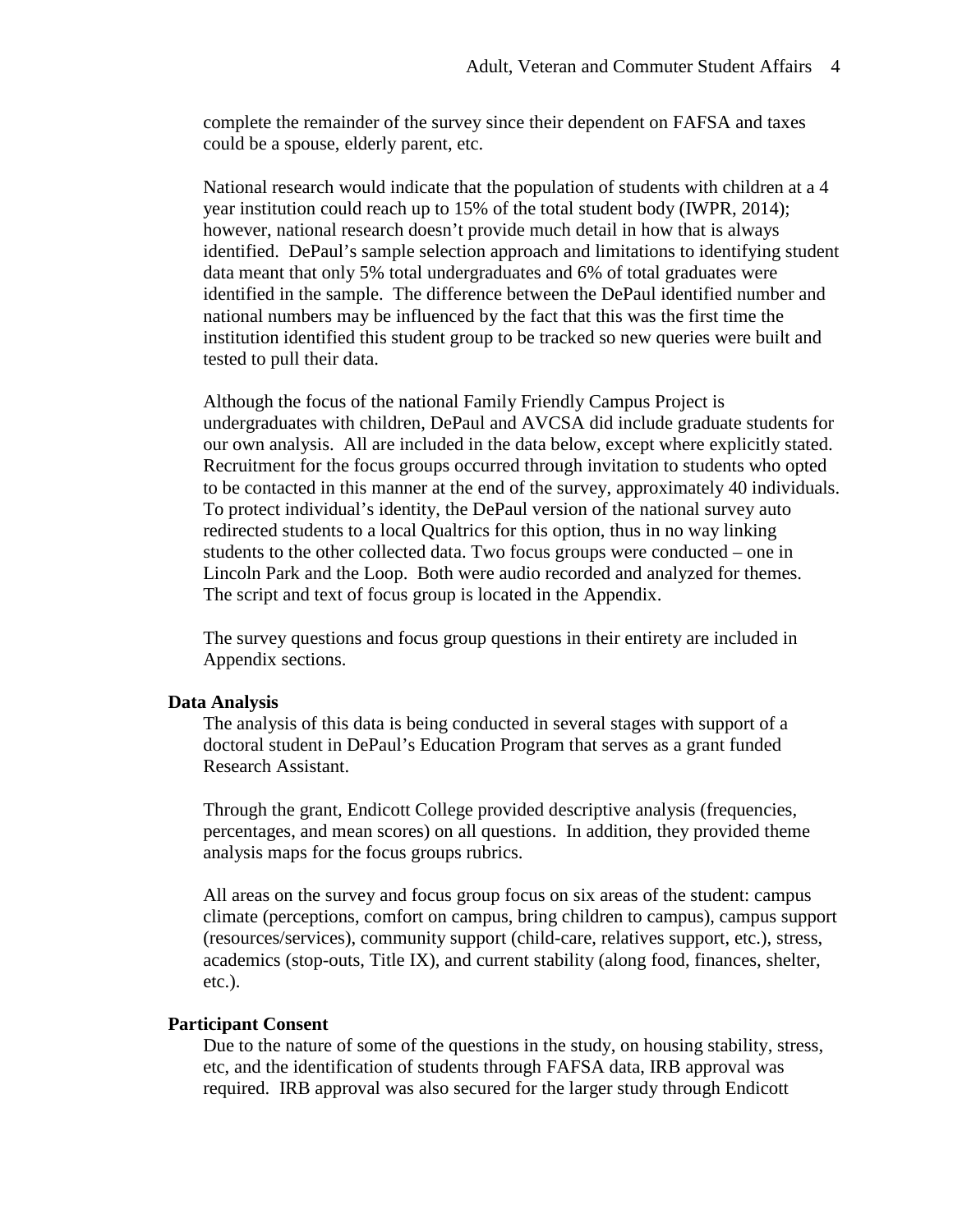College, and James Stewart is named as co-researcher. DePaul IRB, with named researchers James Stewart, Haydee Nunez, Debra Smith (Endicott College) and Scott Tharp is obtained under protocol: #JS122115ADM

Consent was required using IRB template for Focus Group and Survey. The online survey required clicking to acknowledge on the first screen to continue. A waiver of storing this consent was filed with IRB to assist in protecting survey confidentiality: to allow no possibility of ever connecting names to results. The Focus Groups used paper consent which is stored under IRB protocol by James Stewart for required time.

These consent forms are included in Appendix sections.

### **V. Data & Results**

### **Demographic data on survey respondents (Not collected at Focus Group for protection of individuals):**

- 181 Results (invited1235 15% response rate)
	- Identity markers:
		- o 59 (33.5%) are Single Parents
	- Separate Question: Do you consider yourself a single parent?
		- Yes 33.91%
		- No 66.09%

• *NOTE: These separate questions are important as some individuals might be married, yet have a partner not active in parenting (deployed, live away, etc.).* 

- o 49 (28%) were raised by Single Parent
- o 39 (23%) have English is second language

o Average and Median age of respondents was 35 (Youngest was 18; Oldest 62)

o 10% of respondents were traditional-aged students, or under 24 year old

- o 108 (63%) Women respondents; 65 (37%) Male respondents
- o 4 Students were currently pregnant
- o Average age of having first child was 26 (23 for undergrads)
- o Number of Children Average 1.6; Mode was 1
- o Average age of oldest 6; Average age of youngest 5
- Student traits:
	- o 52% had taken at least one break in their studies
	- o 53% First Generation student
	- o 60 (36%) in first year at DePaul
	- o 79 (45%) Grad Students; 54 (31%) Seniors; 24 (14.7%) Juniors; 12

(7%) Sophomore; 3 (2%) First Year

o Living Arrangements: 140 (81.4%) Off Campus

Housing/Apartment; 27 (15.7%) with relative (non-partner); 0 in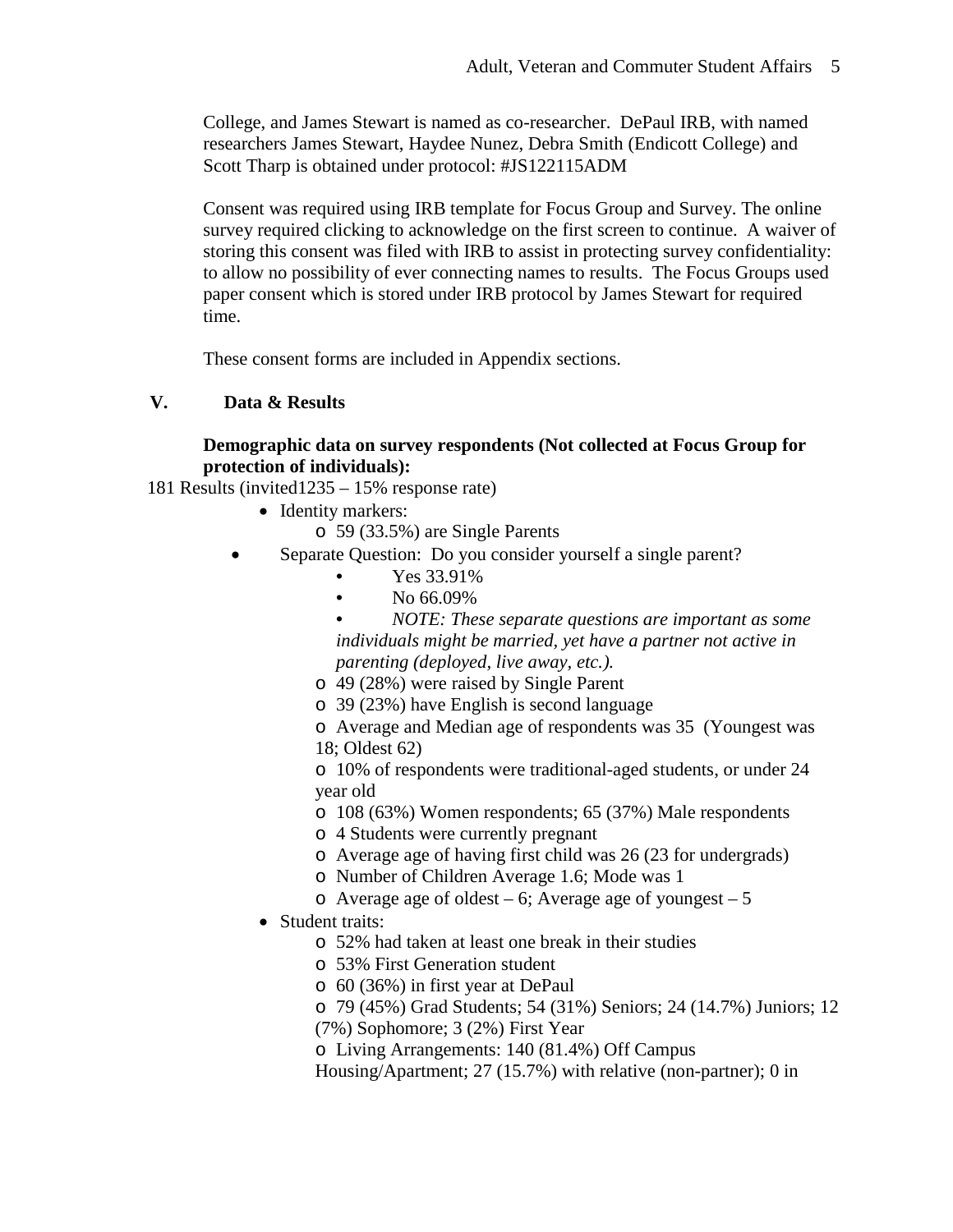college housing; 1 (.58%) in Public Housing; 4 (2.33%) in Section 8 Housing; 2 (1.68%) in Temporary Situation; 1 (.58%) Homeless

• Services/Campus Resources

o Overall perception of services at DePaul: "How well do support services at your school meet your needs as a student with a child?"

 $\blacksquare$  7 (4.64%) Extremely Well; 31 (20.53%) Quite Well; 50 (33.11%) Moderately Well; 37 (24.5%) Not Very Well; 26

(17.22%) Not at all

o Desired Services/offerings

 Students were asked to rate usefulness of following service or potential services from Not Useful to Very Useful

■ Financial Assistance for child-care: 19 (12.5%) Not Useful; 18 (11.84%) Somewhat useful; 115 (75.66%) Very Useful

Parenting information, education and/or help: 37 (23.72%) Not Useful; 65 (41.67%) Somewhat useful; 54 (34.62%) Very Useful

Formal or informal counseling or coaching:  $34(21.66%)$ Not Useful; 58 (36.94%) Somewhat useful; 65 (41.40%) Very Useful

• Family activities on campus: 17 (10.97%) Not Useful; 58 (37.42%) Somewhat useful; 80 (51.61%) Very Useful

Place for students with children to gather on campus: 25 (16.3%) Not Useful; 54 (34.84%) Somewhat useful; 76 (49.03%) Very Useful

■ Lactation Rooms: 46 (29.87%) Not Useful; 44 (28.57%) Somewhat useful; 64 (41.65%) Very Useful

 $\blacksquare$  Laptop Loans: 57 (35.19%) Not Useful; 54 (33.33%) Somewhat useful; 51 (31.48%) Very Useful

• Child-friendly study spaces: 31 (19.14%) Not Useful; 37

(22.84%) Somewhat useful; 94 (58.02%) Very Useful Awareness and accommodation for student parents from faculty: 12 (7.41%) Not Useful; 40 (24.69%) Somewhat

useful; 110 (67.9%) Very Useful

• Availability of small, emergency grants: 19 (11.8%) Not Useful; 30 (18.63%) Somewhat useful; 112 (69.57%) Very Useful

Someone to give referrals to needed services and supports: 19 (11.8%) Not Useful; 51 (31.68%) Somewhat useful; 91 (56.52%) Very Useful

An office dedicated to the needs of student parents: 17 (10.49%) Not Useful; 61 (37.65%) Somewhat useful; 84 (51.85%) Very Useful

o Campus Life Questions

 "I interact or associate with other students at this school who have children or are pregnant" 21 (12.73%) Very Often; 16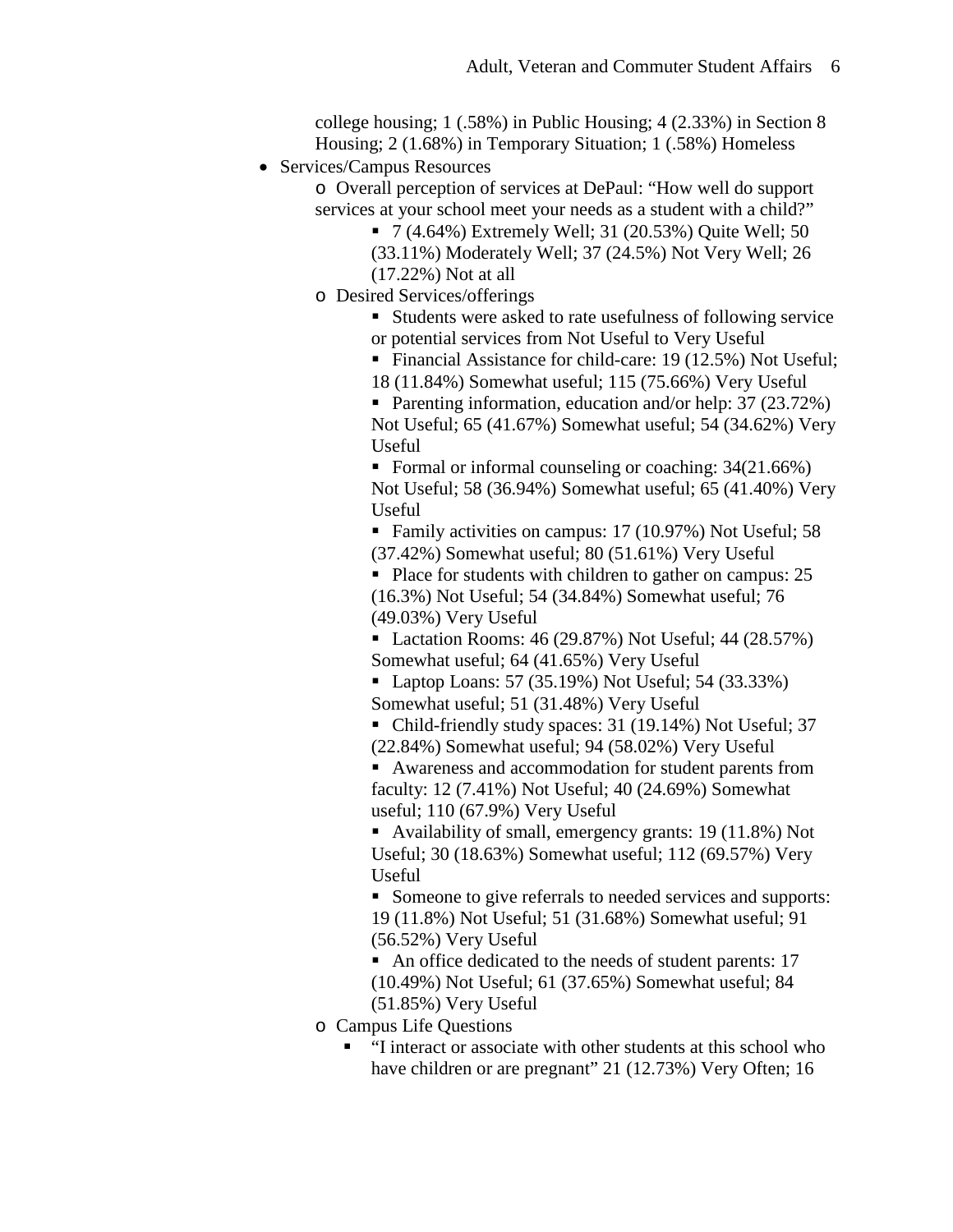(9.70%) Often; 37 (22.42%) Sometimes; 41 (24.85%) Rarely; 50 (30.30%) Never

- "I feel judged or harassed by other students because I am a parent or pregnant" 0 (0.00%) Very Often; 5 (3.03%) Often; 18 (10.9%) Sometimes; 23 (13.94%) Rarely; 119 (72.12%) Never
- $\blacksquare$  "I feel isolated from other students." 7 (4.24%) Very Often; 23 (13.94%); Often; 32 (19.39%) Sometimes; 31 (18.79%) Rarely; 72 (43.64%) Never
- "I can find child friendly study spaces on campus, if needed (leave blank if not needed)" 3 (2.97%) Very Often; 2 (1.98%) Often; 20 (19.80%) Sometimes; 21 (20.79%) Rarely; 55(54.46%) Never
- "I consider dropping out of school before finishing." 7 (4.22%) Very Often; 18 (10.84%) Often; 36 (21.69%) Sometimes; 25 (15.06%) Rarely; 80 (48.19%) Never
- "I am confident in my ability to complete my coursework." 71 (43.03%) Very Often; 44 (26.67%) Often; 48 (29.09%) Sometimes; 1 (0.61%) Rarely; 1(0.61%) Never
- "I feel judged or harassed by faculty or staff because I am a parent or pregnant."  $1(0.61\%)$  Very Often; 1 (0.61%) Often; 15 (9.20%) Sometimes; 20 (12.27%) Rarely; 163 (77.30%) Never
- "I hide or don't mention that I have a child or am pregnant with faculty, other students, or staff." 10 (6.21%) Very Often; 9 (5.59%) Often; 21 (13.04%) Sometimes; 96 (15.53%) Rarely; 161 (59.63%) Never
- o Campus Experience Questions
	- "I have opportunities to make friends and meet people at my college." Very Often 26 ( 15.85%); Often 27 (16.46%); Sometimes 51 (31.10%); 44 (26.83%) ; Never 16 (9.76%)
	- "I take part in student activities like clubs, campus associations, committees, or other college activities." Very Often 4 (2.44%); Often 4 (2.44%); Sometimes 10 (6.10%); Rarely 62 (37.80%); Never 84 (51.22%)
	- "I attend other campus events." Very Often 1 (0.61%); Often 3 (1.83%); Sometimes 19 (11.59%); Rarely 63 (38.41%); Never 78 (47.56%)
	- $\blacksquare$  "I bring my child/ren to campus." Very Often 0 (0.00%); Often 2 (1.22%); Sometimes 12 (7.32%); Rarely 34 (20.73%); Never 116 (70.73%)
- Have you experienced any of the following challenges as a parenting student while you have been at this school? (Check all that apply)
	- o Answer Choices/ Responses
	- o Time management 151 (91.52%)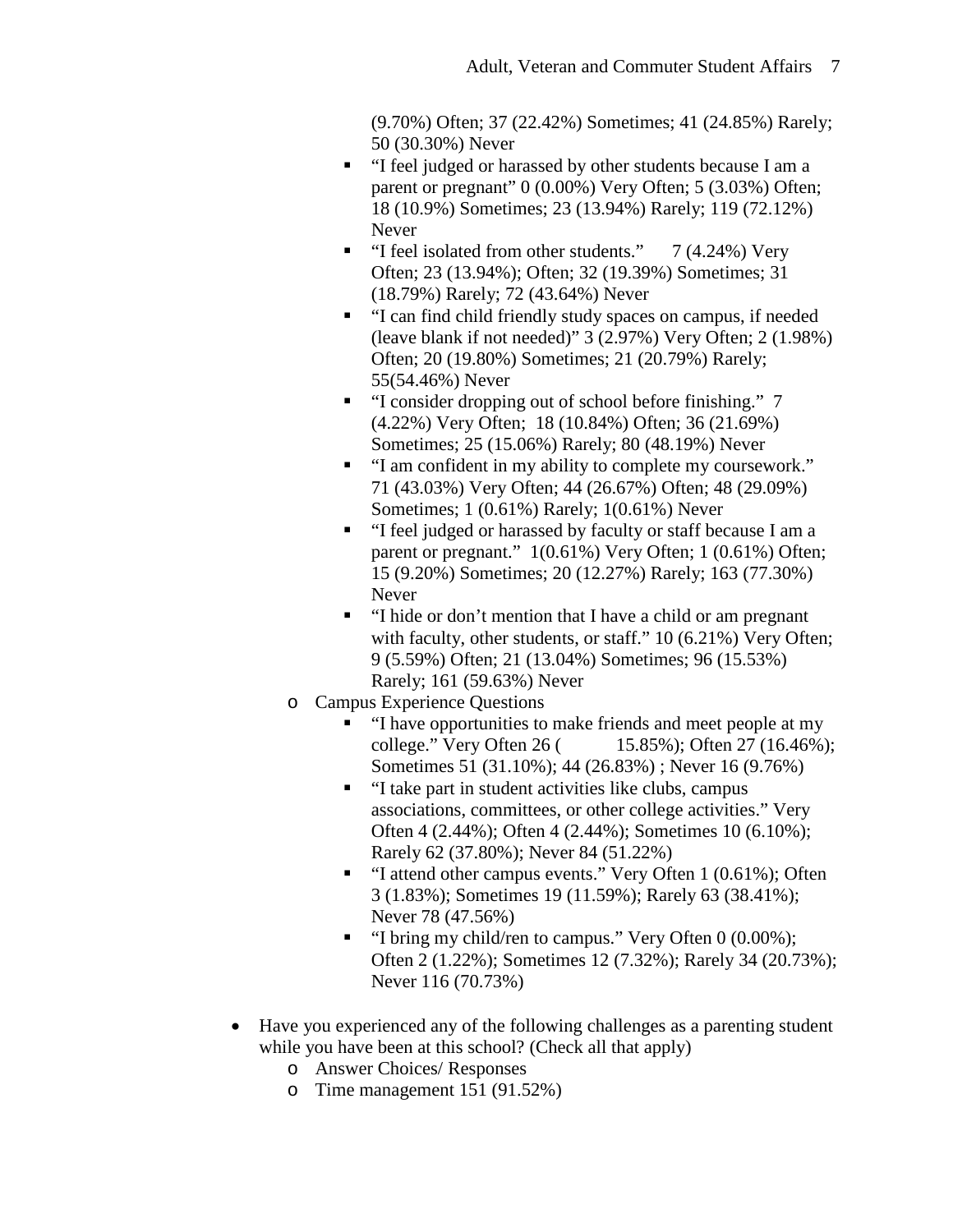- o Family commitments get in the way of class or study time 134 (81.21%)
- o Work commitments get in the way of class or study time 123 (74.55%)
- o Difficulty paying for child care 65 (39.39%)
- o Difficulty finding child care 56 (33.94%)
- o Sick child 88 (53.33%)
- o Child with disabilities 19 (11.52%)
- o Lack of computer/technology access 7 (4.24%)
- o Transportation problems (for example, poor public transportation, car breakdowns, etc.) 26 (15.76%)
- o Challenges getting or keeping public benefits or assistance 18  $(10.91\%)$
- o Inability to make up exams or assignments missed due to work or family demands 44 (26.67%)
- o Social isolation 44 (26.67%)
- o Other financial challenges 91 (55.15%)

The following identified themes fit the departmental scope of influence:

- Themes:
	- **•** Time Management Balance more resources and trainings to assist in difficulty of time management
	- Lincoln Park is not my campus \*Loop responses only a realization that the nature of that campus layout and offerings may be more child-friendly but a level of lack of comfort and feeling of being "home" on that campus.
	- Easier way to find resources a realization that DePaul offers some services but a lack of knowledge of all or way to readily find all services and offerings for students with children
	- More child-friendly events or places on campus all spoke of benefits of bringing children to campus – for the student and their child – but a lack of knowledge of rules, which events would be appropriate, and spaces where it is appropriate.

### **VI. Discussion & Interpretation of Results**

The results of the survey and focus group are in line with existing research on needs and experiences of students with children: the priority is stability in housing, childcare, etc. but close behind that is the importance of community with other students with children and assistance in resource navigation for tailored resources within the university and community.

*Department Analysis:* (Subject of this Assessment Report) What applicable questions and items of data are useful to the impact the department can make on the experience of these students? Questions were identified, included in the data/results below, that are within the scope, goals, and mission of the department and its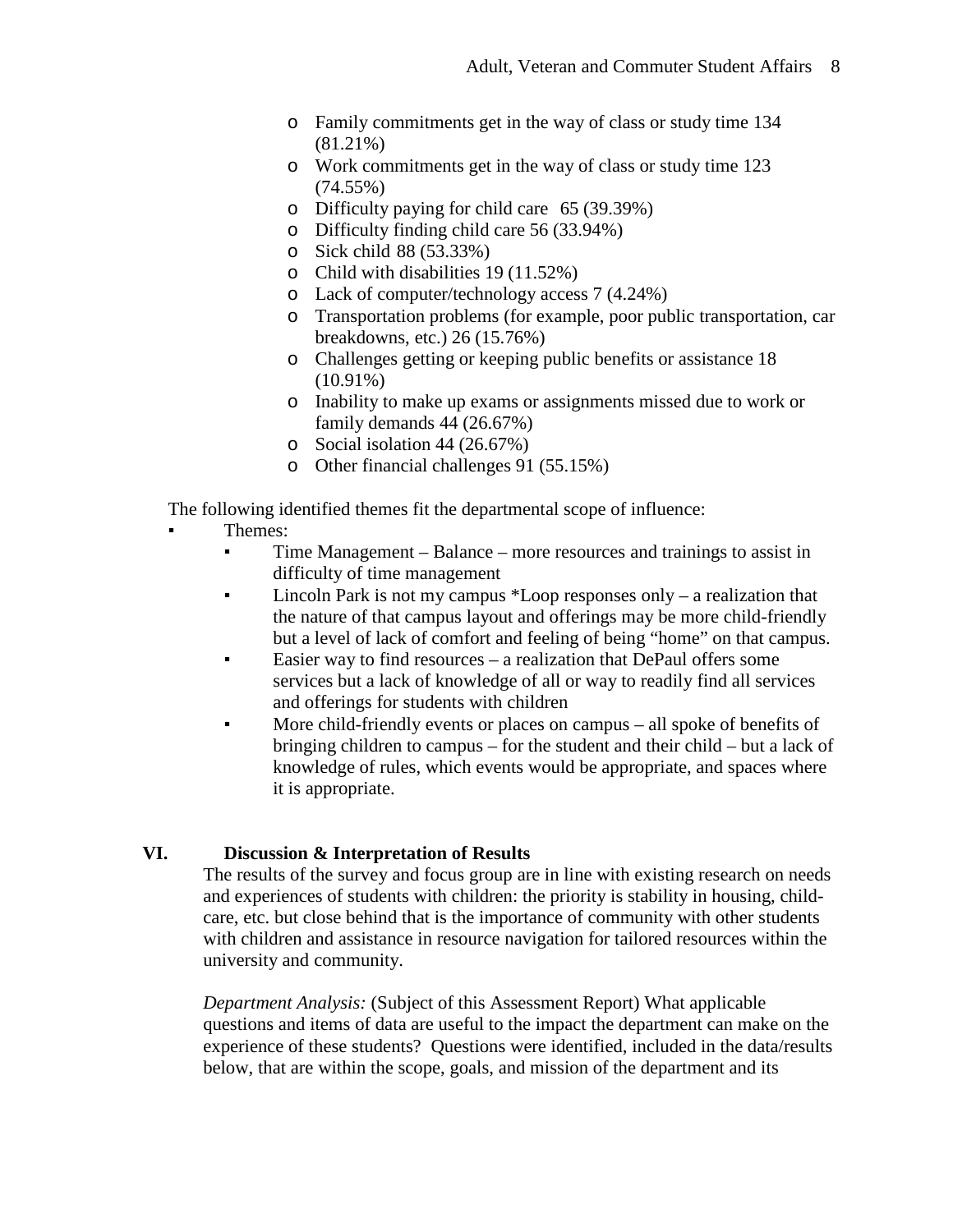possible impact. Recommendations for any changes will also be vetted through the Task Force overseeing the process at DePaul.

*University Analysis: (Not covered in this report)* Comparison items for questions not unique to DePaul will indicate DePaul's performance in comparison to the other studied schools. Studied institutions include those with "wrap-around" services for this population, defined as dedicated office with services, advising, etc., and those without any or a smattering of decentralized offerings for students with children. This data will allow the Task Force to also make recommendations, for instance relating to family housing, priority registration, or child-care, which our outside the scope of capability of this department. These recommendations will be vetted and overseen by the Task Force and are not included below.

Several data points within the survey support this priority within the students:

• Community Building

o 92 respondents (55.2%) rarely or never interact with other student parents yet 80 students (50.31%) said Very Useful and 56 students (38.99%) said Somewhat Useful to having Family Activities on Campus

• 104 students (62.39%) said they feel isolated from other students

• 150 students (89.02%) said they Never or Rarely participate in clubs, campus associations, events, committees or other activities.

• Resource Navigation

• Present in survey themes and in survey, students desired assistance in navigating the university and state/federal/local resources for students with children.

• 91 (56.62%) said Very Useful and 51 (31.68%) said Somewhat Useful to "Someone to Give me Referrals to Needed Services and Supports"

• 84 (51.85%) said Very Useful and 61 (37.65%) said Somewhat Useful to "A Dedicated Office to the needs of Student-Parents"

• Retention is an issue with this population: 36.75% said they Very Often, Often or sometimes consider dropping out before finishing

• Time management was number one cause of stress with 151 (91.52%) respondents listing it.

• 94 (58.02%) said Very Useful and 37 (22.84%) said Somewhat Useful to having child-friendly study spaces on campus.

This data has several limitations. First, as previously discussed, the population for the sample used to invite to survey and focus group was obtained only using FAFSA data – excluding any students who do not claim their children as dependent for a variety of reasons. In addition, the response rate was low at 15%.

### **VII. Recommendations and Plans for Action**

### **Recommendations**

Adult, Veteran and Commuter Student Affairs, under the direction of the Task Force priorities, as stipulated by the grant, intends to: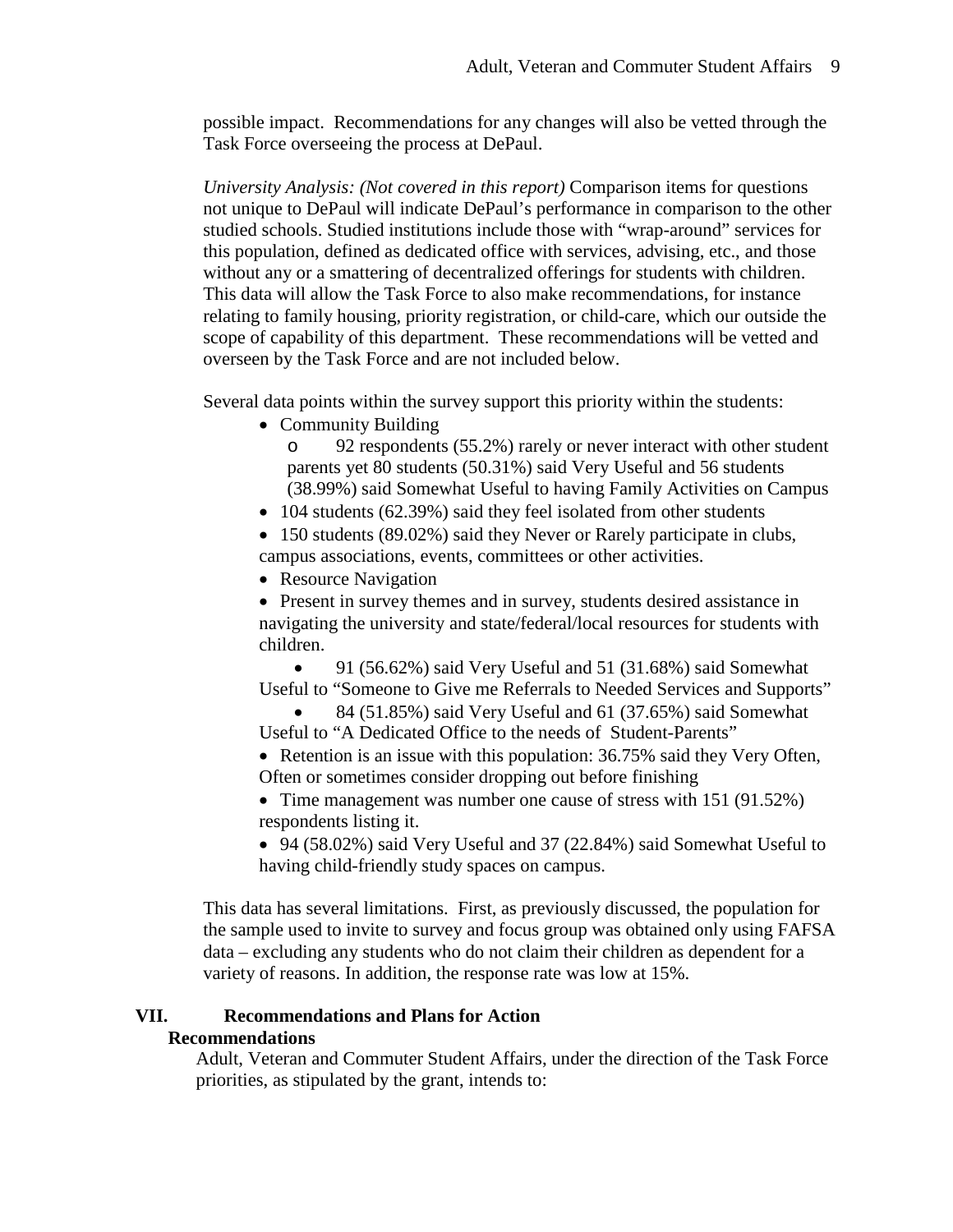• Update resource guides and websites for students with children to aid in quickly finding services and resources available within DePaul, the community and public aid available.

> o This is underway for a portion of resources under a project to better inform students, faculty and staff of mandated rights under Title IX for pregnant and parenting students.

Continue to strengthen community building activities and the club associated with students with children, POLO, Parents of Little Ones.

Work with other departments to aid them in making events already conducted more child and family friendly. For example, a family site at Service Day or family hours at Dance Marathon.

• Continue and develop trainings, in conjunction with Dean of Students office and Title IX coordinator, for faculty and academic advisors on required accommodations that must be offered to pregnant and parenting students and how to work with this unique identity in education.

• Advocate for additional funding and resources for programs, staff, and scholarships for this population with eventual goals of a staff person being a onestop resource for needs of this unique population.

• Plan to conduct a similar survey in two years using this initial survey as a baseline for comparison.

### **Action Plan**

The DePaul Task Force will oversee writing of a summary report and recommendations to be made to relevant departments across DePaul. Those recommendations will be completed by end of Summer 2016.

Upon approval of recommendations and development of others, the following steps would be taken:

• Securing of any needed resources for staff time and finances to fund new programs and events.

• Updates to special population websites on Student Affairs site to list university and community resources.

o Work during Summer 2016 to add a population page under Support Services>For specific populations for Students with Children o Assist in Summer 2016 the Title IX Coordinator in the relevant sections of that areas' website development due to the number of requirements of parenting and pregnant rights protected under that law.

• Continue to advise, develop, and recruit for POLO, the student club o Currently there is vacancies in the leadership role, so staff in AVCSA will actively recruit leaders in Fall 2016.

• Conduct meetings during Summer 2016 with identified departments to discuss the events they conduct which might be more family-friendly. Administer production of a quarterly calendar of particularly familyappropriate events on campus.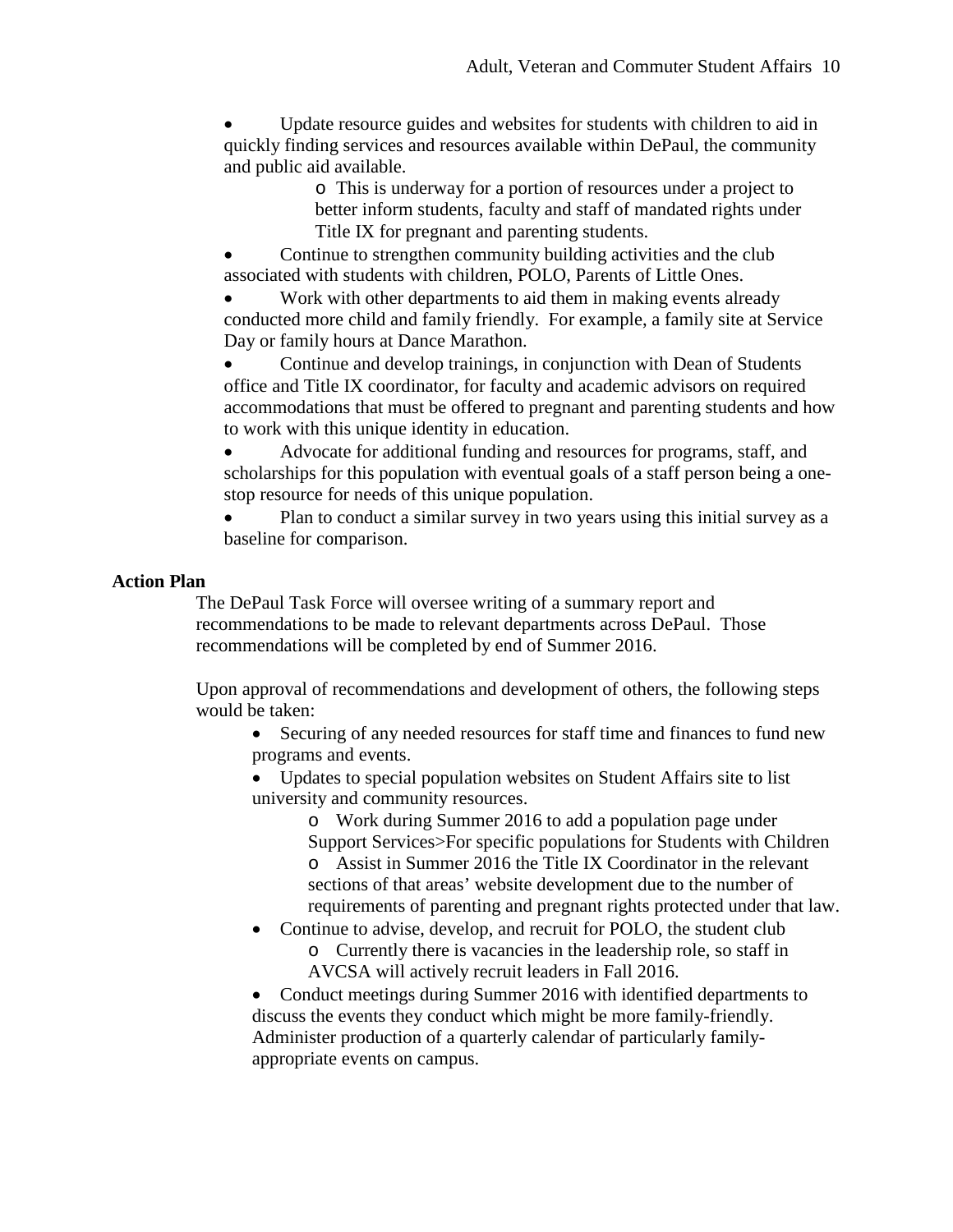• Aid in development and modifications of the Mandatory Reporter training through Title IX to educate all staff and faculty on mandated accommodations in curricular and extra-curricular areas for parenting and pregnant students.

o To be completed in Summer 2016 with Title IX coordinator. The largest barrier will be staff time and limited resources given other departmental priorities.

### **Sharing the results**

This data will be shared in a number of manners. The first group will be the Task Force during Summer 2016 in their assistance in producing final university recommendations.

Endicott College, in their role of oversight of the grant, has access to each schools' data.

Students who have children will be communicated summary results through POLO, the club associated with students with children and widely advertising the meetings this will occur in Fall 2016. In addition, plans are in the works for a marketing campaign associated with Adult Student Week 2016 to educate on adult students in general. Included in those 'facts', will be relevant data on students with children, including some from this survey.

Data from the survey may be included in presentations and trainings related to this population in the future, included updated Title IX trainings.

Finally, combined data from all institutions and specific university examples may be shared at the debut of the Family Friendly Campus Toolkit which will occur in October 2017 and is mandated that each grant recipient report on action at their university since conducting this assessment.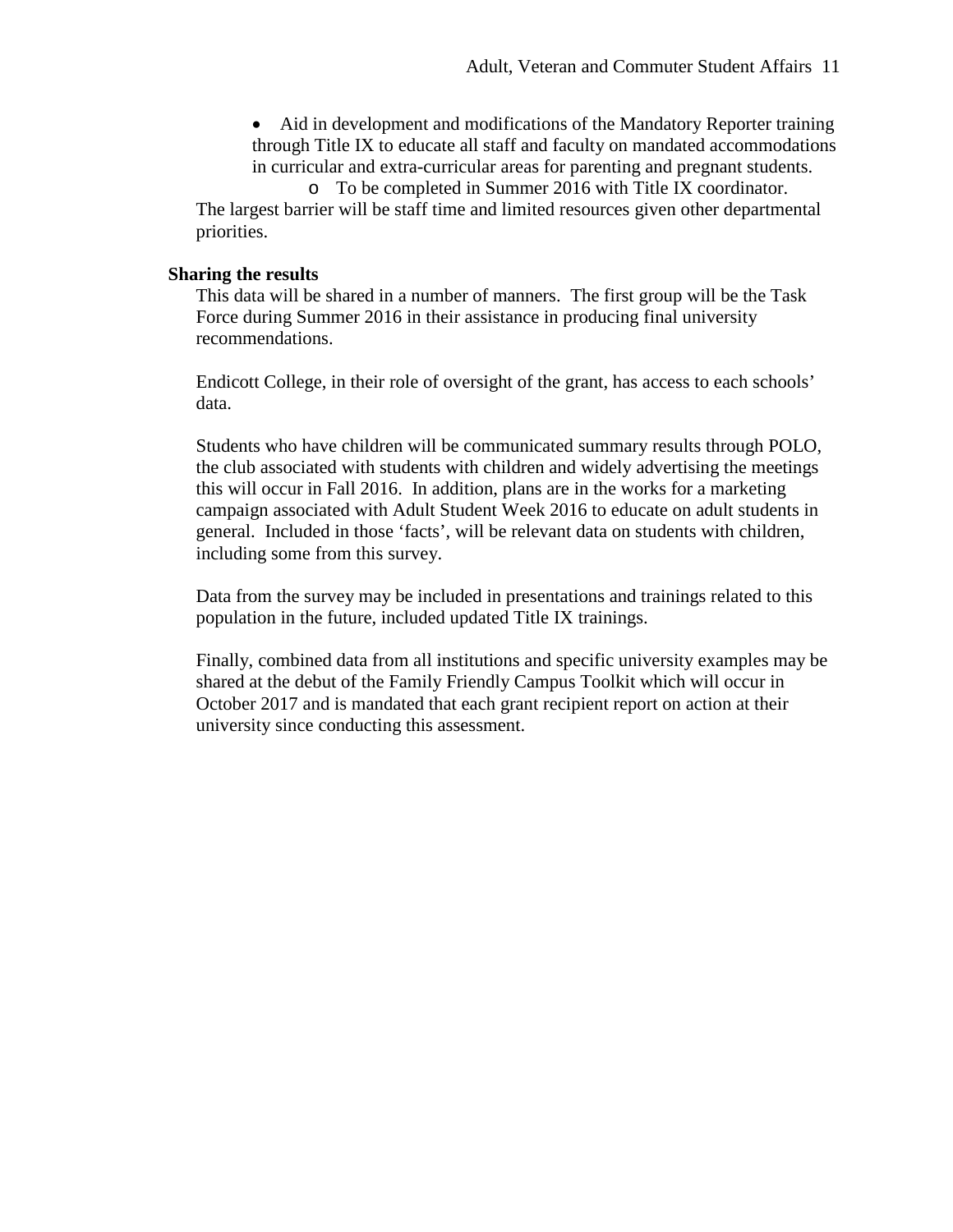### **Appendix 1 – Consent of Survey**

### **ADULT CONSENT TO PARTICIPATE IN RESEARCH Family Friendly Campus Toolkit – Survey Consent Form Principal Investigator:** James Stewart **Institution:** DePaul University, Chicago, Illinois, USA **Department:** Student Affairs **Collaborators:** Scott Tharp, Student Affairs; Haydee Nunez, Student Affairs; Debra Smith, Endicott College

### *What is the purpose of this research?*

We are asking you to be in a research study because we are trying to learn more about the experience of students with children at DePaul. This study is being conducted by James Stewart and Student Affairs at DePaul University. There may be other people on the research team assisting with the study. We hope to include up to 2,500 students in this study. Information will be shared with Endicott College researchers in Boston, MA as this is a part of a larger, national study of students with children being done at 8 institutions of higher education.

#### *Why are you being asked to be in the research?*

You are invited to participate in this study because you are identified via FAFSA (Free Application for Federal Student Aid) Application by DePaul's Office of Institutional Research and Market Analytics as reporting information as having a dependent. You must be age 18 or older to be in this study. This study is not approved for the enrollment of people under the age of 18.

#### *What is involved in being in the research study?*

If you agree to be in this study, being in the research involves completion of a survey. The survey includes demographic questions relating to your years at DePaul, class status, transfer or first-year student origin at DePaul, marital status, gender, living arrangements, number of children, children's ages, your age, living arrangements, if you are a first-generation student or not, if English is your first language or not, race/ethnicity, and your upbringing. In addition questions are asked about your perception of climate at DePaul towards students with children, your needs as a student with a child, your child-care situation, your stress, your finances and stability, breaks in your studies at DePaul, and if pregnant during your studies, you awareness or use of legally obligated accommodations under Title IX. At the conclusion of the research survey, you will be redirected to a page, separately hosted from all above collected information, with information on redemption of the incentive prize and option to elect to potentially participate in a follow-up focus group. Focus group invitations will go to a randomly selected group of participants to reach required number of invitations.

### *How much time will this take?*

This survey will talk approximately 20-30 minutes to complete.

#### *Are there any risks involved in participating in this study?*

Being in this study does not involve any risks other than what you would encounter in daily life. You may feel uncomfortable or embarrassed about answering certain questions. You do not have to answer any question you do not want to.

#### *Are there any benefits to participating in this study?*

You will not personally benefit from being in this study.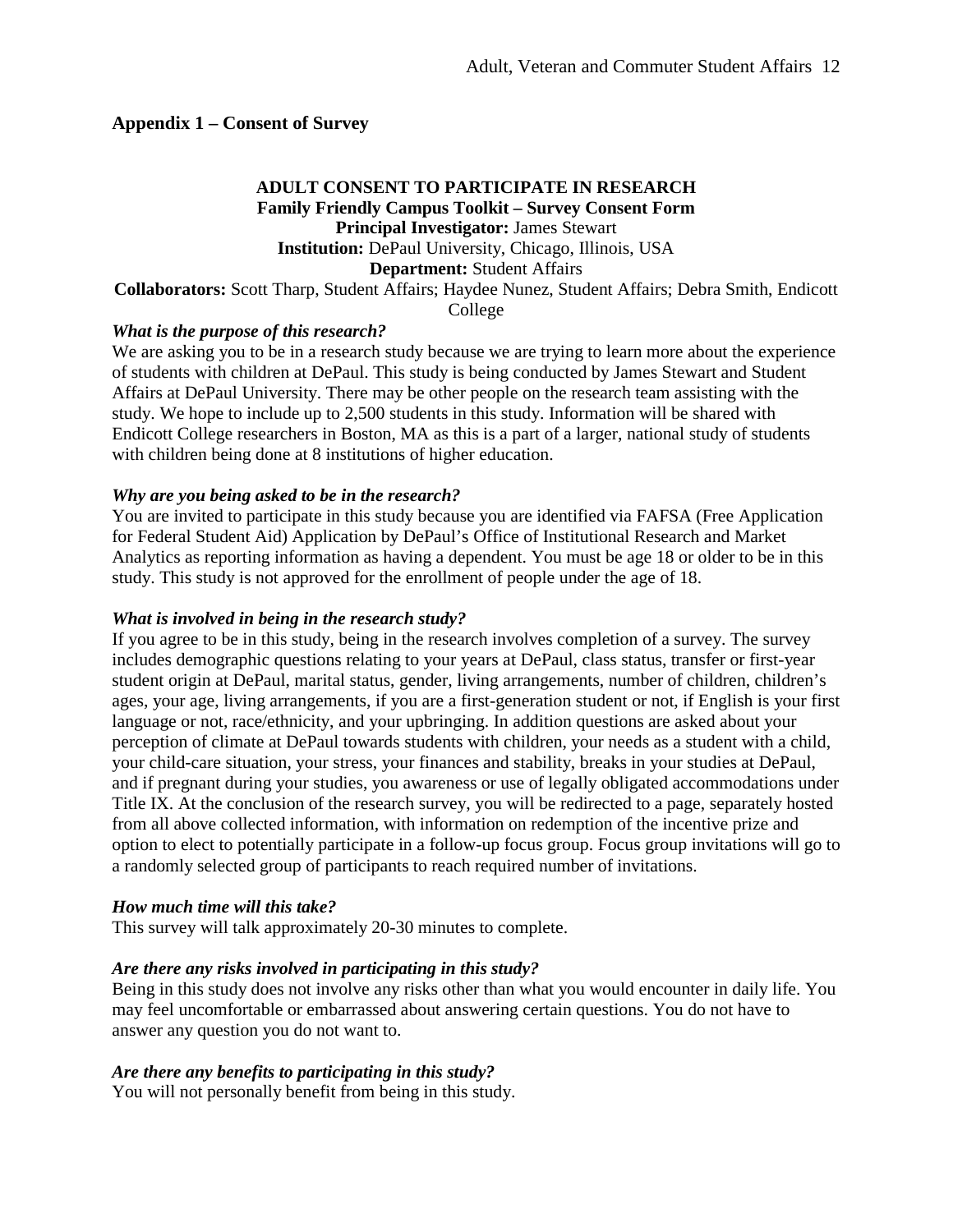We hope that what we learn will help DePaul University improve services and resources to meet the needs of students with children. National aggregate information may aid other institutions in better serving such students.

### *Is there any kind of payment, reimbursement or credit for being in this study?*

You will be given a \$10 Amazon gift card for reimbursement of your time. The redemption page is on the last page of the survey. This includes information (name, student ID number, home address, and phone number) which must be collected for DePaul Financial Affairs recording purposes but is never connected to responses to the research survey. You will have to bring print out or screen shot of this final screen to either Adult, Veteran and Commuter Student Affairs office location (Loop or Lincoln Park). Office hours and location is on that page.

### *Can you decide not to participate?*

Your participation is voluntary, which means you can choose not to participate. There will be no negative consequences, penalties, or loss of benefits if you decide not to participate or change your mind later and withdraw from the research after you begin participating.

### *Who will see my study information and how will the confidentiality of the information collected for the research be protected?*

The research records will be kept and stored securely. Your information will be combined with information from other people taking part in the study. When we write about the study or publish a paper to share the research with other researchers, we will write about the combined information we have gathered. We will not include your name or any information that will directly identify you. We will make every effort to prevent anyone who is not on the research team from knowing that you gave us information, or what that information is. However, some people might review or copy our records that may identify you in order to make sure we are following the required rules, laws, and regulations. For example, the DePaul University Institutional Review Board, may review your information, but they will keep the information confidential.

You should know that there are some circumstances in which we may have to show your information to other people. For example, the law may require us to show your information to a court or to tell authorities if you report information about a child being abused or neglected or if you pose a danger to yourself or someone else.

Please be aware that disclosing experiences with sexual or relationship violence during the course of research does not constitute a formal report to the University and will not begin the process of DePaul providing a response. If you are seeking to report an incident of sexual or relationship violence to DePaul, you should contact Public Safety (Lincoln Park: 773-325-7777; Loop: 312-362- 8400) or the Dean of Students and Title IX Coordinator (Lincoln Park: 773-325-7290; Loop: 312- 362-8066 or titleixcoordinator@depaul.edu). Individuals seeking to speak confidentially about issues related to sexual and relationship violence should contact a Survivor Support Advocate in the Office of Health Promotion & Wellness for information and resources (773-325-7129 or hpw@depaul.edu). More information is available at http://studentaffairs.depaul.edu/hpw/shvp.html. Individuals are encouraged to take advantage of these services and to seek help around sexual and relationship violence for themselves as well as their peers who may be in need of support.

If you do disclose an experience with sexual or relationship violence, we will also provide you with a resource sheet containing this information at the end of the study.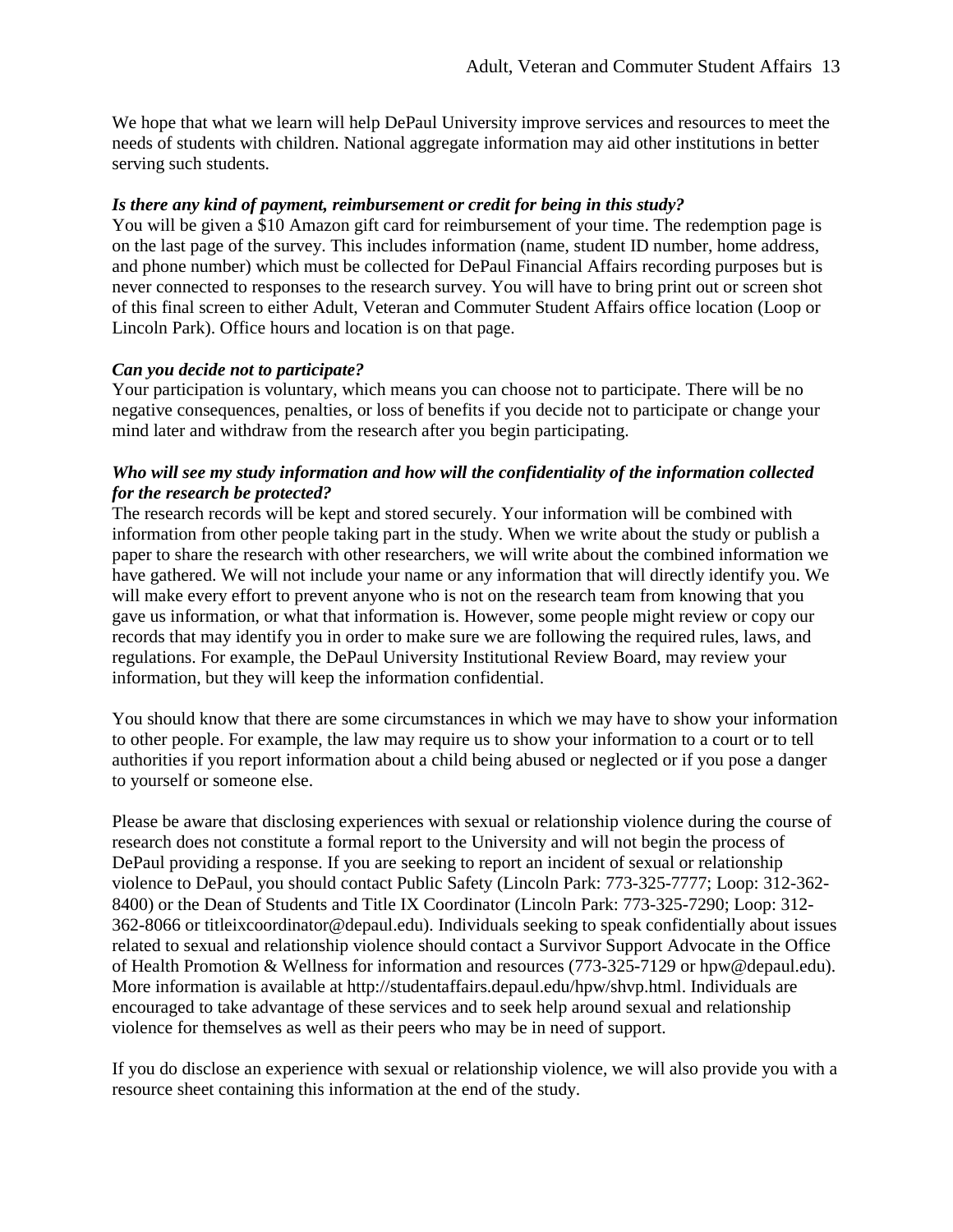### *Who should be contacted for more information about the research?*

Before you decide whether to accept this invitation to take part in the study, please ask any questions that might come to mind now. Later, if you have questions, suggestions, concerns, or complaints about the study or you want to get additional information or provide input about this research, you can contact the researcher, James Stewart, jstewa34@depaul.edu, 312-362-5998.

This research has been reviewed and approved by the DePaul Institutional Review Board (IRB). If you have questions about your rights as a research subject you may contact Susan Loess-Perez, DePaul University's Director of Research Compliance, in the Office of Research Services at 312-

362-7593 or by email at sloesspe@depaul.edu.

You may also contact DePaul's Office of Research Services if:

 $\Box$ Your questions, concerns, or complaints are not being answered by the research team.

□You cannot reach the research team.

 $\Box$  You want to talk to someone besides the research team.

# *You can print a copy of this page for your records.*

**Statement of Consent from the Subject:** 

1. Statement of Consent from the Subject:

I have read the above information. I have had all my questions and concerns answered. By checking this box, I indicate my consent to be in the research.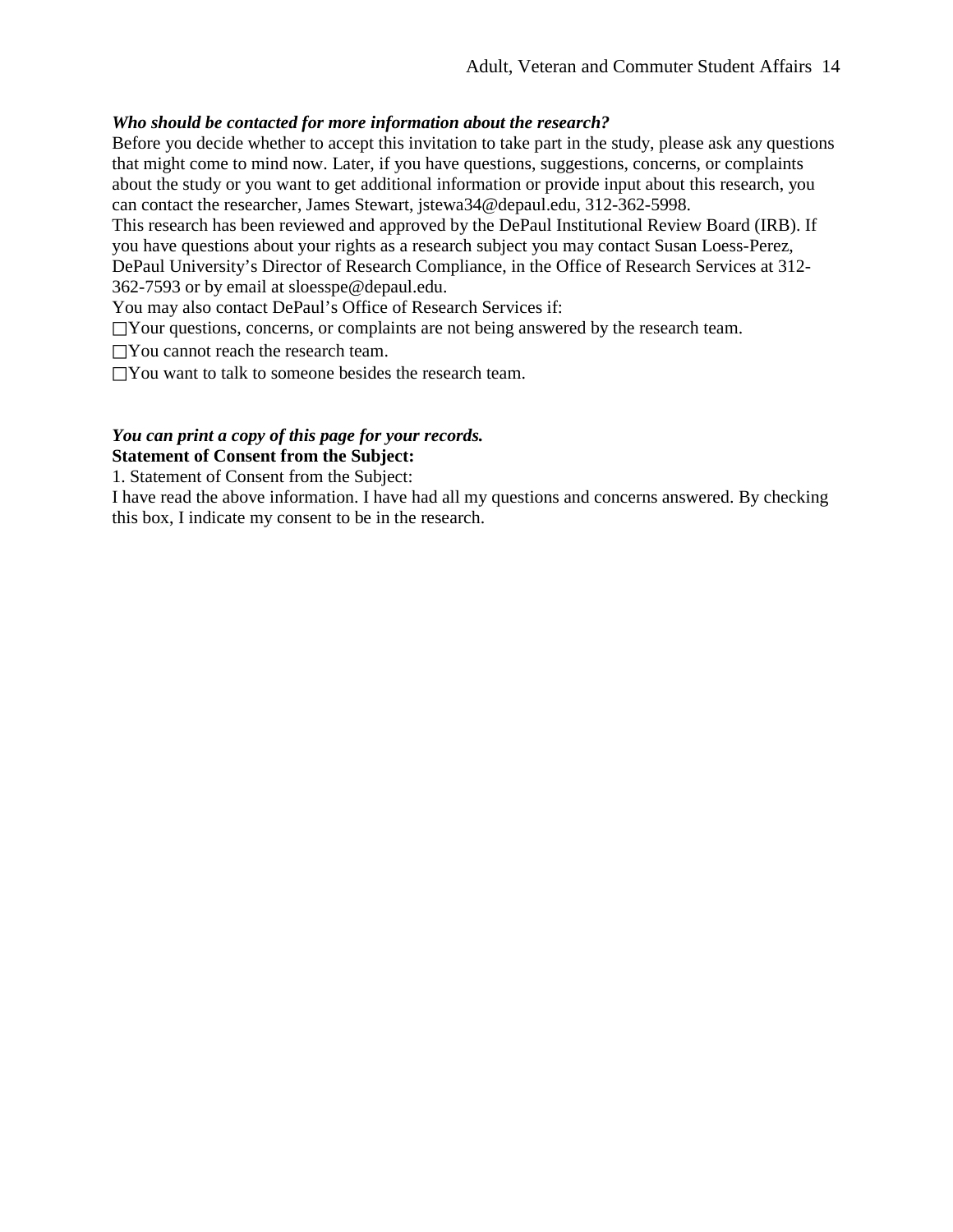### **ADULT CONSENT TO PARTICIPATE IN RESEARCH Family Friendly Campus Toolkit – Focus Group Consent Form Principal Investigator:** James Stewart **Institution:** DePaul University, Chicago, Illinois, USA **Department:** Student Affairs **Collaborators:** Scott Tharp, Student Affairs; Haydee Nunez, Student Affairs; Debra Smith, Endicott

College

### *What is the purpose of this research?*

We are asking you to be in a research study because we are trying to learn more about the experience of students with children at DePaul. This study is being conducted by James Stewart and Student Affairs at DePaul University. There may be other people on the research team assisting with the study. We hope to include up to 20 students in this study. Information will be shared with Endicott College researchers in Boston, MA as this is a part of a larger, national study of students with children being done at 8 institutions of higher education.

### *Why are you being asked to be in the research?*

You are invited to participate in this study because you are identified via FAFSA (Free Application for Federal Student Aid) Application by DePaul's Office of Institutional Research and Market Analytics as reporting information as having a dependent. You must be age 18 or older to be in this study. This study is not approved for the enrollment of people under the age of 18. You elected to be considered for participation in this focus group at the conclusion of a survey conducted within the scope of this same research study.

#### *What is involved in being in the research study?*

If you agree to be in this study, being in the research involves participation in a focus group. No demographic questions are asked in this focus group. You are asked to RSVP only for planning purposes for facilitator. The focus group questions will cover your perception of climate at DePaul towards students with children, your needs as a student with a child, your child-care situation, your stress, your finances and stability, breaks in your studies at DePaul, and if pregnant during your studies, you awareness or use of legally obligated accommodations under Title IX. An audio recording will occur for verification of notes and quotes. No identifiable information will be linked to notes and quotes. After note verification, audio recording will be deleted.

#### *How much time will this take?*

This focus group will talk approximately 90 minutes to complete.

### *Are there any risks involved in participating in this study?*

You may feel uncomfortable or embarrassed about answering certain questions. You do not have to answer any question you do not want to. The researchers will request confidentiality of participants and their answers, but this cannot be guaranteed. The nature of a focus group involves other participants hearing your responses.

### *Are there any benefits to participating in this study?*

You will not personally benefit from being in this study.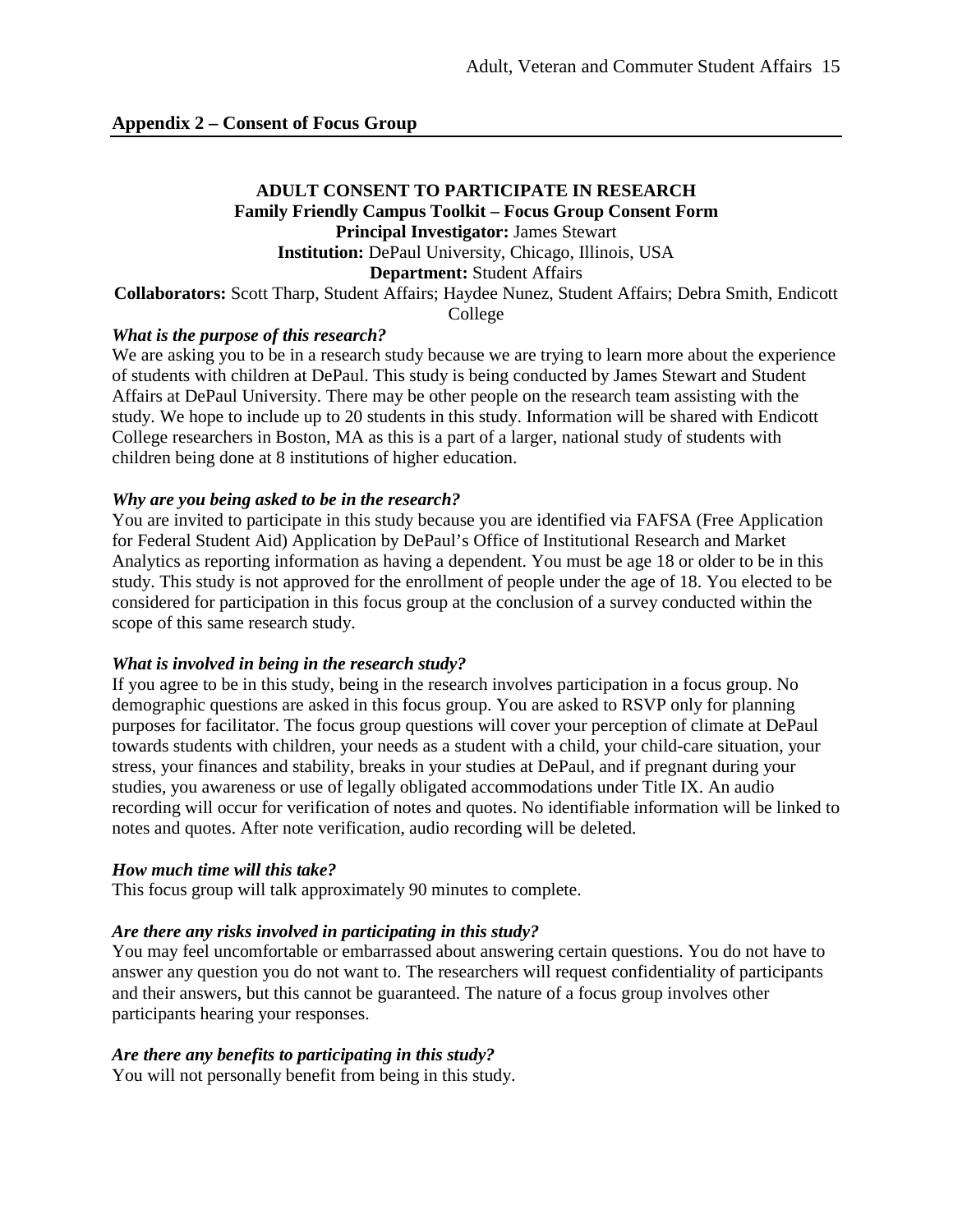We hope that what we learn will help DePaul University improve services and resources to meet the needs of students with children. National aggregate information may aid other institutions in better serving such students.

### *Is there any kind of payment, reimbursement or credit for being in this study?*

A drawing will be conducted on-site at the beginning of the focus group for a \$100 Target Gift Card. DePaul University Financial Affairs reporting requirements will necessitate collection of certain information (Name, Address, Phone Number, Social Security Number) for tax purposes due to the size of this prize. You can decline the prize. This information would only be shared as required with Financial Affairs and not connected in any way to office records connected to this Focus Group. You will receive a free meal and complementary child-care during the focus group. The complementary child-care room will be located adjacent to the focus group room.

### *Can you decide not to participate?*

Your participation is voluntary, which means you can choose not to participate. There will be no negative consequences, penalties, or loss of benefits if you decide not to participate or change your mind later and withdraw from the research after you begin participating. Any participant can express desire for no recording, and the focus group will continue without recording.

### *Who will see my study information and how will the confidentiality of the information collected for the research be protected?*

The research records will be kept and stored securely. Your information will be combined with information from other people taking part in the study. When we write about the study or publish a paper to share the research with other researchers, we will write about the combined information we have gathered. We will not include your name or any information that will directly identify you. We will make every effort to prevent anyone who is not on the research team from knowing that you gave us information, or what that information is. However, some people might review or copy our records that may identify you in order to make sure we are following the required rules, laws, and regulations. For example, the DePaul University Institutional Review Board, may review your information, but they will keep the information confidential.

You should know that there are some circumstances in which we may have to show your information to other people. For example, the law may require us to show your information to a court or to tell authorities if you report information about a child being abused or neglected or if you pose a danger to yourself or someone else.

Please be aware that disclosing experiences with sexual or relationship violence during the course of research does not constitute a formal report to the University and will not begin the process of DePaul providing a response. If you are seeking to report an incident of sexual or relationship violence to DePaul, you should contact Public Safety (Lincoln Park: 773-325-7777; Loop: 312-362- 8400) or the Dean of Students and Title IX Coordinator (Lincoln Park: 773-325-7290; Loop: 312- 362-8066 or titleixcoordinator@depaul.edu). Individuals seeking to speak confidentially about issues related to sexual and relationship violence should contact a Survivor Support Advocate in the Office of Health Promotion & Wellness for information and resources (773-325-7129 or hpw@depaul.edu). More information is available at http://studentaffairs.depaul.edu/hpw/shvp.html. Individuals are encouraged to take advantage of these services and to seek help around sexual and relationship violence for themselves as well as their peers who may be in need of support. If you do disclose an experience with sexual or relationship violence, we will also provide you with a resource sheet containing this information at the end of the study.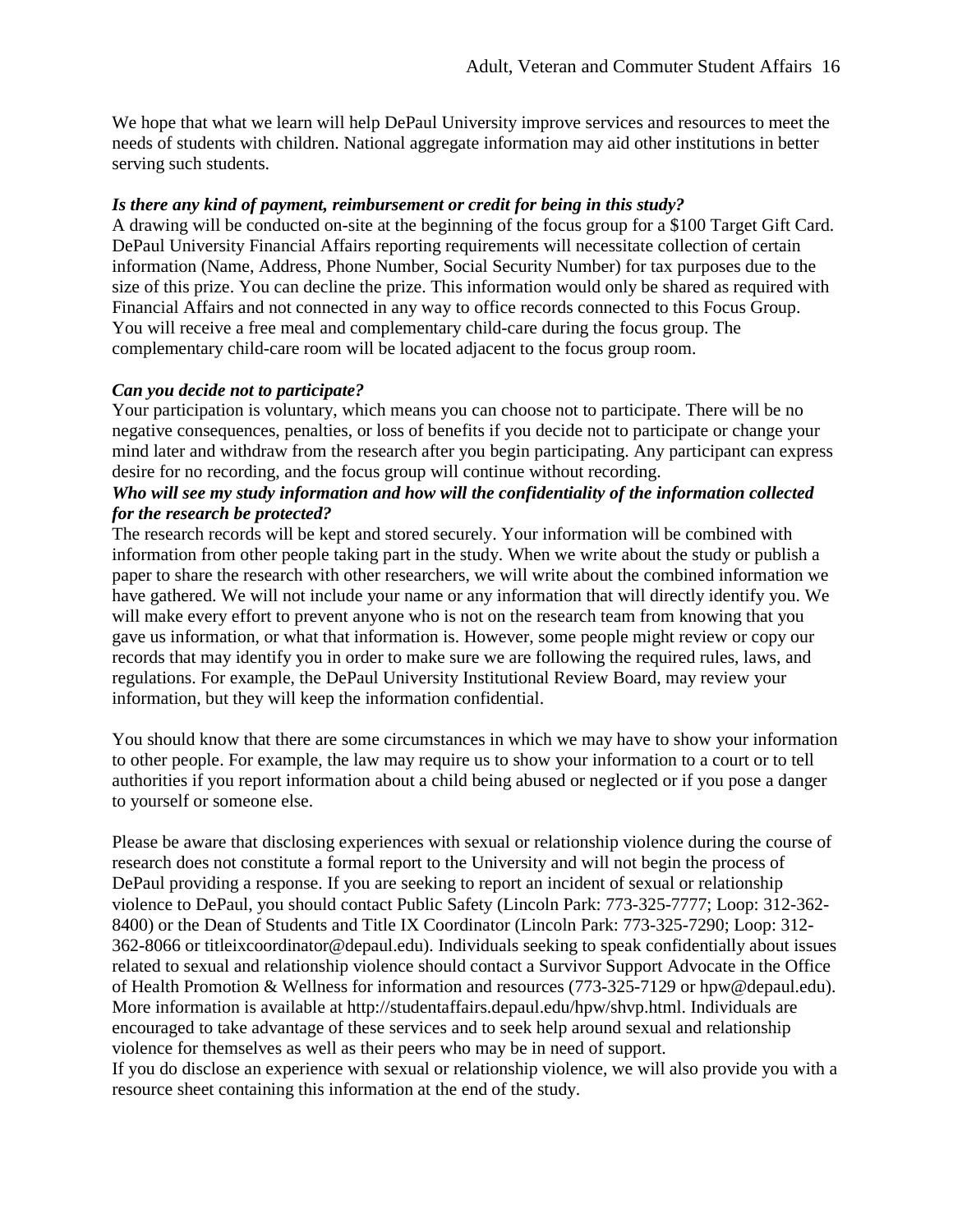### *Who should be contacted for more information about the research?*

Before you decide whether to accept this invitation to take part in the study, please ask any questions that might come to mind now. Later, if you have questions, suggestions, concerns, or complaints about the study or you want to get additional information or provide input about this research, you can contact the researcher, James Stewart, jstewa34@depaul.edu, 312-362-5998.

This research has been reviewed and approved by the DePaul Institutional Review Board (IRB). If you have questions about your rights as a research subject you may contact Susan Loess-Perez,

DePaul University's Director of Research Compliance, in the Office of Research Services at 312- 362-7593 or by email at sloesspe@depaul.edu.

You may also contact DePaul's Office of Research Services if:

 $\Box$ Your questions, concerns, or complaints are not being answered by the research team.

□You cannot reach the research team.

 $\Box$  You want to talk to someone besides the research team.

### *You can print a copy of this page for your records.*  **Statement of Consent from the Subject:**

I have read the above information. I have had all my questions and concerns answered. By signing below, I indicate my consent to be in the research.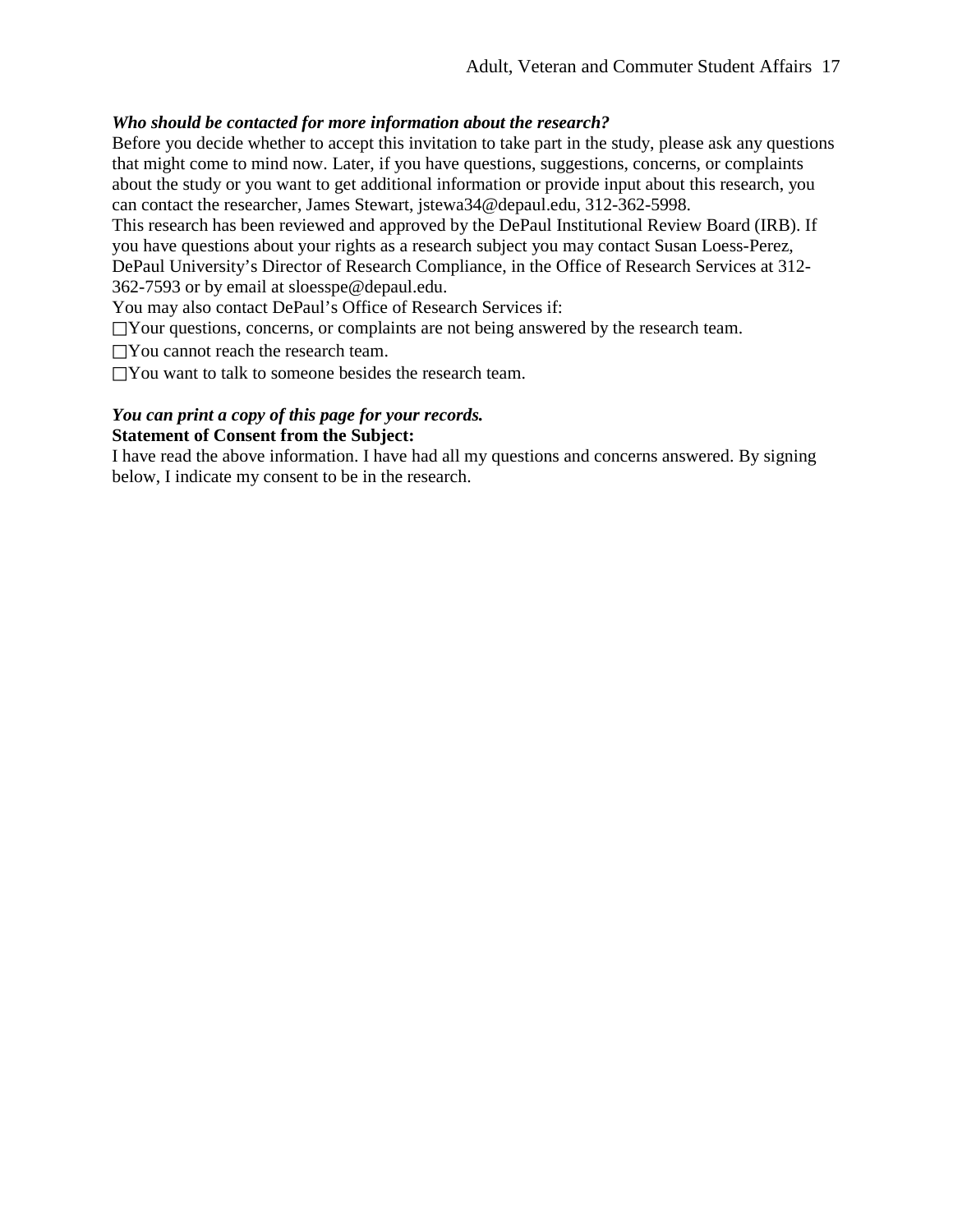### **Appendix 3- Family Friendly Campus Toolkit Survey – DePaul University Version**

| Q1                                                                                                                                                          |                  |                  |
|-------------------------------------------------------------------------------------------------------------------------------------------------------------|------------------|------------------|
| <b>Statement of Consent from the Subject:</b>                                                                                                               |                  |                  |
|                                                                                                                                                             | Answered: 220    |                  |
| ۰<br>I have read                                                                                                                                            | Skipped: 0       |                  |
| the above                                                                                                                                                   |                  |                  |
| 0%10%20%30%40%50%60%70%80%90%100%<br><b>Answer Choices</b>                                                                                                  |                  | <b>Responses</b> |
| I have read the above information. I have had all my questions and concerns answered. By checking<br>this box, I indicate my consent to be in the research. |                  | 100.00%<br>220   |
| Total                                                                                                                                                       |                  | 220              |
| Q <sub>2</sub>                                                                                                                                              |                  |                  |
| Are you pregnant, a parent or guardian of a child under 18?                                                                                                 |                  |                  |
|                                                                                                                                                             | Answered: 214    |                  |
| $\bullet$<br>YesNo                                                                                                                                          | Skipped: 6       |                  |
| 0%10%20%30%40%50%60%70%80%90%100%                                                                                                                           |                  |                  |
| <b>Answer Choices</b>                                                                                                                                       | <b>Responses</b> |                  |
| Yes                                                                                                                                                         |                  | 84.58%           |
|                                                                                                                                                             |                  | 181              |
|                                                                                                                                                             |                  | 15.42%<br>33     |
| Total                                                                                                                                                       |                  | 214              |
|                                                                                                                                                             |                  |                  |
| Are you currently:                                                                                                                                          |                  |                  |
|                                                                                                                                                             | Answered: 174    |                  |
|                                                                                                                                                             | Skipped: 46      |                  |
| $\mathbf{N}\mathbf{0}$<br>Q <sub>3</sub><br>A full-time<br>student                                                                                          |                  |                  |
| A part-time                                                                                                                                                 |                  |                  |
|                                                                                                                                                             |                  |                  |
|                                                                                                                                                             | <b>Responses</b> |                  |
| student<br>0%10%20%30%40%50%60%70%80%90%100%<br><b>Answer Choices</b><br>A full-time student                                                                |                  | 52.30%<br>91     |
| A part-time student                                                                                                                                         |                  | 47.70%<br>83     |

• **Answered: 175** • **Skipped: 45**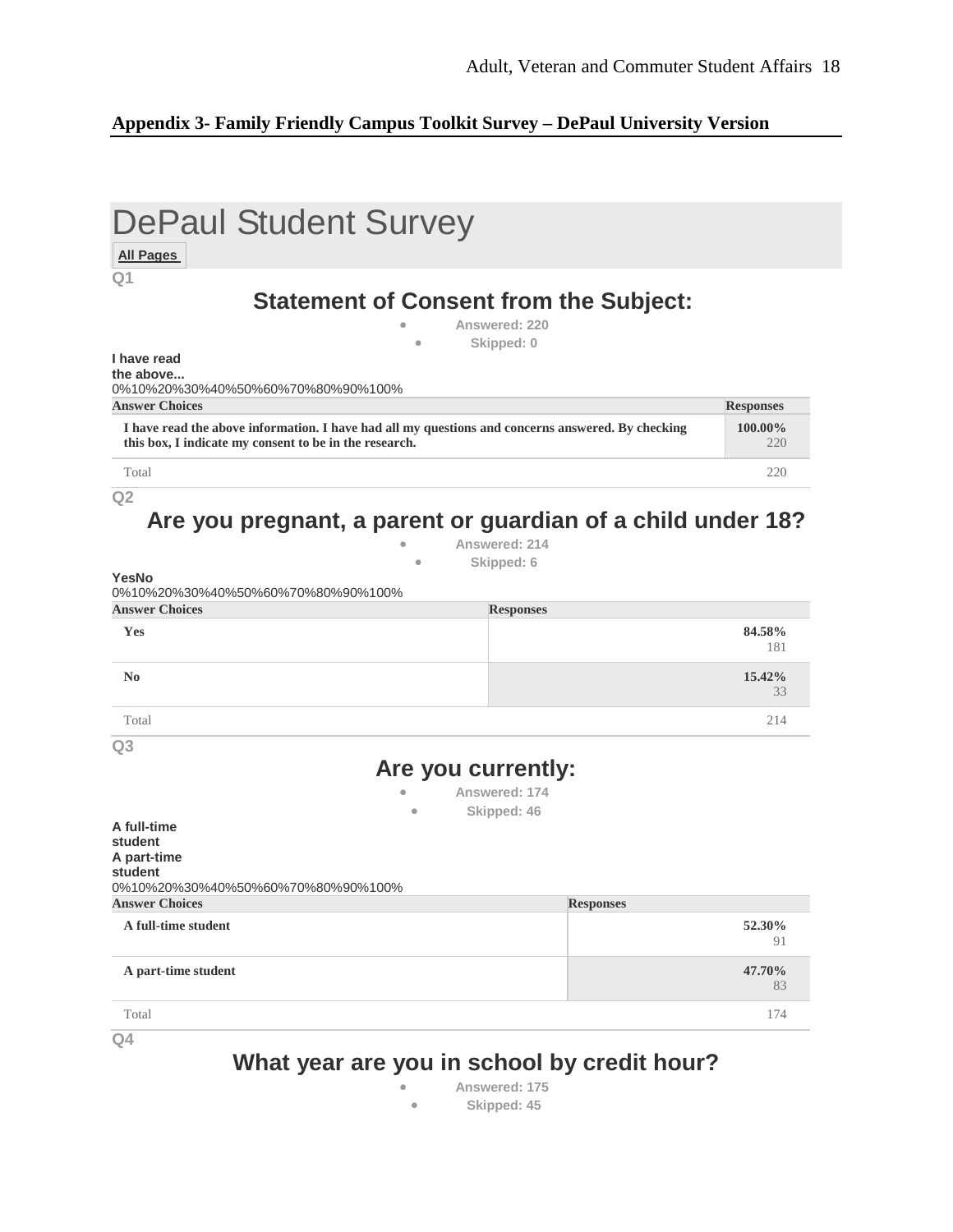| FreshmanSophomoreJuniorSenior<br><b>Graduate</b><br>student<br>Don't know<br>0%10%20%30%40%50%60%70%80%90%100% |                  |
|----------------------------------------------------------------------------------------------------------------|------------------|
| <b>Answer Choices</b>                                                                                          | <b>Responses</b> |
| Freshman                                                                                                       | 1.71%<br>3       |
| Sophomore                                                                                                      | $6.86\%$<br>12   |
| <b>Junior</b>                                                                                                  | 13.71%<br>24     |
| <b>Senior</b>                                                                                                  | 30.86%<br>54     |
| <b>Graduate student</b>                                                                                        | 45.14%<br>79     |
| Don't know                                                                                                     | 1.71%<br>3       |
| Total                                                                                                          | 175              |

**How many quarters have you COMPLETED AT DePaul?**

• **Answered: 172**

• **Skipped: 48**

**12345678910111213141516171819202122232425+** 0%10%20%30%40%50%60%70%80%90%100%

| <b>Answer Choices</b>    | Responses   |
|--------------------------|-------------|
| $\mathbf 1$              | 8.14%       |
|                          | 14          |
| $\sqrt{2}$               | 19.19%      |
|                          | 33          |
| $\mathbf{3}$             | 7.56%       |
|                          | 13          |
| $\overline{\mathbf{4}}$  | $9.88\%$    |
|                          | 17          |
| $\sqrt{5}$               | $6.40\%$    |
|                          | 11          |
| $\bf 6$                  | 7.56%       |
|                          | 13          |
| $\overline{\mathcal{I}}$ | 2.91%       |
|                          | $\,$ 5 $\,$ |
| $\bf 8$                  | $6.40\%$    |
|                          | $11\,$      |
| $\boldsymbol{9}$         | 3.49%       |
|                          | $\sqrt{6}$  |
| ${\bf 10}$               | 3.49%       |
|                          | 6           |
| $11\,$                   | 2.91%       |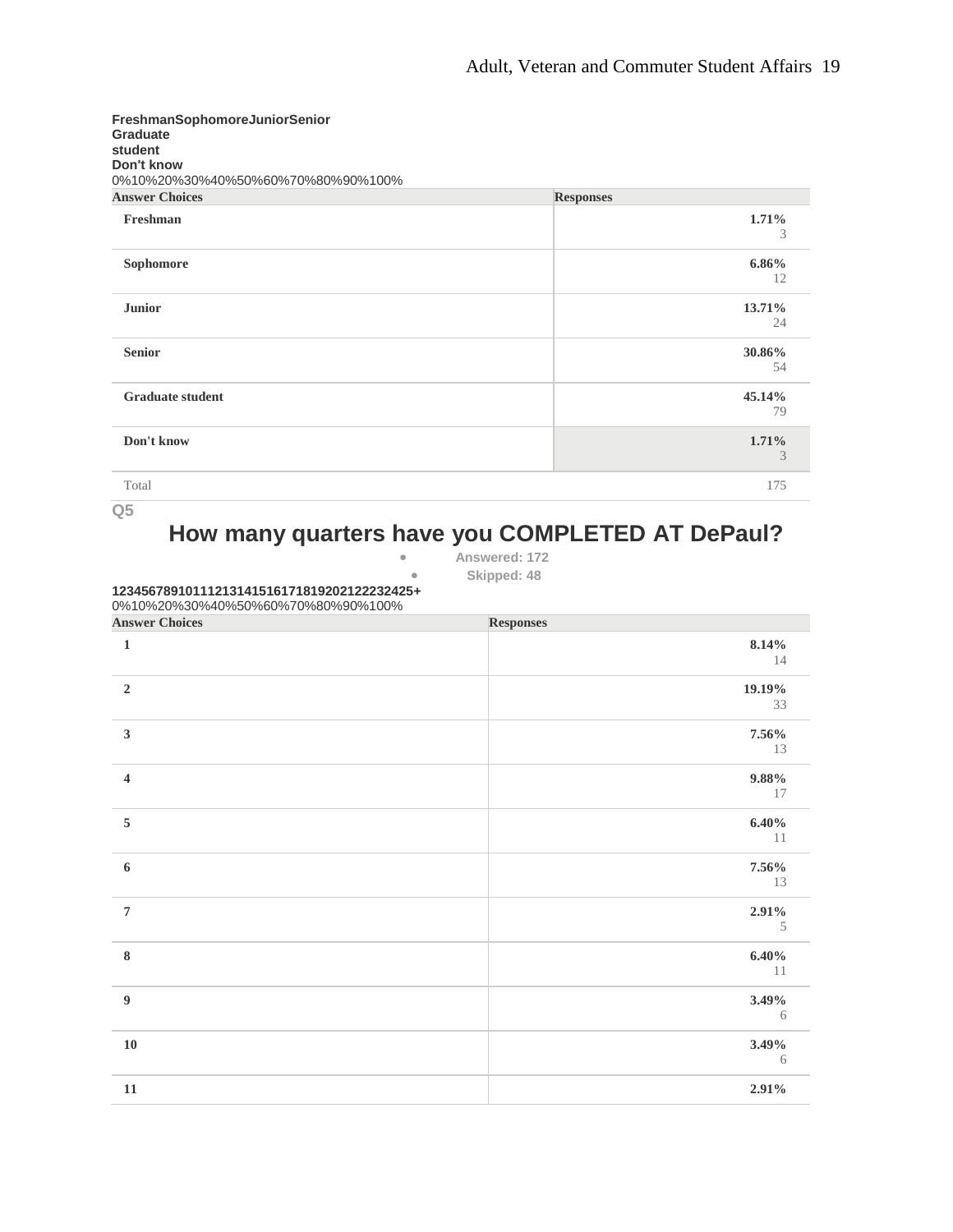| <b>Answer Choices</b> | <b>Responses</b>                     |
|-----------------------|--------------------------------------|
|                       | $\,$ 5 $\,$                          |
| $12\,$                | 6.40%<br>11                          |
| 13                    | 1.74%<br>$\ensuremath{\mathfrak{Z}}$ |
| $\bf{14}$             | 3.49%<br>6                           |
| $15\,$                | 1.74%<br>$\ensuremath{\mathfrak{Z}}$ |
| $16\,$                | 1.74%<br>$\mathfrak{Z}$              |
| ${\bf 17}$            | $0.00\%$<br>$\overline{0}$           |
| ${\bf 18}$            | $1.16\%$<br>$\sqrt{2}$               |
| 19                    | $1.16\%$<br>$\sqrt{2}$               |
| ${\bf 20}$            | 1.16%<br>$\sqrt{2}$                  |
| 21                    | $0.00\%$<br>$\overline{0}$           |
| $\bf 22$              | $0.58\%$<br>$\qquad \qquad 1$        |
| 23                    | $0.00\%$<br>$\overline{0}$           |
| ${\bf 24}$            | $0.00\%$<br>$\overline{0}$           |
| $25+$                 | 2.91%<br>$5\phantom{.0}$             |
| Total                 | 172                                  |

**Are you an undergraduate transfer student? (Please answer yes if you have transferred any credits from another educational program or school into your current school.)** • **Answered: 175**

| ÷                                          | Alisweieu: 179   |              |
|--------------------------------------------|------------------|--------------|
| $\bullet$                                  | Skipped: 45      |              |
| YesNo<br>0%10%20%30%40%50%60%70%80%90%100% |                  |              |
| <b>Answer Choices</b>                      | <b>Responses</b> |              |
| Yes                                        |                  | 48.00%<br>84 |
| N <sub>0</sub>                             |                  | 52.00%<br>91 |
| Total                                      |                  | 175          |
|                                            |                  |              |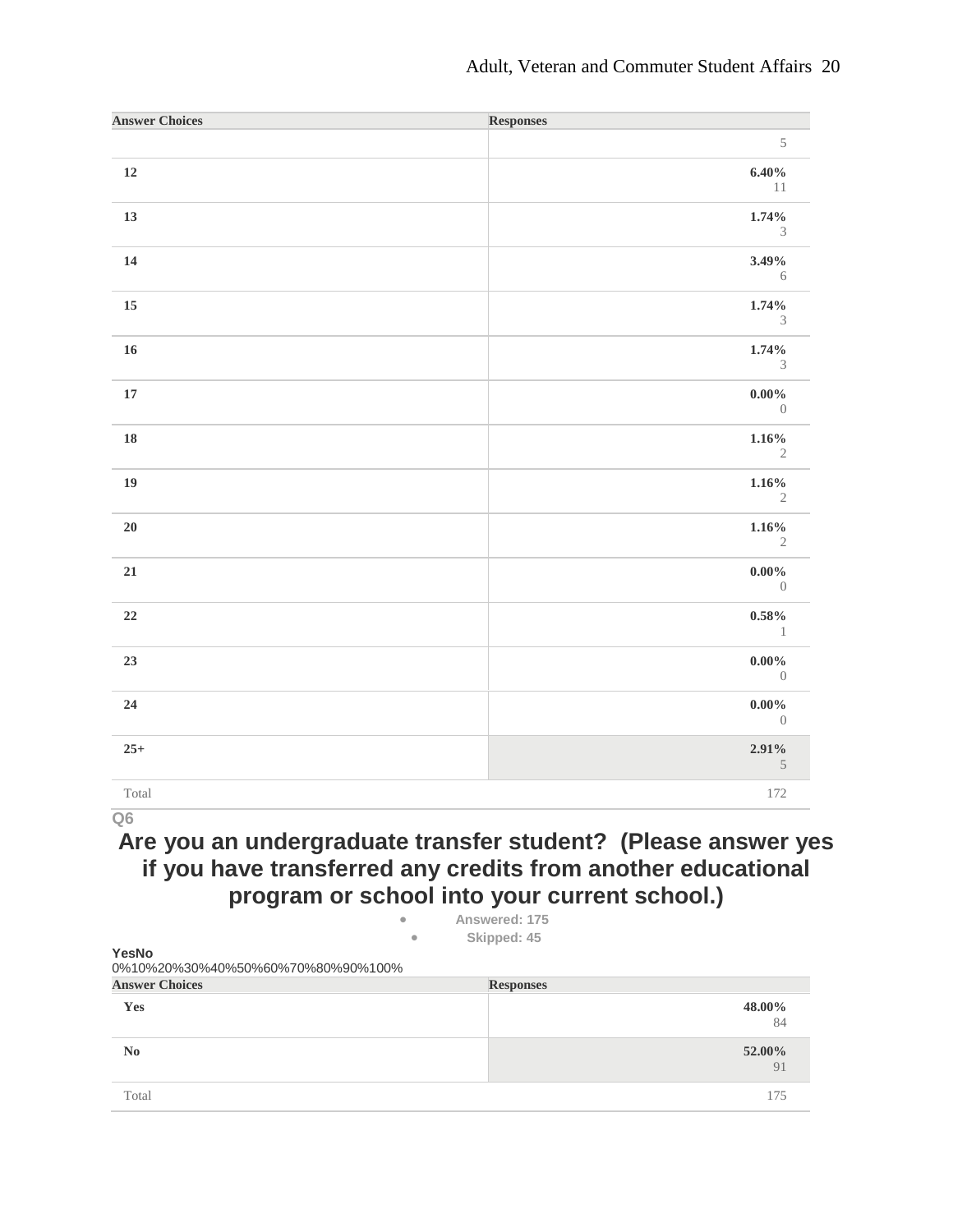# **Are you currently: (check all the apply)**

• **Answered: 171** Skipped: 49

**Pregnant A biological parent A step-parent An adoptive parent A foster parent Parenting a child for wh...** 0%10%20%30%40%50%60%70%80%90%100%

| <b>Answer Choices</b>                                                    | <b>Responses</b>             |
|--------------------------------------------------------------------------|------------------------------|
| <b>Pregnant</b>                                                          | 2.34%<br>4                   |
| A biological parent                                                      | 90.64%<br>155                |
| A step-parent                                                            | 6.43%<br>11                  |
| An adoptive parent                                                       | 2.34%<br>4                   |
| A foster parent                                                          | $0.00\%$<br>$\left( \right)$ |
| Parenting a child for whom you are guardian (officially or unofficially) | 12.28%<br>21                 |

Total Respondents: 171

**Q8**

### **How old are you?**

- **Answered: 174**
	- **Skipped: 46**

33 6/21/2016 8:45 AM 54 6/14/2016 8:17 PM 44 6/9/2016 6:41 PM 33 6/6/2016 10:00 AM 37 5/31/2016 2:15 PM 45 5/30/2016 5:24 PM 34 5/30/2016 4:53 PM 37 5/30/2016 9:49 AM 24 5/29/2016 10:13 AM 43 5/27/2016 11:04 PM 43 5/27/2016 9:56 PM 39 5/27/2016 8:15 AM

**Q7**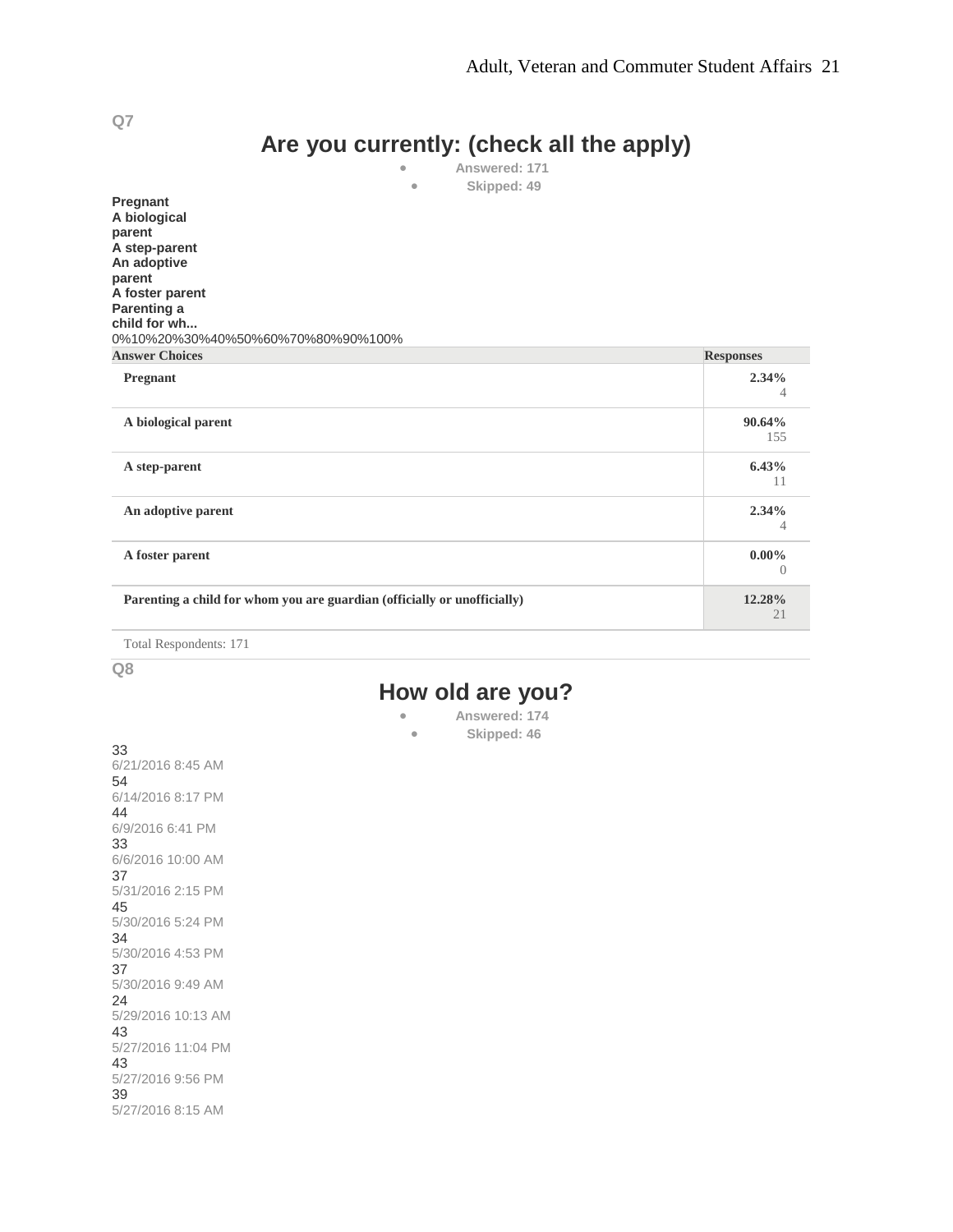40 5/26/2016 6:18 PM 28 5/26/2016 4:00 PM 39 5/26/2016 3:09 PM 32 5/26/2016 12:50 PM 37 5/26/2016 12:48 PM 36 5/26/2016 12:45 PM 41 5/26/2016 12:16 PM 39 5/26/2016 11:23 AM 32 5/26/2016 11:03 AM 27 5/26/2016 10:17 AM 43 5/26/2016 10:12 AM 40 5/26/2016 9:58 AM 36 5/26/2016 9:58 AM 22 5/26/2016 9:41 AM 35 5/26/2016 8:46 AM 42 5/23/2016 4:15 PM 30 5/22/2016 8:21 PM 47 5/21/2016 9:24 AM 22 5/20/2016 11:14 AM 31 5/19/2016 7:34 PM 31 5/19/2016 2:34 PM 31 5/19/2016 11:37 AM 40 5/18/2016 11:06 PM 32 5/18/2016 9:39 PM 32 5/18/2016 9:33 PM 45 5/18/2016 6:10 PM 43 5/18/2016 3:51 PM 31 5/18/2016 3:37 PM 26 5/18/2016 12:30 PM 26 5/18/2016 11:39 AM 41 5/18/2016 10:31 AM 35 5/18/2016 10:00 AM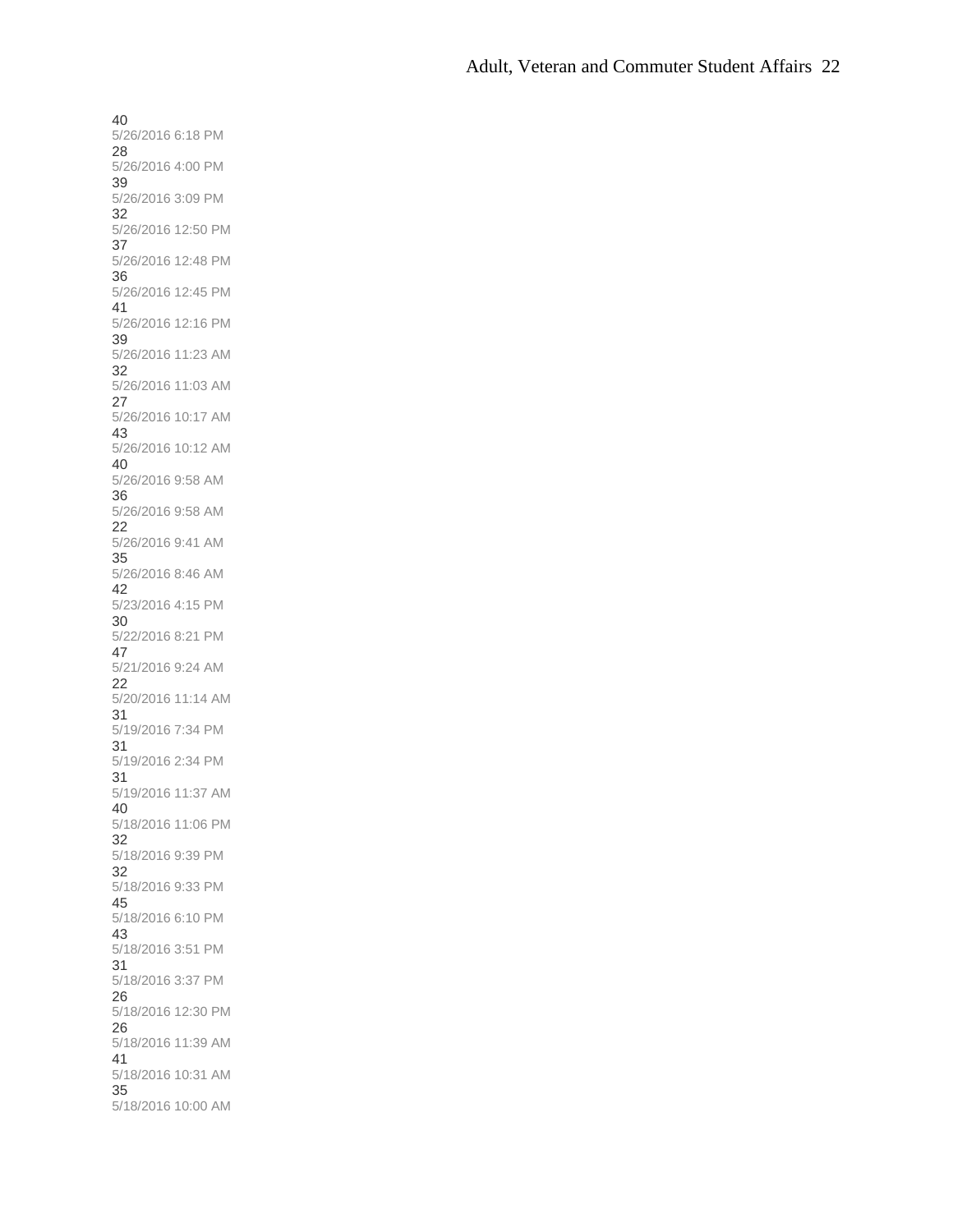35 5/18/2016 9:15 AM 32 5/18/2016 9:08 AM 43 5/18/2016 8:29 AM 23 5/18/2016 8:14 AM 29 5/18/2016 7:42 AM 34 5/18/2016 7:31 AM **Q9**

## **How OLD WERE YOU when you became pregnant with your first child or became a guardian of your first child?**

• **Answered: 171** • **Skipped: 49**

31 6/21/2016 8:45 AM 24 6/14/2016 8:17 PM 40 6/9/2016 6:41 PM 26 6/6/2016 10:00 AM 30 5/31/2016 2:15 PM 21 5/30/2016 5:24 PM 29 5/30/2016 4:53 PM 33 5/30/2016 9:49 AM 21 5/29/2016 10:13 AM 42 5/27/2016 11:04 PM 29 5/27/2016 9:56 PM 29 5/27/2016 8:15 AM 25 5/26/2016 6:18 PM 22 5/26/2016 4:00 PM 29 5/26/2016 3:09 PM 21 5/26/2016 12:50 PM 30 5/26/2016 12:48 PM 33 5/26/2016 12:45 PM 37 5/26/2016 12:16 PM 31 5/26/2016 11:23 AM 32 5/26/2016 11:03 AM 21 5/26/2016 10:17 AM 30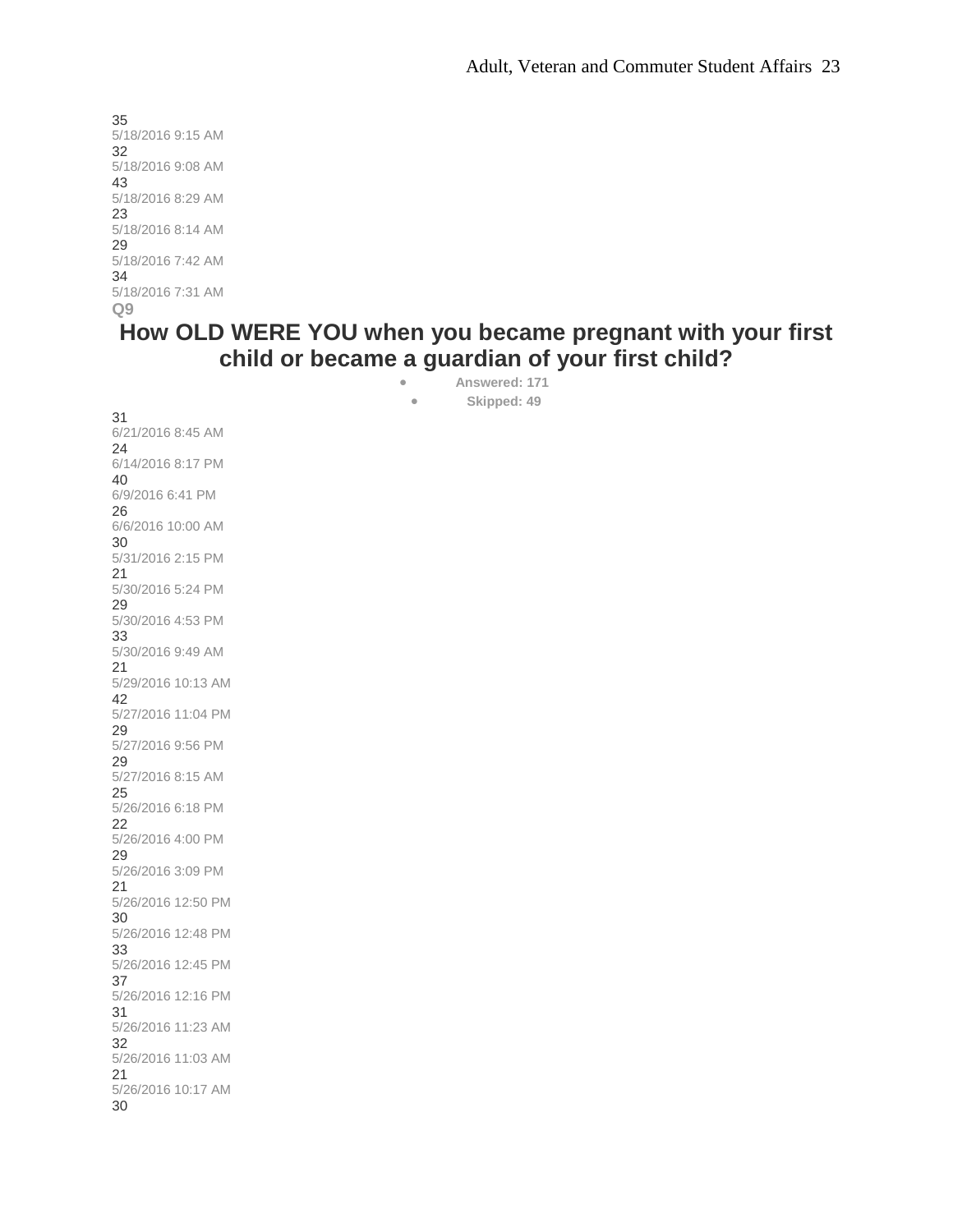5/26/2016 10:12 AM 18 5/26/2016 9:58 AM 33 5/26/2016 9:58 AM 18 5/26/2016 9:41 AM 20 5/26/2016 8:46 AM 38 5/23/2016 4:15 PM 27 5/22/2016 8:21 PM 32 5/21/2016 9:24 AM 20 5/20/2016 11:14 AM 28 5/19/2016 7:34 PM 22 5/19/2016 2:34 PM 27 5/19/2016 11:37 AM 40 5/18/2016 11:06 PM 28 5/18/2016 9:39 PM 26 5/18/2016 9:33 PM 34 5/18/2016 6:10 PM 38 5/18/2016 3:51 PM 27 5/18/2016 3:37 PM 16 5/18/2016 12:30 PM 26 5/18/2016 11:39 AM 37 5/18/2016 10:31 AM 33 5/18/2016 10:00 AM 19 5/18/2016 9:15 AM 29 5/18/2016 9:08 AM 22 5/18/2016 8:14 AM 28 5/18/2016 7:42 AM 26 5/18/2016 7:31 AM 24 5/18/2016 6:07 AM **Q10**

# **How many children (under 18) are you parenting who live in your household at least part time?**

• **Answered: 174** • **Skipped: 46**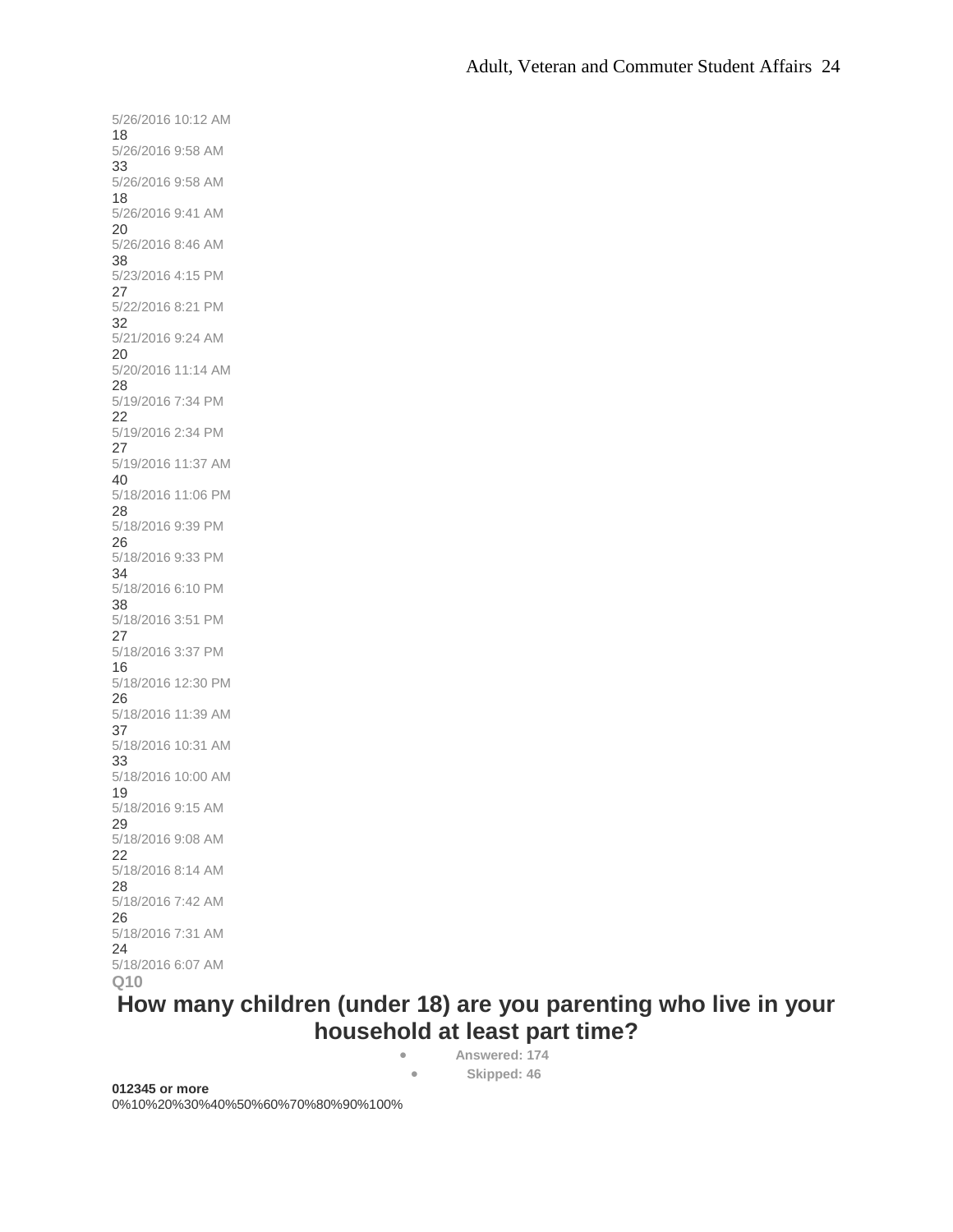### Adult, Veteran and Commuter Student Affairs 25

| <b>Answer Choices</b>   | <b>Responses</b>        |
|-------------------------|-------------------------|
| $\bf{0}$                | 2.30%<br>4              |
|                         | 47.13%<br>82            |
| $\overline{2}$          | 35.06%<br>61            |
| 3                       | 10.92%<br>19            |
| $\overline{\mathbf{4}}$ | 3.45%<br>6              |
| 5 or more               | 1.15%<br>$\overline{2}$ |
| Total                   | 174                     |

**Q11**

# **What is the age of the oldest child you are parenting?**

• **Answered: 173** • **Skipped: 47**

**Currently pregnant wit... Under 1 year1234567891011121314151617**

0%10%20%30%40%50%60%70%80%90%100%

| <b>Answer Choices</b>               | <b>Responses</b>      |
|-------------------------------------|-----------------------|
| Currently pregnant with first child | 1.16%<br>$\mathbf{2}$ |
| Under 1 year                        | 5.20%<br>9            |
| $\mathbf 1$                         | $6.36\%$<br>11        |
| $\mathbf 2$                         | $8.09\%$<br>14        |
| $\overline{\mathbf{3}}$             | $6.36\%$<br>11        |
| $\overline{\mathbf{4}}$             | $6.36\%$<br>11        |
| 5                                   | 7.51%<br>13           |
| $\boldsymbol{6}$                    | $6.36\%$<br>11        |
| $\overline{\mathcal{I}}$            | 6.94%<br>12           |
| $\bf 8$                             | $4.05\%$<br>7         |
| $\overline{9}$                      | $2.89\%$<br>5         |
| ${\bf 10}$                          | $6.36\%$<br>$1\,1$    |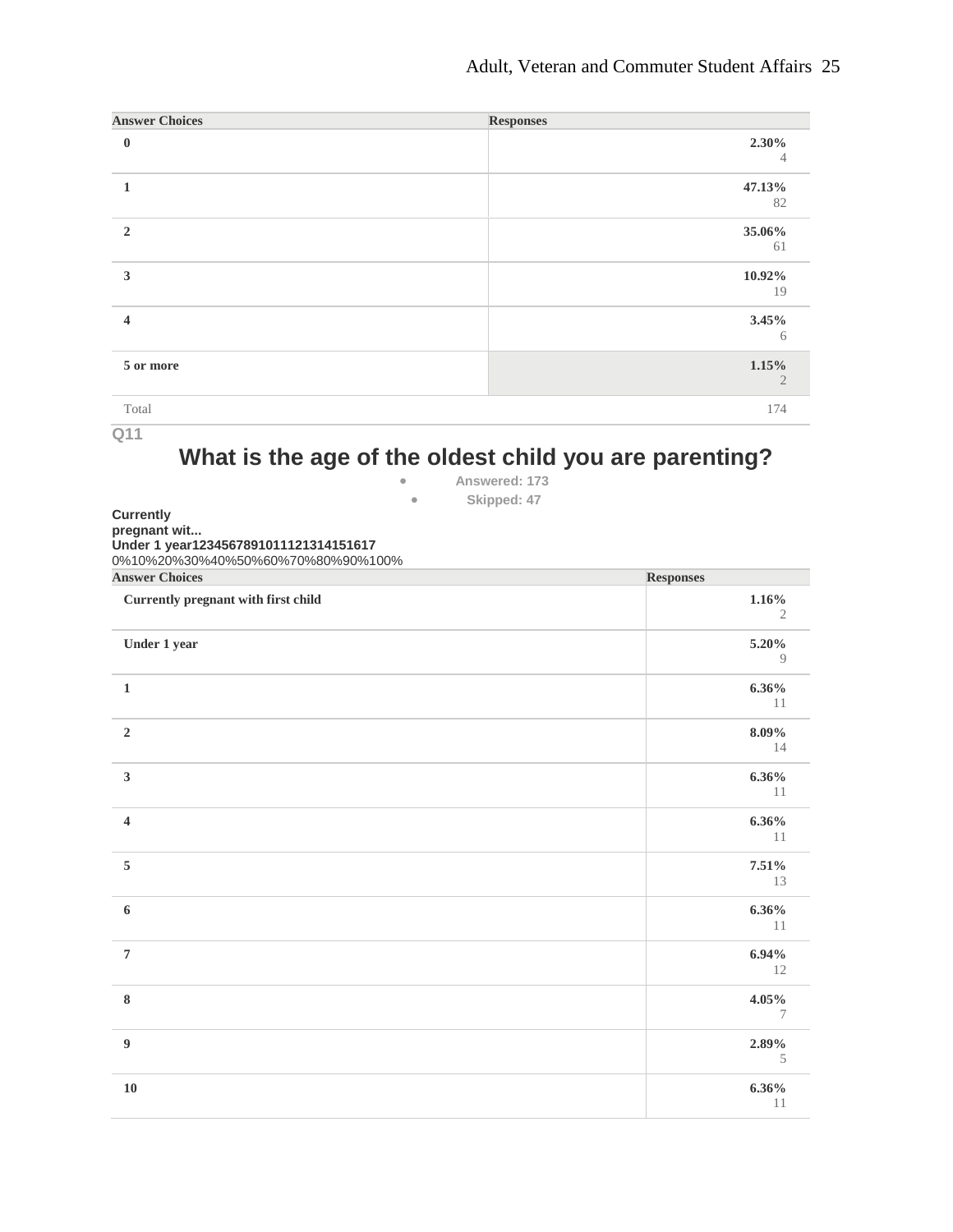| <b>Answer Choices</b> | <b>Responses</b>           |
|-----------------------|----------------------------|
| $11\,$                | $3.47\%$<br>6              |
| $12\,$                | 2.89%<br>5                 |
| 13                    | 4.62%<br>8                 |
| $14\,$                | $1.16\%$<br>$\mathfrak{2}$ |
| $15\,$                | 6.94%<br>12                |
| $16\,$                | 7.51%<br>13                |
| $17\,$                | 5.78%<br>$10\,$            |
| Total                 | 173                        |

### **What is the age of the youngest child you are parenting?**

| Answered: 165  |  |
|----------------|--|
| Olden - J. FE. |  |

| $\bullet$                             | Skipped: 55      |
|---------------------------------------|------------------|
| I only have                           |                  |
| one child                             |                  |
| <b>Currently</b>                      |                  |
| pregnant                              |                  |
| Under 1 year1234567891011121314151617 |                  |
| 0%10%20%30%40%50%60%70%80%90%100%     |                  |
| <b>Answer Choices</b>                 | <b>Responses</b> |
| I only have one child                 | 30.30%           |
|                                       | 50               |
| <b>Currently pregnant</b>             | 3.03%            |
|                                       | 5                |
| Under 1 year                          | 4.85%            |
|                                       | 8                |
| $\mathbf{1}$                          | 7.27%            |
|                                       | 12               |
| $\overline{2}$                        | 8.48%            |
|                                       | 14               |
| $\mathbf{3}$                          | 8.48%            |
|                                       | 14               |
| $\overline{4}$                        | 3.64%            |
|                                       | 6                |
| 5                                     | 4.24%            |
|                                       | 7                |
| 6                                     | 3.03%            |
|                                       | 5                |
| $\overline{7}$                        | 3.03%            |
|                                       | 5                |
|                                       |                  |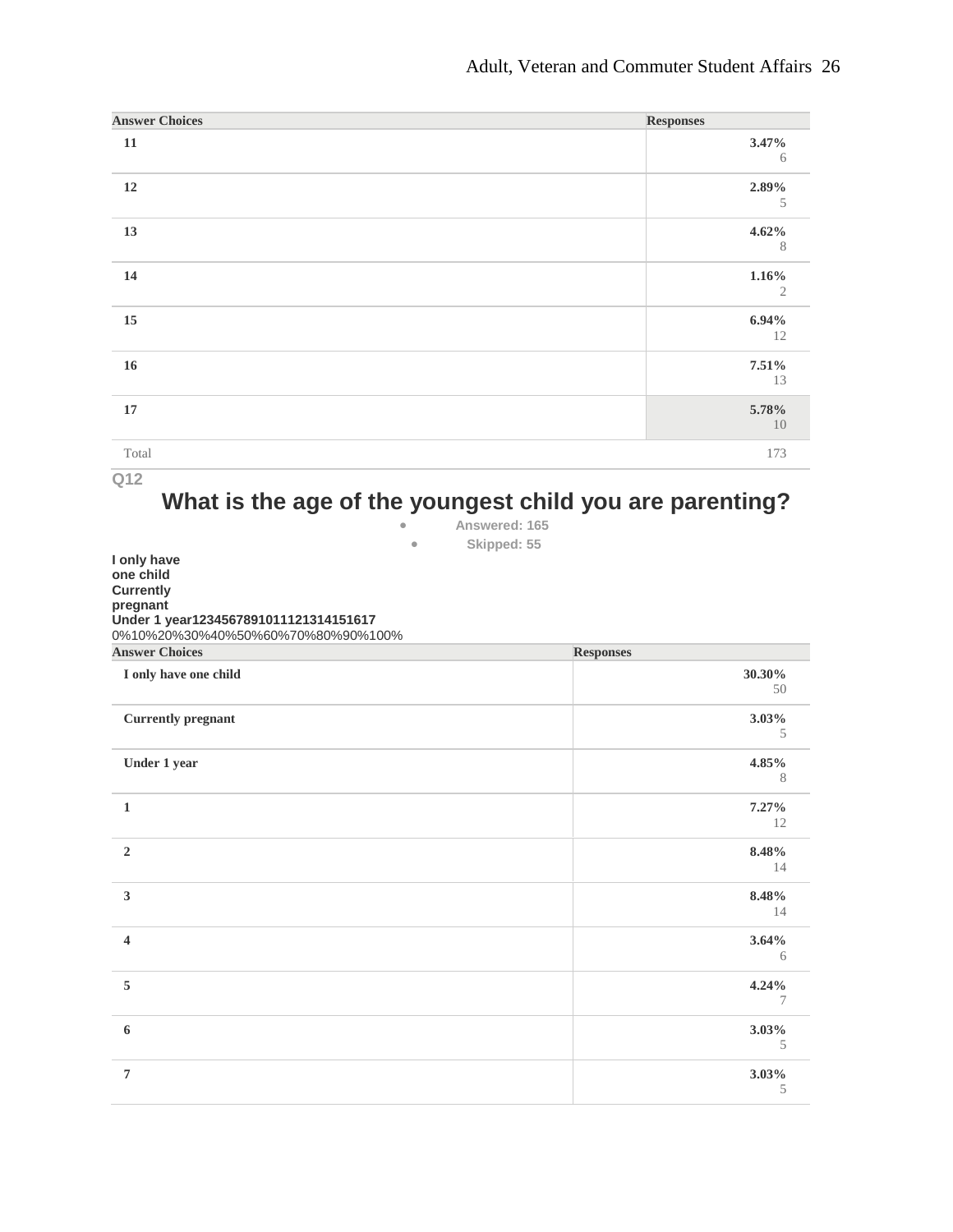| <b>Answer Choices</b>                                              |                                                                                   | <b>Responses</b>                     |
|--------------------------------------------------------------------|-----------------------------------------------------------------------------------|--------------------------------------|
| $\bf 8$                                                            |                                                                                   | 2.42%<br>$\overline{4}$              |
| $\boldsymbol{9}$                                                   |                                                                                   | 3.64%<br>6                           |
| ${\bf 10}$                                                         |                                                                                   | 1.82%<br>3                           |
| 11                                                                 |                                                                                   | 3.64%<br>6                           |
| 12                                                                 |                                                                                   | 3.03%<br>$\mathcal{S}_{\mathcal{S}}$ |
| 13                                                                 |                                                                                   | 3.03%<br>5                           |
| 14                                                                 |                                                                                   | 1.21%<br>2                           |
| 15                                                                 |                                                                                   | 2.42%<br>$\overline{4}$              |
| 16                                                                 |                                                                                   | 1.21%<br>2                           |
| 17                                                                 |                                                                                   | 1.21%<br>$\mathfrak{2}$              |
| Total                                                              |                                                                                   | 165                                  |
| Q13<br><b>FemaleMaleOther</b><br>0%10%20%30%40%50%60%70%80%90%100% | Are you:<br>Answered: 173<br>$\bullet$<br>Skipped: 47<br>$\bullet$                |                                      |
| <b>Answer Choices</b>                                              | <b>Responses</b>                                                                  |                                      |
| Female                                                             |                                                                                   | 62.43%<br>108                        |
| <b>Male</b>                                                        |                                                                                   | 37.57%<br>65                         |
| Other                                                              |                                                                                   | $0.00\%$<br>$\overline{0}$           |
| Total                                                              |                                                                                   | 173                                  |
| Q14                                                                | What is your CURRENT marital status?<br>Answered: 174<br>Skipped: 46<br>$\bullet$ |                                      |

**Single, never married Separated/divor ced Living with romantic... MarriedWidowed Other (please specify)**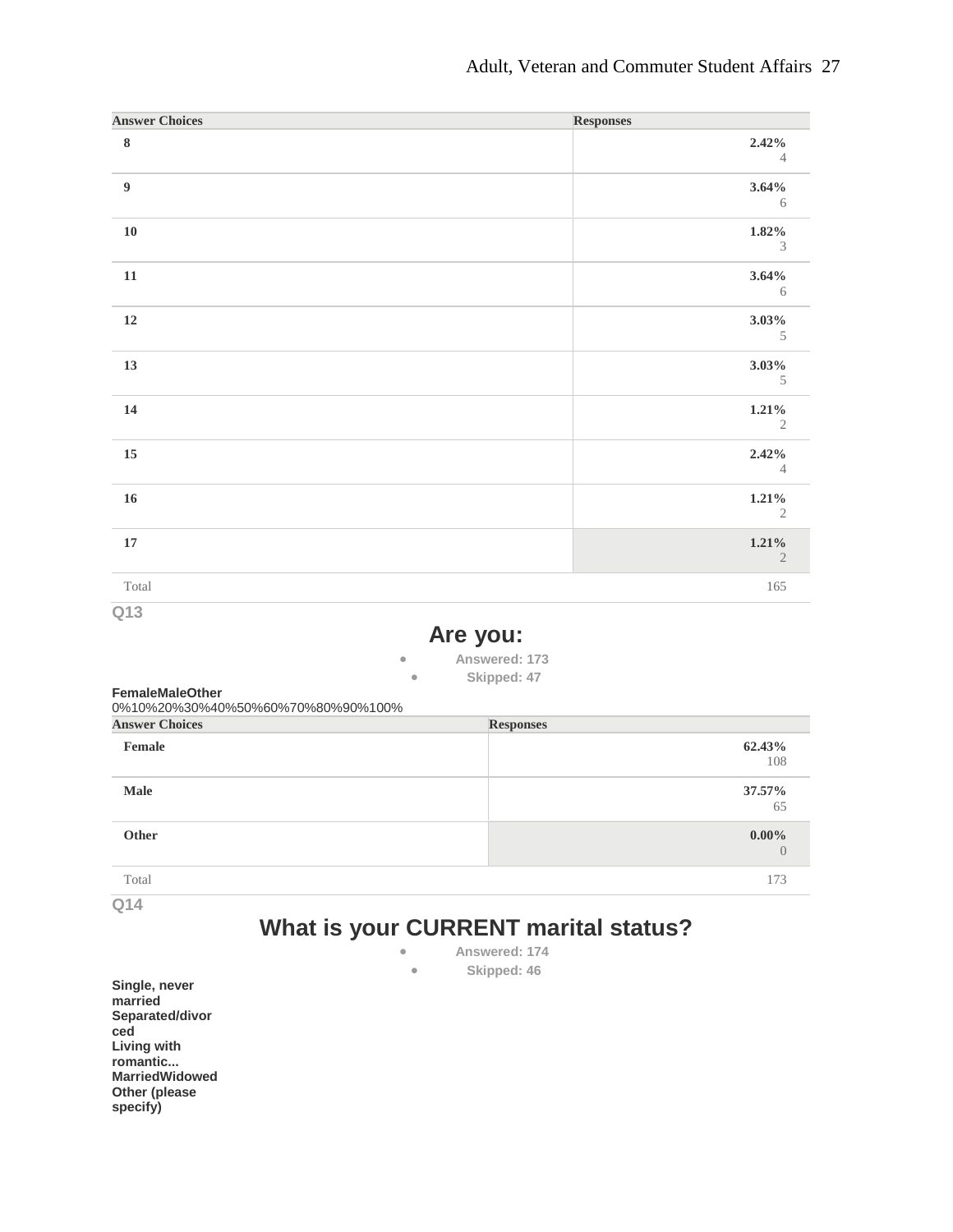0%10%20%30%40%50%60%70%80%90%100%

| <b>Answer Choices</b>                      | <b>Responses</b>             |
|--------------------------------------------|------------------------------|
| Single, never married                      | 21.26%<br>37                 |
| Separated/divorced                         | 13.79%<br>24                 |
| Living with romantic partner/not married   | 7.47%<br>13                  |
| <b>Married</b>                             | 56.90%<br>99                 |
| <b>Widowed</b>                             | $0.00\%$<br>$\left( \right)$ |
| <b>Responses</b><br>Other (please specify) | $0.57\%$                     |
| Total                                      | 174                          |

### **Q15**

# **If you are living with one or more of your children, which of the following best describes your living arrangement right now? (Check all that apply.)My child(ren) and I live in:**

| ۰ | Answered: 172 |  |
|---|---------------|--|
|   | Skipped: 48   |  |

| Off-campus                                                  |                  |
|-------------------------------------------------------------|------------------|
| house/apartment                                             |                  |
| House/apartment                                             |                  |
| with parent,                                                |                  |
| <b>College housing Public housing</b>                       |                  |
| <b>Section 8</b>                                            |                  |
| housing                                                     |                  |
| <b>Temporary</b>                                            |                  |
| situation(s)                                                |                  |
| Shelter or                                                  |                  |
| transitional                                                |                  |
| <b>Homeless</b>                                             |                  |
| Other (please                                               |                  |
| specify)                                                    |                  |
| 0%10%20%30%40%50%60%70%80%90%100%                           |                  |
| <b>Answer Choices</b>                                       | <b>Responses</b> |
| Off-campus house/apartment                                  | 81.40%           |
|                                                             | 140              |
| House/apartment with parent, grandparent or other relatives | 15.70%           |
|                                                             | 27               |
| <b>College housing</b>                                      | $0.00\%$         |
|                                                             | $\Omega$         |
| <b>Public housing</b>                                       | 0.58%            |
|                                                             |                  |
| <b>Section 8 housing</b>                                    | 2.33%            |
|                                                             | 4                |
| Temporary situation(s)                                      | 1.16%            |
|                                                             | 2                |
| <b>Shelter or transitional housing</b>                      | $0.00\%$         |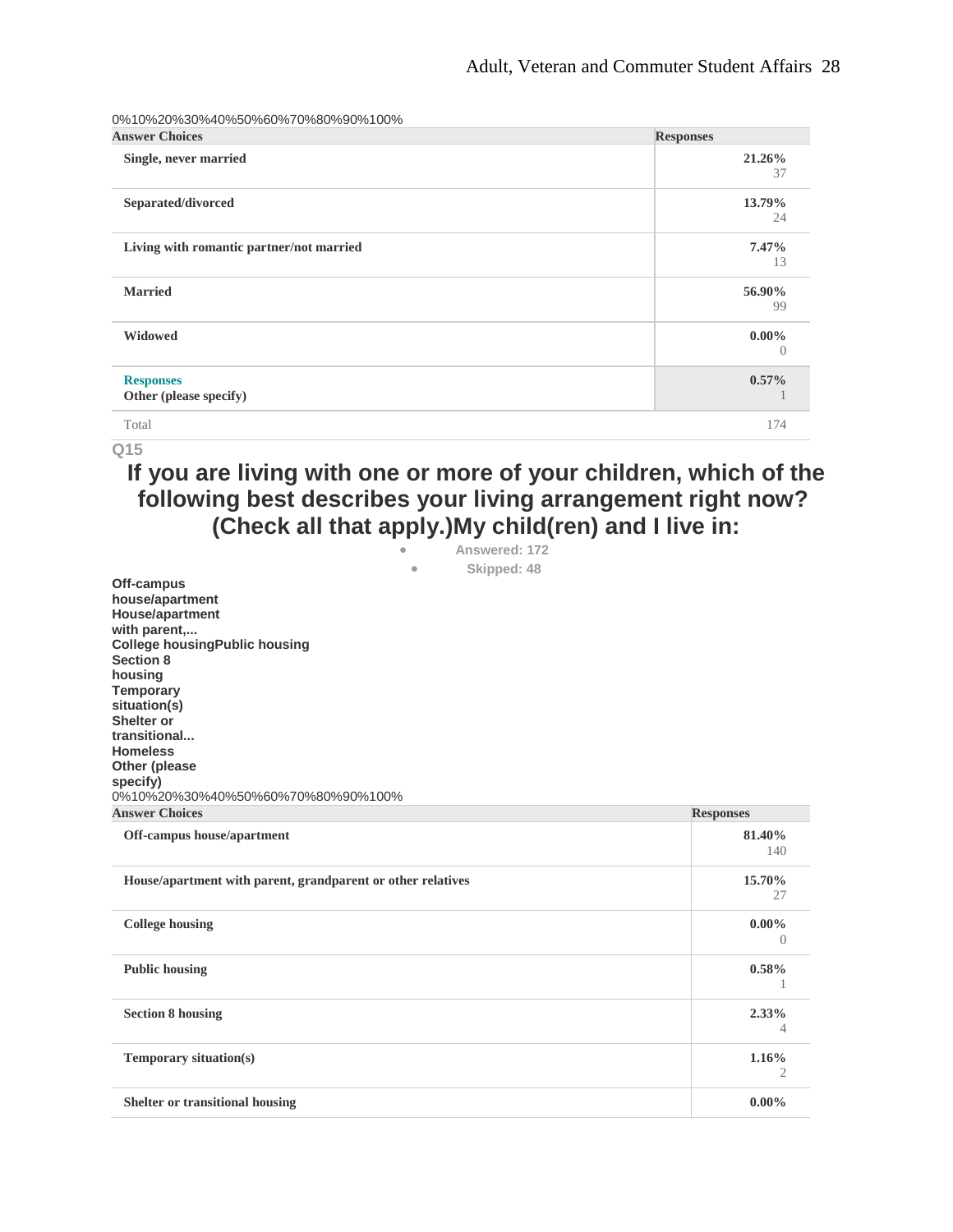| <b>Answer Choices</b>                      | <b>Responses</b> |
|--------------------------------------------|------------------|
|                                            |                  |
| <b>Homeless</b>                            | 0.58%            |
| <b>Responses</b><br>Other (please specify) | $0.00\%$         |

Total Respondents: 172

**Q16**

# **Do you consider yourself a single parent?**

• **Answered: 174**

| Skipped: 46 |  |
|-------------|--|
|-------------|--|

**Answer Choices Responses**

| YesNo                             |  |
|-----------------------------------|--|
| 0%10%20%30%40%50%60%70%80%90%100% |  |
| <b>Answer Choices</b>             |  |
| Yes                               |  |

| Yes            | 33.91%           |
|----------------|------------------|
| N <sub>0</sub> | $66.09\%$<br>115 |
| Total          | 174              |

**Q17**

### **Are you or your siblings the first generation in your family to attend college?**

• **Answered: 174**

• **Skipped: 46**

**YesNoI don't know** 0%10%20%30%40%50%60%70%80%90%100%

| <b>Answer Choices</b> | <b>Responses</b> |
|-----------------------|------------------|
| Yes                   | 52.30%<br>91     |
| N <sub>0</sub>        | 46.55%<br>81     |
| I don't know          | 1.15%            |
| Total                 | 174              |

**Q18**

# **Which of the following best represents your race or ethnicity? (Check all that apply)**

|                      | $\bullet$<br>$\bullet$ | Answered: 173<br>Skipped: 47 |  |
|----------------------|------------------------|------------------------------|--|
| American             |                        |                              |  |
| Indian or            |                        |                              |  |
| Asian                |                        |                              |  |
| <b>Black or</b>      |                        |                              |  |
| African              |                        |                              |  |
| <b>Hispanic or</b>   |                        |                              |  |
| Latino/a             |                        |                              |  |
| <b>Native</b>        |                        |                              |  |
| Hawaiian or<br>White |                        |                              |  |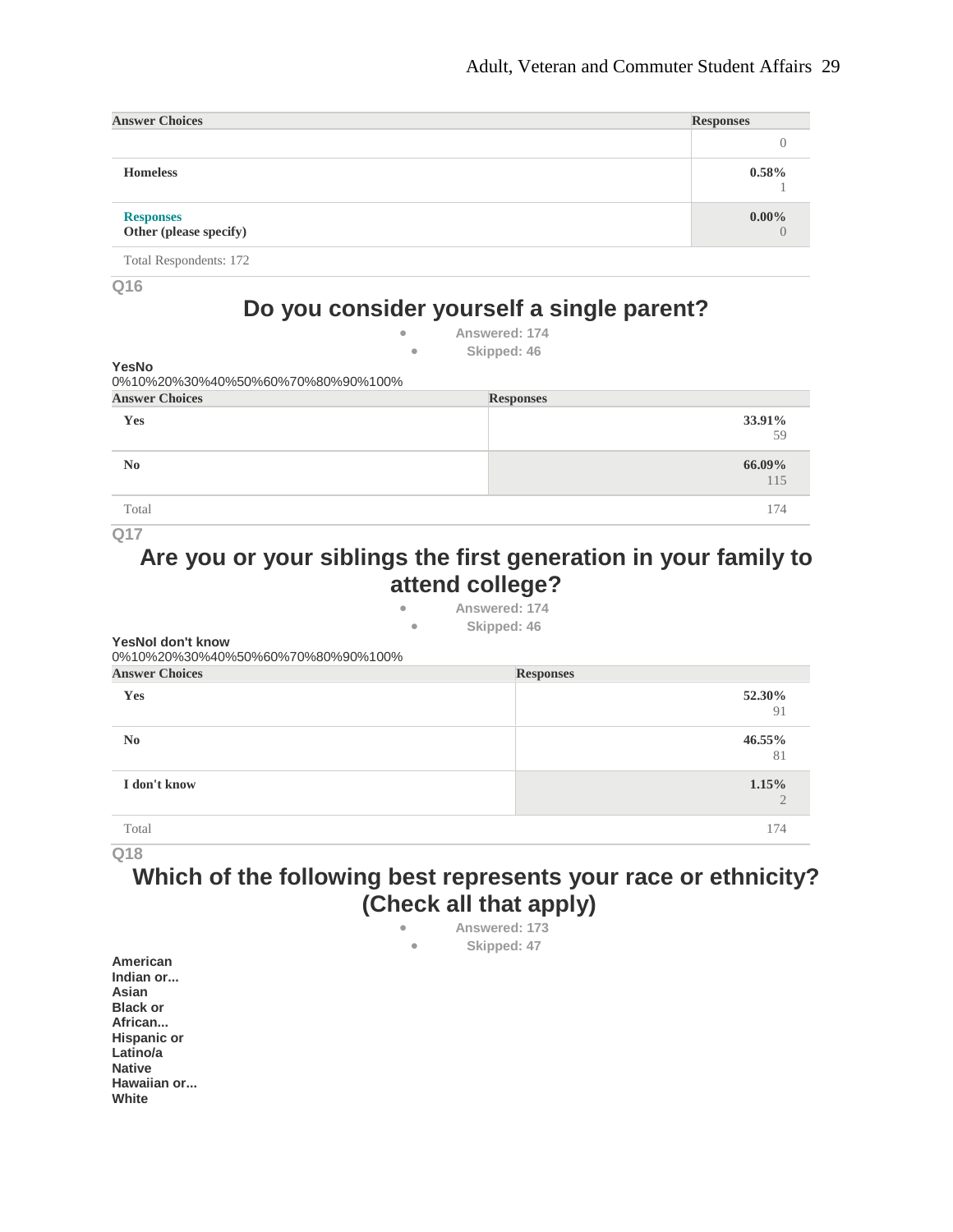| Prefer not to<br>answer<br>Other (please<br>specify)<br>0%10%20%30%40%50%60%70%80%90%100% |                  |
|-------------------------------------------------------------------------------------------|------------------|
| <b>Answer Choices</b>                                                                     | <b>Responses</b> |
| American Indian or Alaska native                                                          | 1.73%<br>3       |
| Asian                                                                                     | $6.36\%$<br>11   |
| <b>Black or African American</b>                                                          | 27.17%<br>47     |
| Hispanic or Latino/a                                                                      | 24.28%<br>42     |
| <b>Native Hawaiian or other Pacific Islander</b>                                          | 0.58%            |
| <b>White</b>                                                                              | 47.98%<br>83     |
| <b>Prefer not to answer</b>                                                               | 1.16%<br>2       |
| <b>Responses</b><br>Other (please specify)                                                | 0.58%            |

Total Respondents: 173

**Q19**

# **Is English your first/native language?**

| Answered: 173 |  |
|---------------|--|
| Skipped: 47   |  |

| $\sim$<br>YesNo<br>Prefer not to<br>answer | $unpyca. \tau$             |
|--------------------------------------------|----------------------------|
| 0%10%20%30%40%50%60%70%80%90%100%          |                            |
| <b>Answer Choices</b>                      | <b>Responses</b>           |
| Yes                                        | 77.46%<br>134              |
| N <sub>0</sub>                             | 22.54%<br>39               |
| Prefer not to answer                       | $0.00\%$<br>$\overline{0}$ |
| Total                                      | 173                        |

**Q20**

# **Were you raised primarily by a single parent?**

- **Answered: 174**
	- **Skipped: 46**

**YesNo** 0%10%20%30%40%50%60%70%80%90%100%

| <b>Answer Choices</b> | <b>Responses</b> |
|-----------------------|------------------|
| Yes                   | 28.16%<br>49     |
| $\bf No$              | 71.84%           |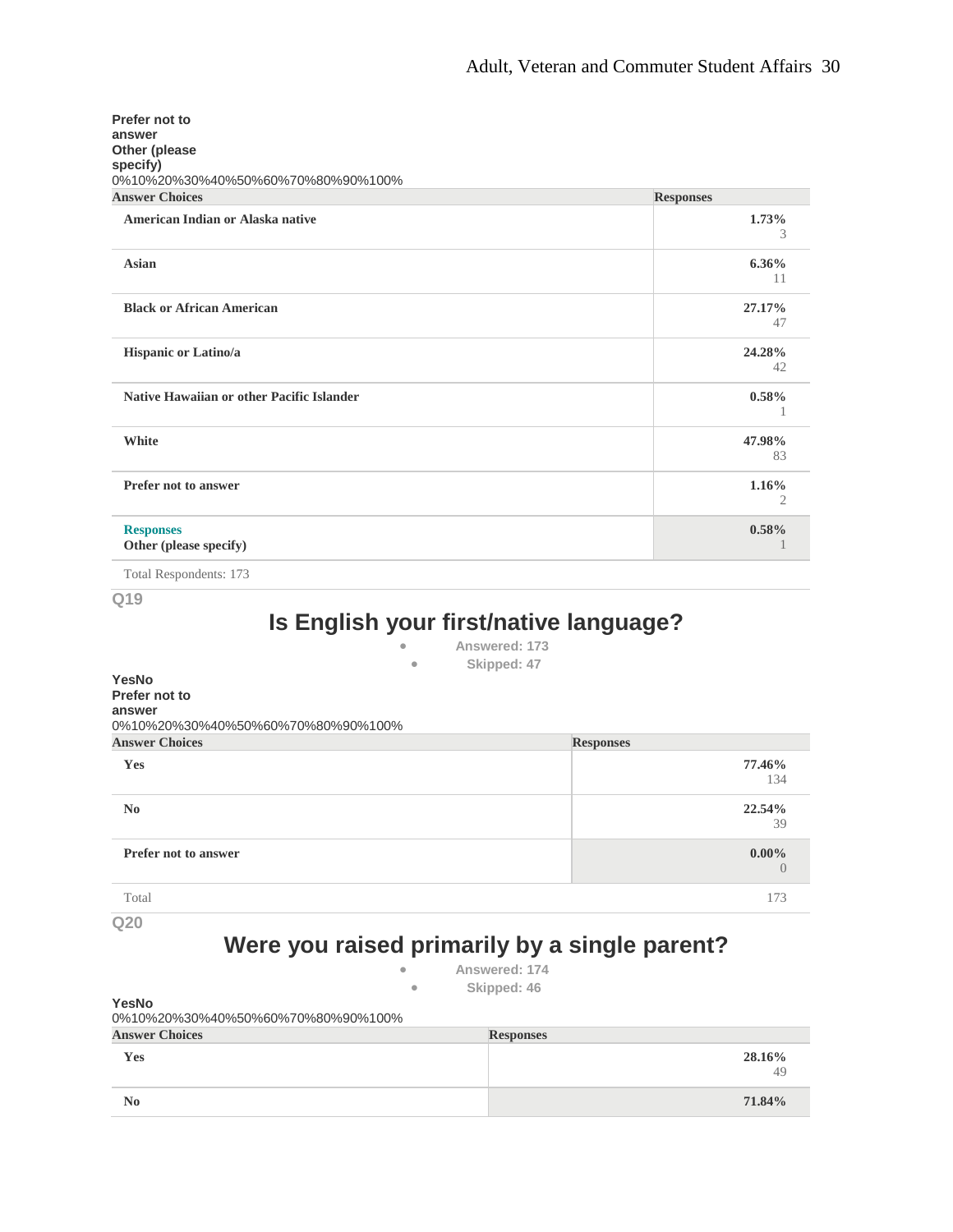| <b>Answer Choices</b> | <b>Responses</b> |                          |
|-----------------------|------------------|--------------------------|
|                       |                  |                          |
| Total                 |                  | $\overline{\phantom{0}}$ |

# **For each of the following statements about your experiences as a pregnant or parenting student at this school, please indicate how often the statement applies to you:**

| I interact or<br>associate wi<br>I feel judged<br>or harassed<br>I feel<br>isolated fro<br>I have<br>opportunitie<br>I take part in<br>student<br>I attend other<br>campus events<br>I feel<br>isolated fro<br>I can find<br>child friend<br>I consider<br>dropping out<br>I am confident |                              |              | $\bullet$<br>$\bullet$ | Answered: 170<br>Skipped: 50 |               |              |                         |
|-------------------------------------------------------------------------------------------------------------------------------------------------------------------------------------------------------------------------------------------------------------------------------------------|------------------------------|--------------|------------------------|------------------------------|---------------|--------------|-------------------------|
| in my abilit<br>I bring my                                                                                                                                                                                                                                                                |                              |              |                        |                              |               |              |                         |
| child/ren to<br>012345678910                                                                                                                                                                                                                                                              |                              |              |                        |                              |               |              |                         |
|                                                                                                                                                                                                                                                                                           | <b>Very Often</b>            | <b>Often</b> | <b>Sometimes</b>       | Rarely                       | <b>Never</b>  | <b>Total</b> | <b>Weighted Average</b> |
| I interact or                                                                                                                                                                                                                                                                             | 12.43%                       | $10.06\%$    | 22.49%                 | 25.44%                       | 29.59%        |              |                         |
| associate<br>with other<br>students at<br>this school<br>who have<br>children or<br>are pregnant                                                                                                                                                                                          | 21                           | 17           | 38                     | 43                           | 50            | 169          | 2.50                    |
| I feel judged<br>or harassed<br>by other<br>students<br>because I am<br>a parent or<br>pregnant                                                                                                                                                                                           | $0.00\%$<br>$\left( \right)$ | 2.96%<br>5   | 11.24%<br>19           | 14.20%<br>24                 | 71.60%<br>121 | 169          | 1.46                    |
| I feel isolated<br>from other<br>students                                                                                                                                                                                                                                                 | 4.14%<br>7                   | 13.61%<br>23 | 20.71%<br>35           | 18.93%<br>32                 | 42.60%<br>72  | 169          | 2.18                    |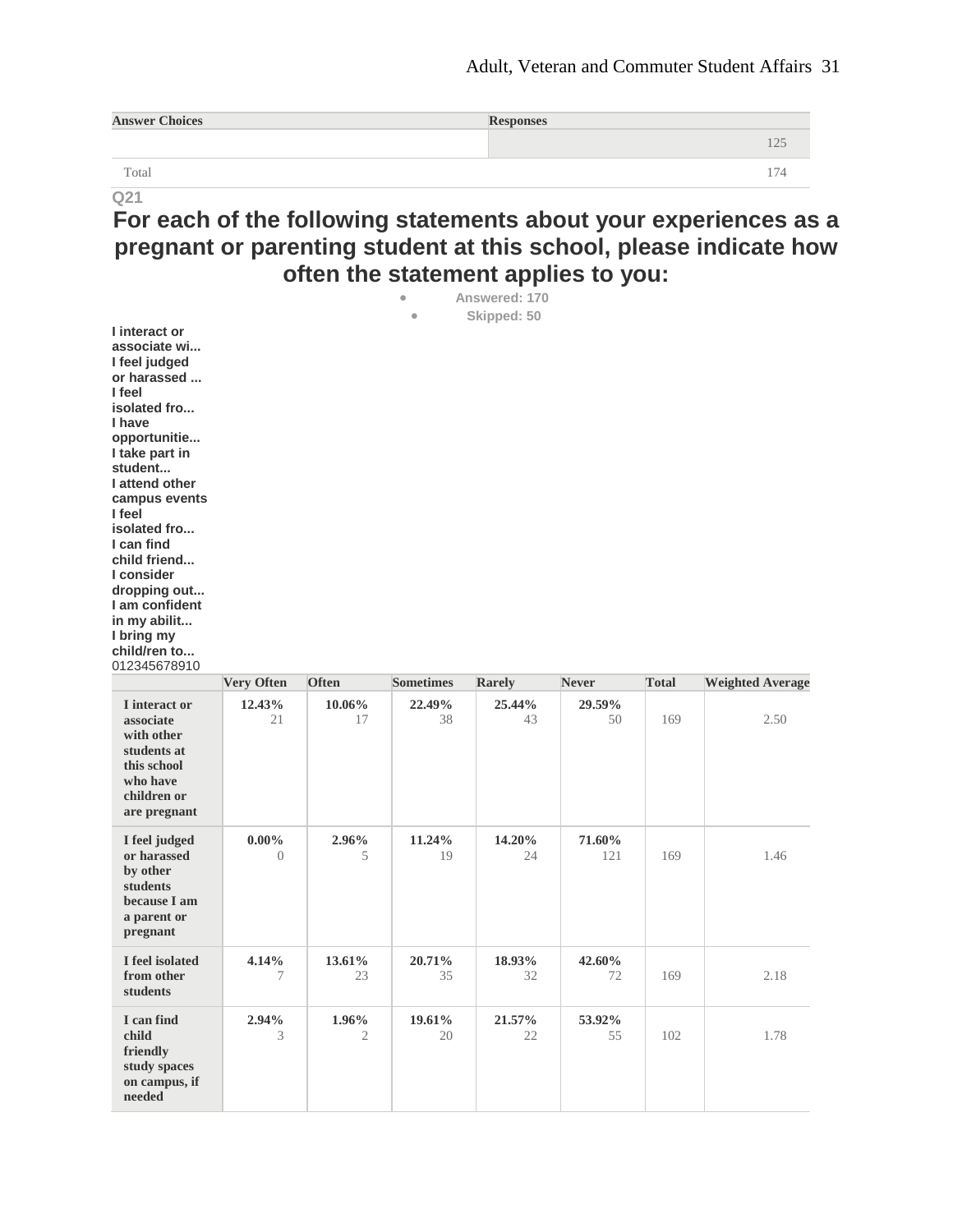|                                                                    | <b>Very Often</b> | <b>Often</b> | <b>Sometimes</b> | Rarely       | <b>Never</b> | <b>Total</b> | <b>Weighted Average</b> |
|--------------------------------------------------------------------|-------------------|--------------|------------------|--------------|--------------|--------------|-------------------------|
| (leave blank)<br>if not<br>needed)                                 |                   |              |                  |              |              |              |                         |
| I consider<br>dropping out<br>of school<br>before<br>finishing     | 4.12%             | 10.59%<br>18 | 21.76%<br>37     | 14.71%<br>25 | 48.82%<br>83 | 170          | 2.06                    |
| I am<br>confident in<br>my ability to<br>complete my<br>coursework | 42.60%<br>72      | 27.22%<br>46 | 28.99%<br>49     | $0.59\%$     | $0.59\%$     | 169          | 4.11                    |

## **For each of the following statements about your experiences as a pregnant or parenting student at this school, please indicate how often the statement applies to you:**

• **Answered: 167** • **Skipped: 53**

**I feel isolated fro... I feel judged or harassed ... I have opportunitie... I take part in student... I attend other campus events I have asked faculty to... If you did ask faculty for... I hide or don't mentio... I bring my child/ren to...** 012345678910

|                                                                                                                 | <b>Very Often</b>    | <b>Often</b>         | <b>Sometimes</b>     | <b>Rarely</b>        | <b>Never</b>          | <b>Total</b> | <b>Weighted Average</b> |
|-----------------------------------------------------------------------------------------------------------------|----------------------|----------------------|----------------------|----------------------|-----------------------|--------------|-------------------------|
| I feel isolated<br>from other<br>students                                                                       | $0.00\%$<br>$\Omega$ | $0.00\%$<br>$\theta$ | $0.00\%$<br>$\Omega$ | $0.00\%$<br>$\Omega$ | $0.00\%$<br>$\bigcap$ | $\Omega$     | 0.00                    |
| I feel judged or<br>harassed by<br>faculty or staff<br>because I am a<br>parent or<br>pregnant                  | $0.60\%$             | $0.60\%$             | 8.98%<br>15          | 12.57%<br>21         | $77.25\%$<br>129      | 167          | 1.35                    |
| I have asked<br>faculty to<br>accommodate me<br>in any way (ie.<br>scheduling,<br>absences,<br>extensions, etc) | 2.47%<br>4           | $6.17\%$<br>10       | 26.54%<br>43         | 29.01%<br>47         | 35.80%<br>58          | 162          | 2.10                    |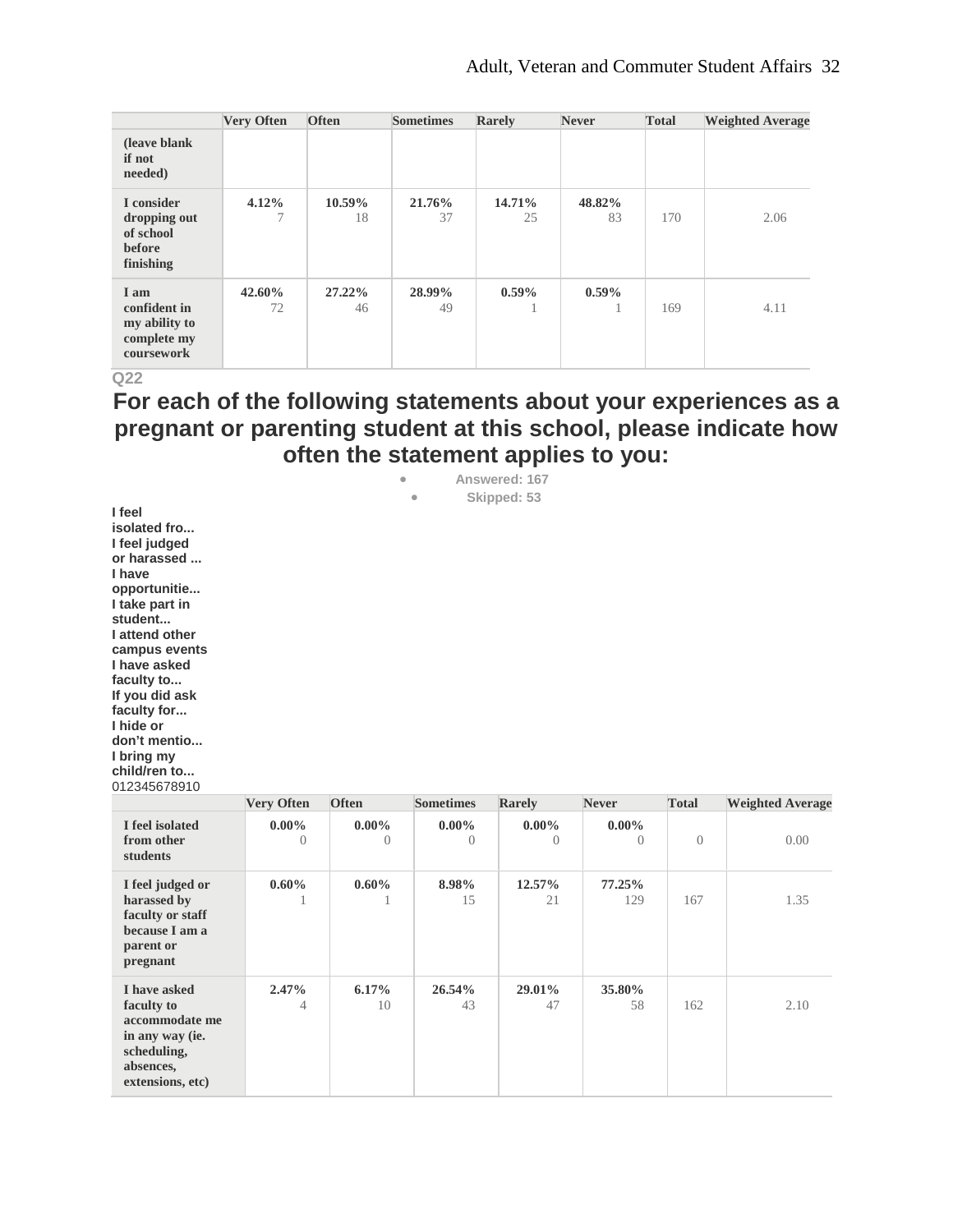|                                                                                                                     | <b>Very Often</b> | <b>Often</b>  | <b>Sometimes</b> | Rarely       | <b>Never</b> | <b>Total</b> | <b>Weighted Average</b> |
|---------------------------------------------------------------------------------------------------------------------|-------------------|---------------|------------------|--------------|--------------|--------------|-------------------------|
| If you did ask<br>faculty for<br>accommodations,<br>were they<br>granted?                                           | 33.33%<br>42      | 25.40%<br>32  | 15.08%<br>19     | 7.14%<br>9   | 19.05%<br>24 | 126          | 3.47                    |
| I hide or don't<br>mention that I<br>have a child or<br>am pregnant<br>with faculty,<br>other students,<br>or staff | $6.06\%$<br>10    | $5.45\%$<br>9 | 13.33%<br>22     | 15.15%<br>25 | 60.00%<br>99 | 165          | 1.82                    |

# **Have you experienced any of the following challenges as a parenting student while you have been at this school? (Check all that apply)**

• **Answered: 169** • **Skipped: 51**

| <b>Family commitments get in the way of class or study time</b> | 81.66%           |
|-----------------------------------------------------------------|------------------|
| Time management                                                 | 91.72%<br>155    |
| <b>Answer Choices</b>                                           | <b>Responses</b> |
| 0%10%20%30%40%50%60%70%80%90%100%                               |                  |
| specify)                                                        |                  |
| Other (please                                                   |                  |
| financial                                                       |                  |
| Other                                                           |                  |
| isolation                                                       |                  |
| make up exam<br>Social                                          |                  |
| Inability to                                                    |                  |
| getting or                                                      |                  |
| <b>Challenges</b>                                               |                  |
| problems (fo                                                    |                  |
| Transportation                                                  |                  |
| computer/tec                                                    |                  |
| disabilities<br>Lack of                                         |                  |
| <b>Child with</b>                                               |                  |
| <b>Sick child</b>                                               |                  |
| finding chil                                                    |                  |
| <b>Difficulty</b>                                               |                  |
| paying for                                                      |                  |
| <b>Difficulty</b>                                               |                  |
| commitments                                                     |                  |
| commitments<br><b>Work</b>                                      |                  |
| Family                                                          |                  |
| Time management                                                 |                  |

| <u>thing</u> municipally                                 | 155           |
|----------------------------------------------------------|---------------|
| Family commitments get in the way of class or study time | 81.66%<br>138 |
| Work commitments get in the way of class or study time   | 73.96%<br>125 |
| Difficulty paying for child care                         | 39.05%<br>66  |
| Difficulty finding child care                            | 34.32%        |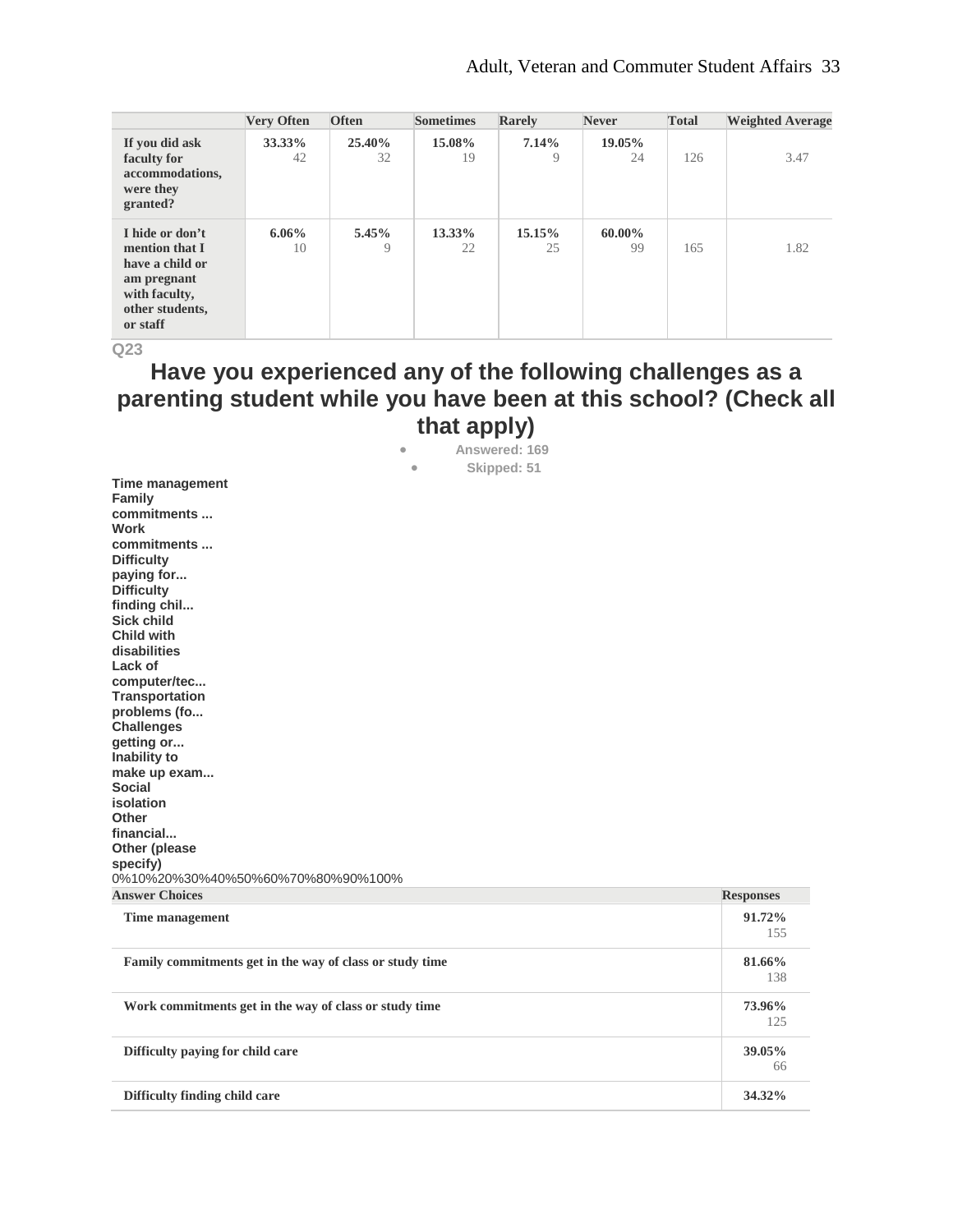| <b>Answer Choices</b>                                                                   | <b>Responses</b> |
|-----------------------------------------------------------------------------------------|------------------|
|                                                                                         | 58               |
| <b>Sick child</b>                                                                       | 53.85%<br>91     |
| <b>Child with disabilities</b>                                                          | 11.24%<br>19     |
| Lack of computer/technology access                                                      | 4.14%            |
| Transportation problems (for example, poor public transportation, car breakdowns, etc.) | 16.57%<br>28     |
| Challenges getting or keeping public benefits or assistance                             | 11.24%<br>19     |
| Inability to make up exams or assignments missed due to work or family demands          | 26.04%<br>44     |
| <b>Social isolation</b>                                                                 | 27.22%<br>46     |
| Other financial challenges                                                              | 55.03%<br>93     |
| <b>Responses</b><br>Other (please specify)                                              | 8.28%<br>14      |

Total Respondents: 169

#### **Q24**

### **For each of the following statements about your experiences as a pregnant or parenting student at this school, please indicate how often the statement applies to you:** • **Answered: 168**

|                                                                                                                                                                    |                         |              |                         | ANG TUU IVITA |                |              |                         |
|--------------------------------------------------------------------------------------------------------------------------------------------------------------------|-------------------------|--------------|-------------------------|---------------|----------------|--------------|-------------------------|
|                                                                                                                                                                    |                         |              | $\qquad \qquad \bullet$ | Skipped: 52   |                |              |                         |
| I have<br>opportunitie<br>I take part in<br>student<br>I attend other<br>campus events<br>I bring my<br>child/ren to<br>I bring my<br>child/ren to<br>012345678910 |                         |              |                         |               |                |              |                         |
|                                                                                                                                                                    | <b>Very Often</b>       | <b>Often</b> | <b>Sometimes</b>        | Rarely        | <b>Never</b>   | <b>Total</b> | <b>Weighted Average</b> |
| I have<br>opportunities<br>to make<br>friends and<br>meet people<br>at my college                                                                                  | 15.48%<br>26            | 16.67%<br>28 | 31.55%<br>53            | 26.79%<br>45  | $9.52\%$<br>16 | 168          | 3.02                    |
| I take part in<br>student<br>activities like<br>clubs,<br>campus<br>associations,                                                                                  | 2.38%<br>$\overline{4}$ | 2.38%<br>4   | 5.95%<br>10             | 38.10%<br>64  | 51.19%<br>86   | 168          | 1.67                    |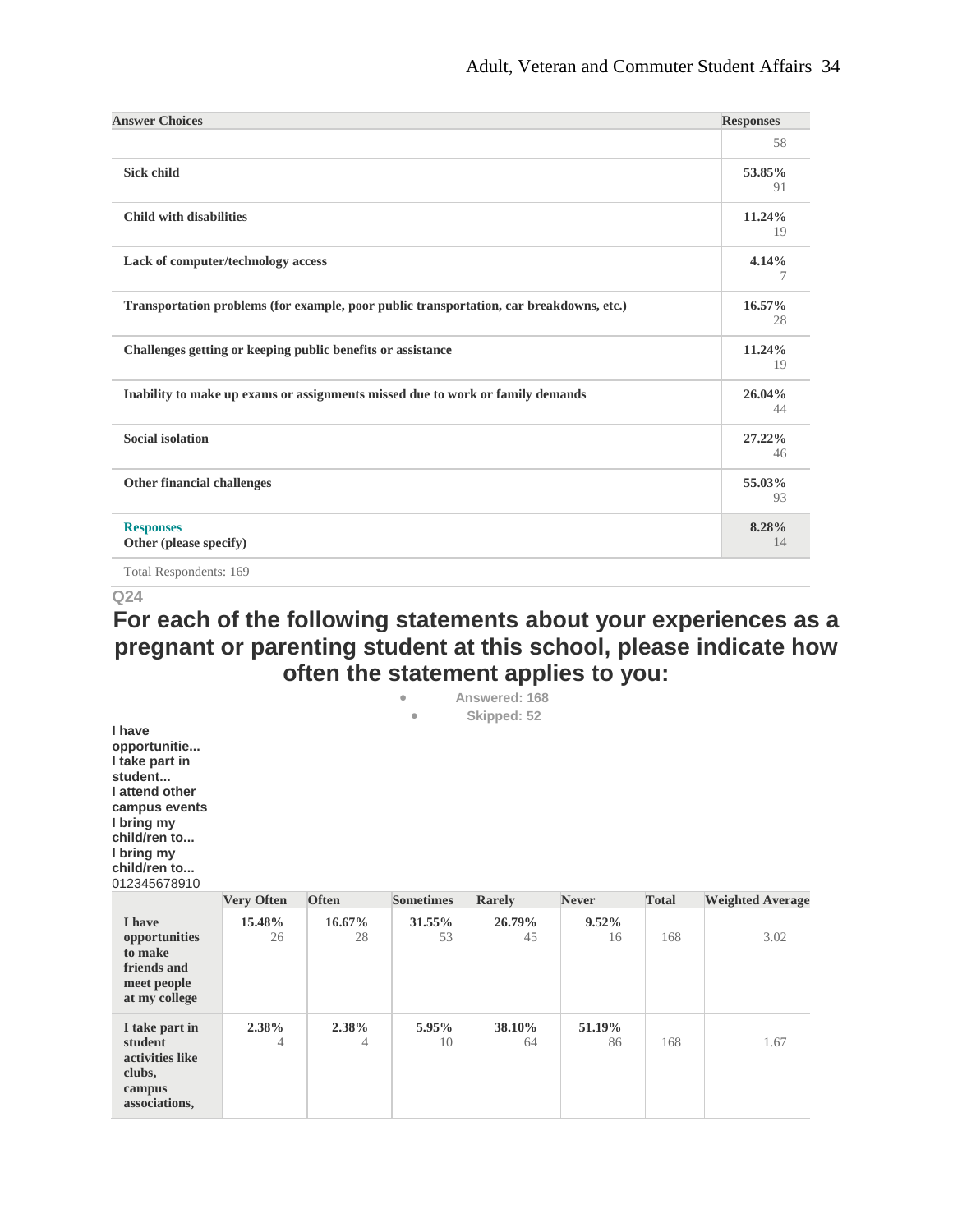|                                                  | <b>Very Often</b>    | <b>Often</b>               | <b>Sometimes</b> | Rarely         | <b>Never</b>  | <b>Total</b> | <b>Weighted Average</b> |
|--------------------------------------------------|----------------------|----------------------------|------------------|----------------|---------------|--------------|-------------------------|
| committees,<br>or other<br>college<br>activities |                      |                            |                  |                |               |              |                         |
| I attend<br>other<br>campus<br>events            | $0.60\%$             | 1.79%<br>3                 | 11.90%<br>20     | 38.69%<br>65   | 47.02%<br>79  | 168          | 1.70                    |
| I bring my<br>child/ren to<br>campus             | $0.00\%$<br>$\Omega$ | $1.19\%$<br>$\overline{2}$ | 7.74%<br>13      | 20.83%<br>35   | 70.24%<br>118 | 168          | 1.40                    |
| I bring my<br>child/ren to<br>class              | $0.00\%$<br>$\Omega$ | $0.00\%$<br>$\Omega$       | 4.17%            | $6.55\%$<br>11 | 89.29%<br>150 | 168          | 1.15                    |

## **Who or what has helped you the most as a pregnant or parenting student at this school?**

• **Answered: 141** • **Skipped: 79** My wife and family being able to watch my daughter during class time 6/21/2016 8:49 AM My support system 6/9/2016 6:43 PM My husband's support with time management and the children. 6/6/2016 10:03 AM spouse 5/30/2016 5:26 PM Individual faculty members 5/30/2016 4:57 PM my wife 5/30/2016 9:52 AM My professors, my boss at an on campus job, and my college advisor 5/29/2016 10:20 AM Grandparents willing to help with the baby while I am at work 5/27/2016 11:08 PM My family and my son's grandparents 5/27/2016 10:05 PM My husband and inlaws 5/27/2016 8:18 AM my wife 5/26/2016 6:22 PM Mother 5/26/2016 4:04 PM My wife!! 5/26/2016 12:54 PM Parents 5/26/2016 12:54 PM My Spouse has been my support system 5/26/2016 12:48 PM My wife and her support and willingness to live like a single parent throughout the week. 5/26/2016 11:29 AM If they had a quality day/night care 5/26/2016 11:05 AM My parents 5/26/2016 10:19 AM Spouse 5/26/2016 10:01 AM TRiO SSS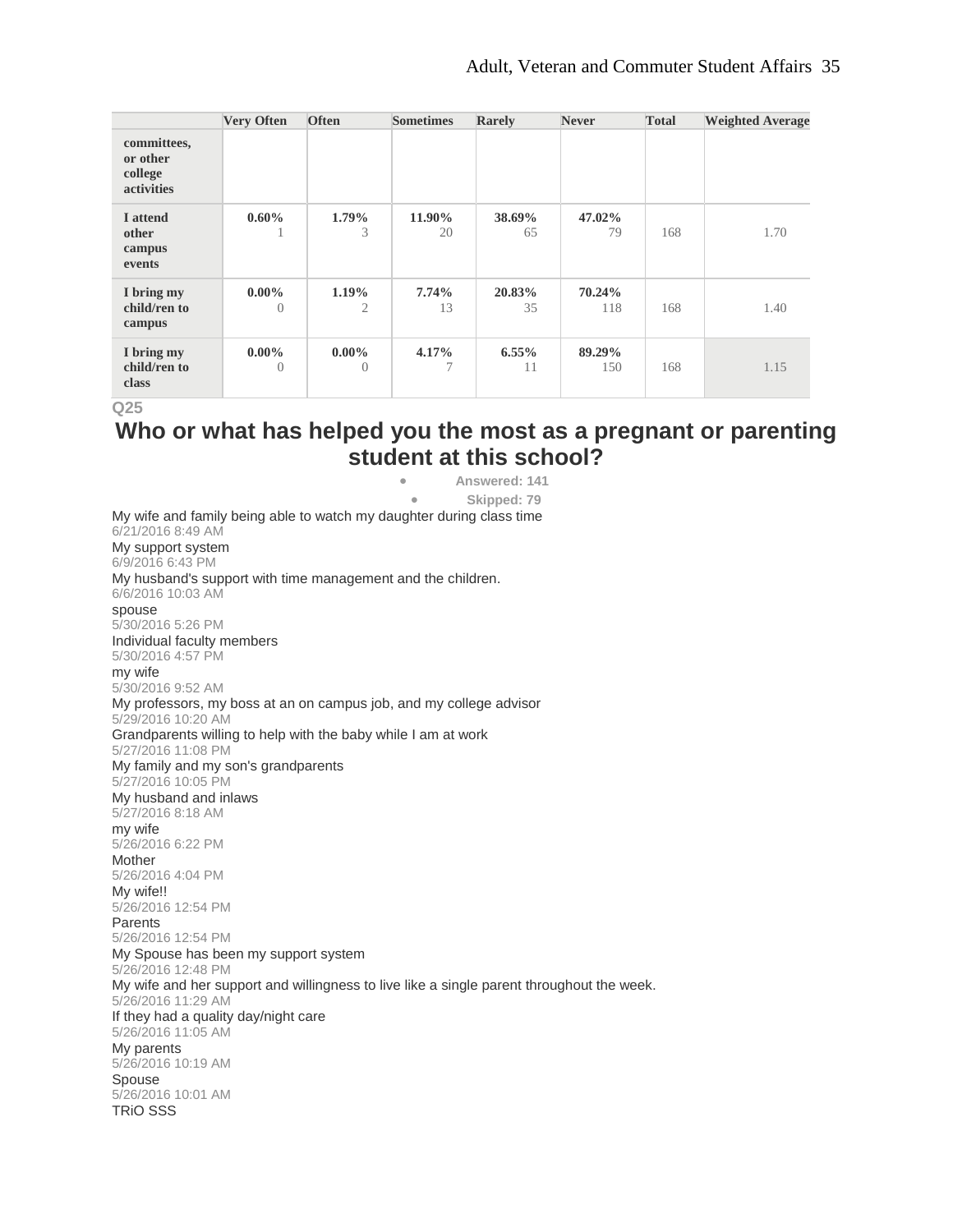5/26/2016 9:44 AM my husband 5/23/2016 4:17 PM My wife. 5/22/2016 8:24 PM I used the nursing rooms on DePaul's campus as a breastfeeding mother. That space was much needed for quiet time and privacy. I also relied on the support of other parenting students. 5/20/2016 11:17 AM Support system 5/19/2016 7:36 PM My Parents 5/19/2016 2:37 PM My wife 5/19/2016 11:39 AM A kind professor has allowed make up assignments 5/18/2016 11:10 PM flexibility of professors to accomodate missed classes, tardiness, or turning in assignments electronically (when missed class due to sick kids or childcare issue); also, when pregnant in 2014, professor's understanding of bathroom breaks and eating during class made me feel welcome and also made me able to attend 3hr evening grad classes! 5/18/2016 9:45 PM My family and the support they provide 5/18/2016 9:37 PM Being able to take my classes online and my very supportive wife 5/18/2016 6:13 PM my family 5/18/2016 3:54 PM Being able to take night classes 5/18/2016 1:11 PM Having a full time position that pays well. 5/18/2016 12:31 PM Financial Aid 5/18/2016 11:41 AM my family 5/18/2016 9:11 AM Fiance 5/18/2016 7:46 AM Co students and professors very accepting 5/17/2016 10:03 PM Flexible classes and late night computer/library hours 5/17/2016 8:55 PM Online classes 5/17/2016 8:44 PM Ability to take courses online 5/17/2016 8:32 PM **Determination** 5/17/2016 7:14 PM the fact that I am taking online classes 5/17/2016 7:10 PM My spouse 5/17/2016 6:18 PM My employer 5/17/2016 5:58 PM Flexibility of Professors 5/17/2016 5:58 PM **M**yself 5/17/2016 5:43 PM supporting faculty and work benefits 5/17/2016 5:41 PM Counselor-online classes 5/17/2016 5:25 PM Dean of students 5/17/2016 5:18 PM My mom and grandma 5/17/2016 10:33 AM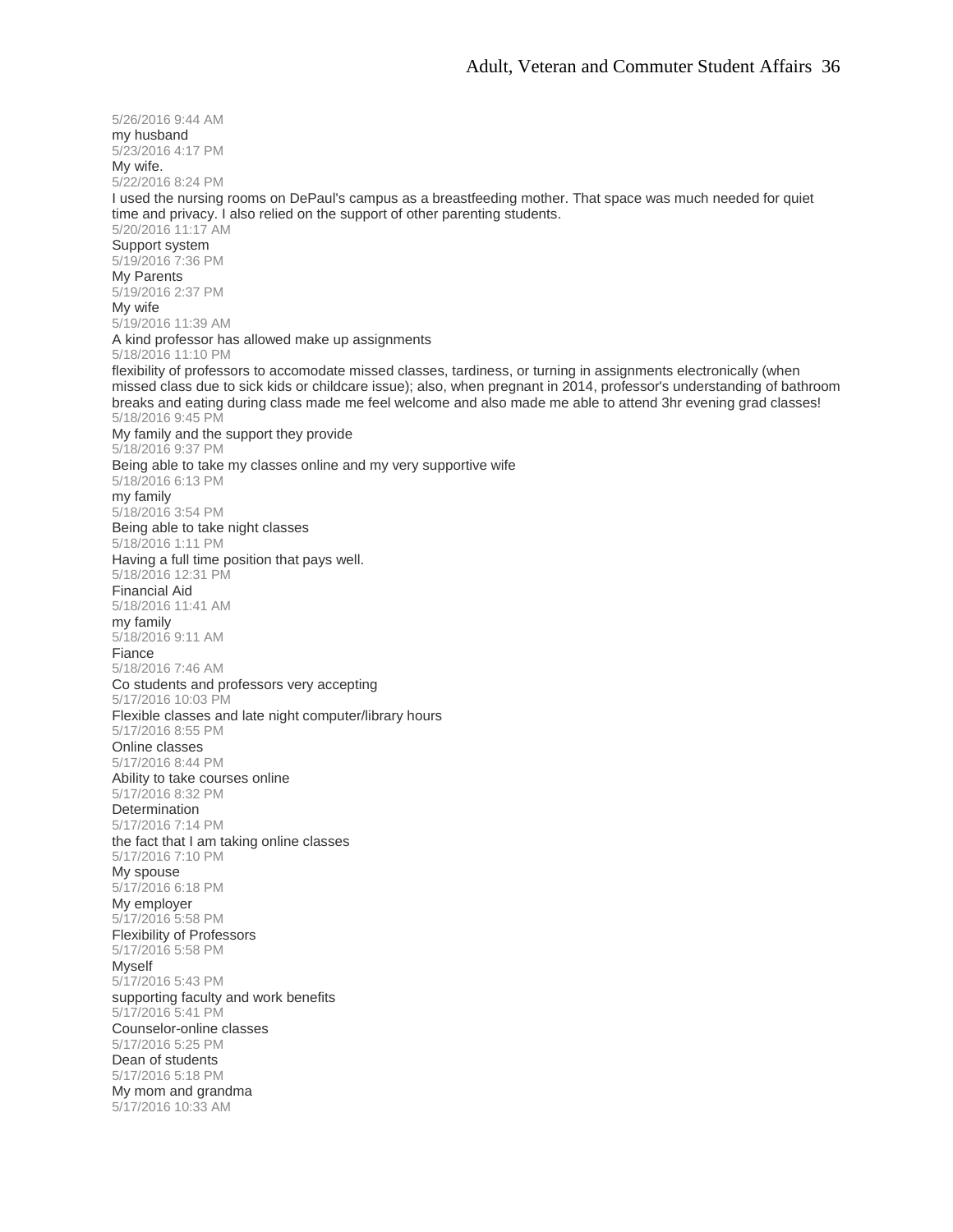## **What has been the biggest challenge for you as a pregnant or parenting student at this school?**

• **Answered: 155**

• **Skipped: 65**

The time commitment and being away from my daughter 6/21/2016 8:49 AM Finances 6/14/2016 8:19 PM time management 6/9/2016 6:43 PM Time management between work/family/school. 6/6/2016 10:03 AM cost of child care 5/31/2016 2:20 PM time 5/30/2016 5:26 PM Finding time and space to study given the needs of my young children 5/30/2016 4:57 PM time 5/30/2016 9:52 AM Keeping up with the work required from 4 classes 5/29/2016 10:20 AM Balancing work, school and family time 5/27/2016 11:08 PM Dedicating enough time to school work when I work 40-50 hours a week and have a daily commute of 75-100 miles. 5/27/2016 10:05 PM trying to manage my own assignments and studying while also trying to help my children with their homwork, studying and extra activities 5/27/2016 8:18 AM time between family, work, school and homework/study time 5/26/2016 6:22 PM Time management 5/26/2016 4:04 PM Time Management 5/26/2016 12:54 PM **Childcare** 5/26/2016 12:54 PM time management 5/26/2016 12:48 PM Just not enough time to appeal to all demands. 5/26/2016 11:29 AM Being able to give 100% to my child and a 100% to my studies. 5/26/2016 11:05 AM Being away from my kid 5/26/2016 10:19 AM The cost of tuition 5/26/2016 10:01 AM I fell that DePaul doesn't offer many accommodations for parents such as free child care at DePaul campus. 5/26/2016 9:44 AM Time management 5/26/2016 8:49 AM professors being flexible with working with me when I need time away, time management, extensions 5/23/2016 4:17 PM It's difficult to do coursework or study when I'm taking care of my toddler and my wife is at work. 5/22/2016 8:24 PM hard to attend class, which is why I do online classes 5/21/2016 9:27 AM Time management. It is difficult to complete assignments with a toddler during the day, so I stay up late at night to get my work done when my daughter is asleep. 5/20/2016 11:17 AM Juggling full time work and school and family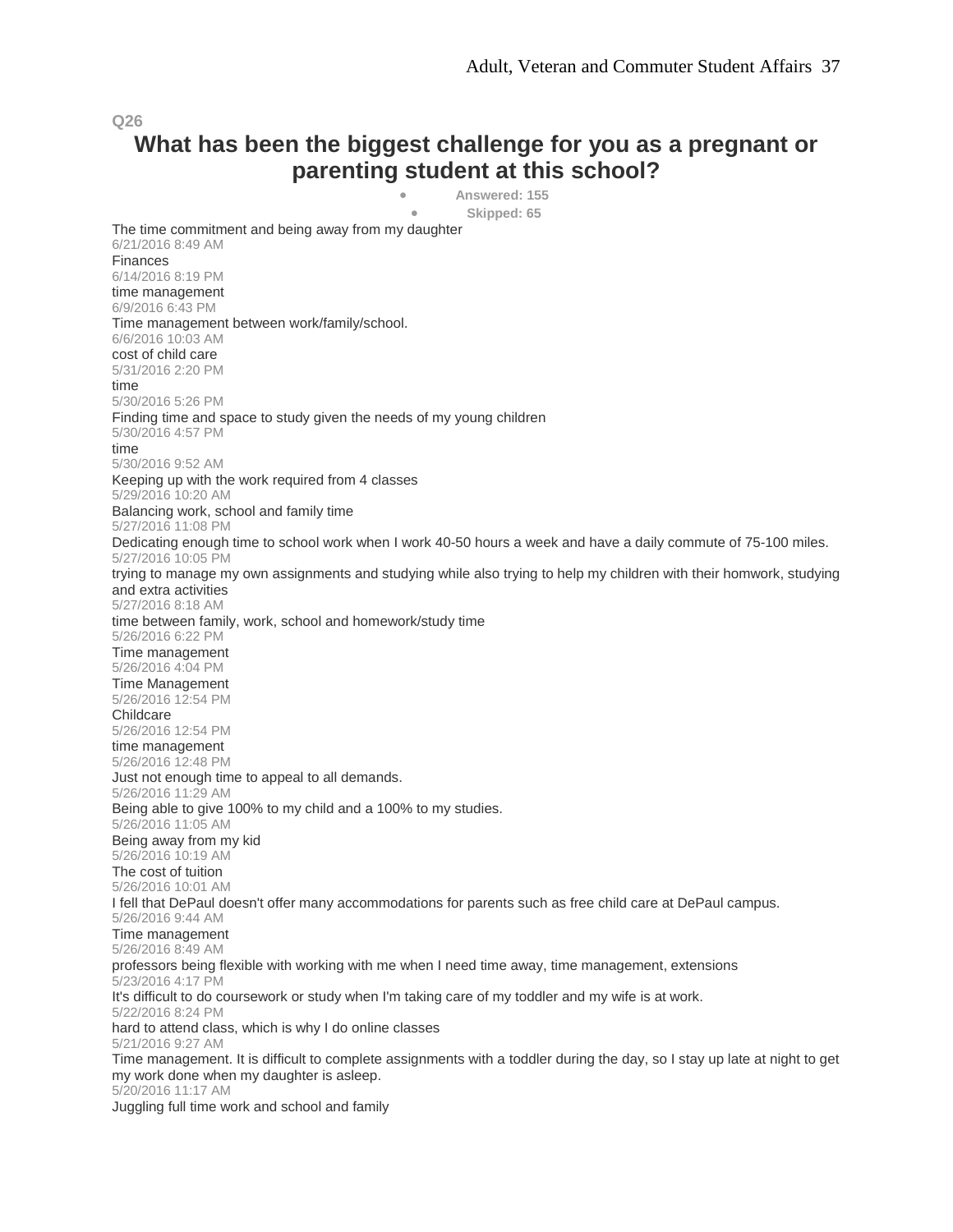5/19/2016 7:36 PM Finances 5/19/2016 2:37 PM Time management and finances 5/19/2016 11:39 AM Late/missed assignments - time 5/18/2016 11:10 PM difficulty with time management and completing assignments/studying due to impact of sick child, childcare cancelation or childcare scheduling issue (not able to find a sitter, husband had to work or was sick, etc) 5/18/2016 9:45 PM Time. Demanding work schedules followed by family demands leave little time for school work. My in class time was the most dedicated school time I had. 5/18/2016 9:37 PM Time management because of work and family obligations 5/18/2016 6:13 PM none 5/18/2016 3:54 PM attending group projects 5/18/2016 1:11 PM Fitting in time for work, parenting, and course work. 5/18/2016 12:31 PM Time Management 5/18/2016 11:41 AM I have missed so many events for my kids because they are on class nights. 5/18/2016 9:17 AM balancing full time work, school and family life 5/18/2016 9:11 AM Time. Full-time job. Usually part-time student, sometimes full-time student 5/18/2016 7:46 AM Time management, work, school, life balance 5/18/2016 7:36 AM Time management 5/18/2016 6:40 AM Finding child care for the evening classes / clinical hours 5/17/2016 10:03 PM Late nights of homework and getting up there be next day for work 5/17/2016 8:55 PM Time 5/17/2016 8:44 PM Juggling being a full time student and parent, in addition to working 25+ hours per week. 5/17/2016 8:32 PM Finances 5/17/2016 7:14 PM Time constraints 5/17/2016 7:10 PM Finding the time. 5/17/2016 7:01 PM **Q27**

## **Overall how well do the support services at your school meet your needs as a parenting student?**

• **Answered: 155** • **Skipped: 65**

| (no label)<br>012345678910 |                                  |           |                                          |        |           |              |                         |
|----------------------------|----------------------------------|-----------|------------------------------------------|--------|-----------|--------------|-------------------------|
|                            | <b>Extremely well Quite well</b> |           | Moderately well Not very well Not at all |        |           | <b>Total</b> | <b>Weighted Average</b> |
| (no label)                 | $4.52\%$                         | $20.65\%$ | 33.55%                                   | 24.52% | $16.77\%$ |              |                         |
|                            |                                  |           | 52                                       | 38     | 26        | 155          | 2.72                    |

**Q28**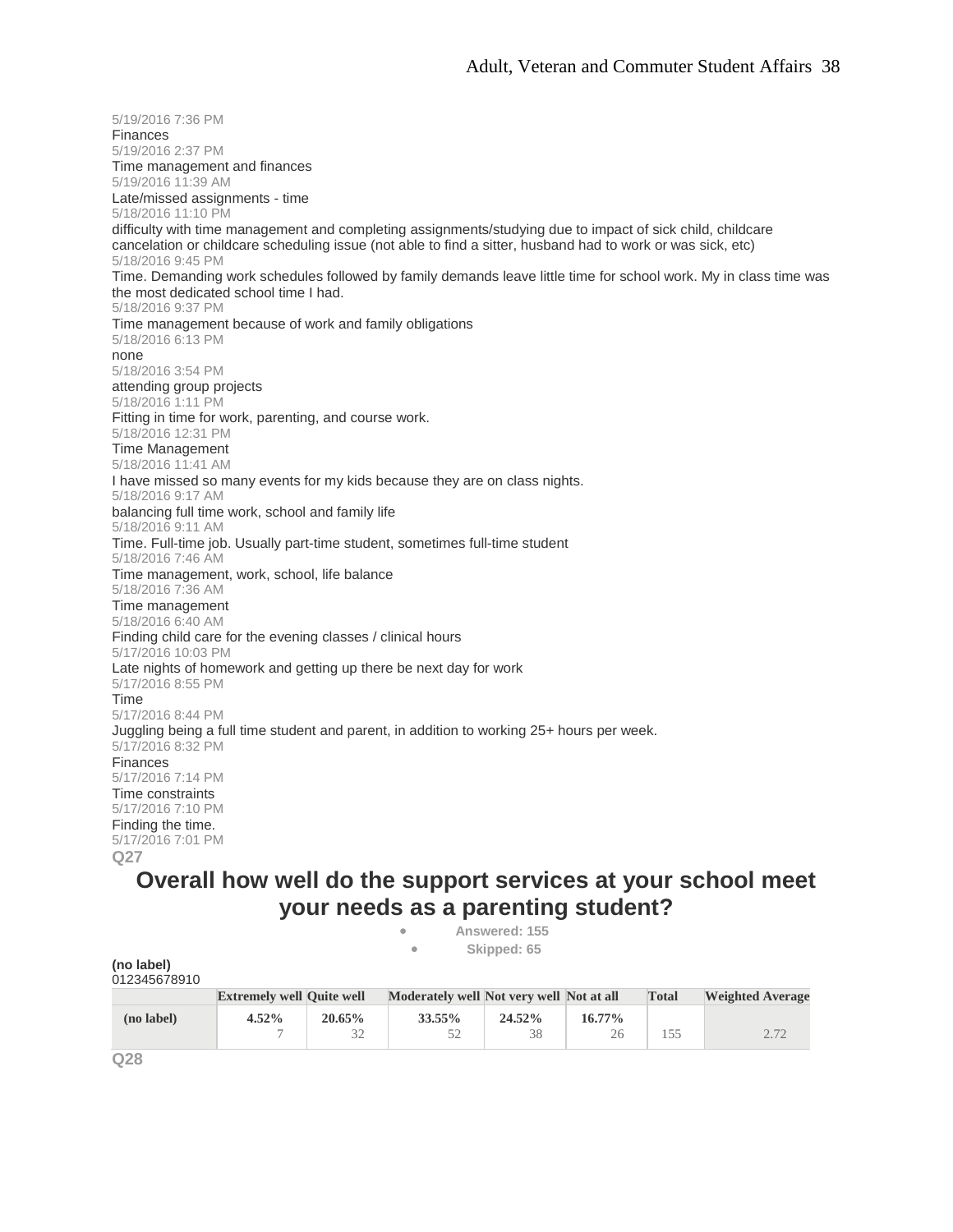## **Please indicate how useful each of the following basic needsrelated supports are or would be for you as a pregnant or parenting student:**

| ۰         | Answered: 166 |  |
|-----------|---------------|--|
| $\bullet$ | Skipped: 54   |  |

**An office dedicated to... Someone to give me... Availability of small,... On-campus family housing Course registration... Awareness and accommodatio... Flexible scheduling o... Child-friendly study spaces Laptop loans** 012345678910

|                                                                       | Not useful      | <b>Somewhat useful</b> | Very useful   | <b>Total</b> | <b>Weighted Average</b> |
|-----------------------------------------------------------------------|-----------------|------------------------|---------------|--------------|-------------------------|
| An office<br>dedicated to the<br>needs of student<br><b>parents</b>   | $10.24\%$<br>17 | 37.95%<br>63           | 51.81%<br>86  | 166          | 2.42                    |
| Someone to give<br>me referrals to<br>needed services<br>and supports | $11.52\%$<br>19 | 32.12%<br>53           | 56.36%<br>93  | 165          | 2.45                    |
| <b>Availability of</b><br>small,<br>emergency<br>financial grants     | $11.52\%$<br>19 | 18.79%<br>31           | 69.70%<br>115 | 165          | 2.58                    |
| <b>On-campus</b><br>family housing                                    | 44.24%<br>73    | 23.03%<br>38           | 32.73%<br>54  | 165          | 1.88                    |

**Q29**

## **Please indicate how useful each of the following academicrelated supports are or would be for you as a student parent:**

| <b>Course</b><br>registration<br><b>Flexible</b><br>scheduling o<br><b>Awareness and</b><br>accommodatio<br><b>Child-friendly</b><br>study spaces<br>Laptop loans<br>012345678910 |              | ۰<br>$\bullet$         | Answered: 166<br>Skipped: 54 |              |                         |
|-----------------------------------------------------------------------------------------------------------------------------------------------------------------------------------|--------------|------------------------|------------------------------|--------------|-------------------------|
|                                                                                                                                                                                   | Not useful   | <b>Somewhat useful</b> | Very useful                  | <b>Total</b> | <b>Weighted Average</b> |
| <b>Course</b><br>registration                                                                                                                                                     | 10.84%<br>18 | 31.33%<br>52           | 57.83%<br>96                 | 166          | 2.47                    |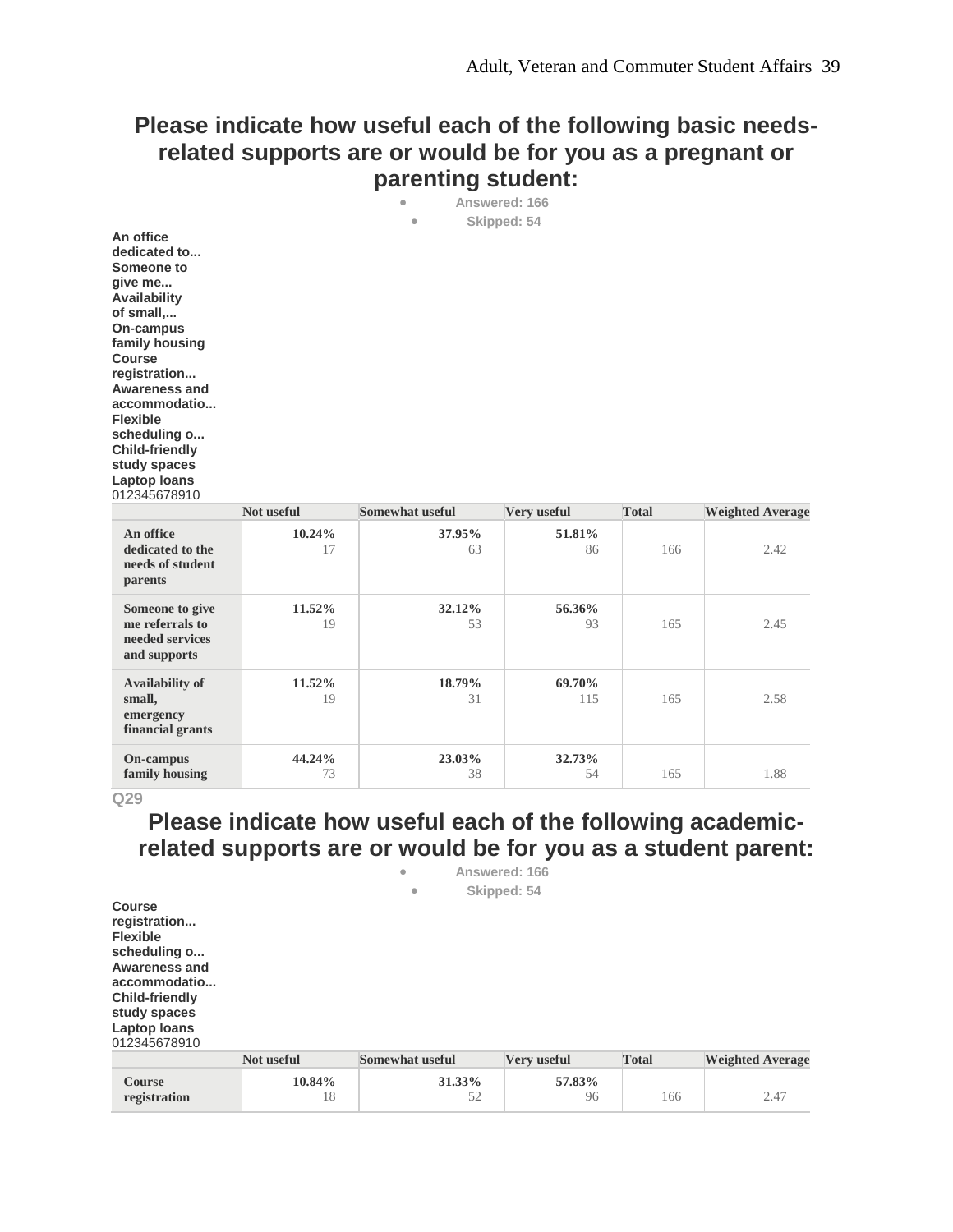|                                                                                  | Not useful   | <b>Somewhat useful</b> | Very useful   | <b>Total</b> | <b>Weighted Average</b> |
|----------------------------------------------------------------------------------|--------------|------------------------|---------------|--------------|-------------------------|
| priority                                                                         |              |                        |               |              |                         |
| <b>Flexible</b><br>scheduling of<br>classes                                      | 2.41%<br>4   | 11.45%<br>19           | 86.14%<br>143 | 166          | 2.84                    |
| <b>Awareness and</b><br>accommodations<br>for student<br>parents from<br>faculty | 7.23%<br>12  | 24.10%<br>40           | 68.67%<br>114 | 166          | 2.61                    |
| <b>Child-friendly</b><br>study spaces                                            | 19.28%<br>32 | 22.89%<br>38           | 57.83%<br>96  | 166          | 2.39                    |
| <b>Laptop</b> loans                                                              | 34.94%<br>58 | 32.53%<br>54           | 32.53%<br>54  | 166          | 1.98                    |

# **What type of child care provider does your youngest child utilize on a regular basis? (check all that apply)**

• **Answered: 162**

| Skipped: 58<br>$\bullet$                                                                                                                                                                                                        |                       |
|---------------------------------------------------------------------------------------------------------------------------------------------------------------------------------------------------------------------------------|-----------------------|
| Child's other<br>parent, a<br>On-campus<br>child care<br>On-campus<br>babysitting<br>Off-campus<br>child care<br>Off-campus<br>babysitting<br><b>Before/after</b><br>school program<br><b>None</b><br>Other (please<br>specify) |                       |
| 0%10%20%30%40%50%60%70%80%90%100%<br><b>Answer Choices</b>                                                                                                                                                                      | <b>Responses</b>      |
| Child's other parent, a grandparent, or other family members                                                                                                                                                                    | 57.41%<br>93          |
| On-campus child care center                                                                                                                                                                                                     | $0.00\%$<br>$\bigcap$ |
| On-campus babysitting arrangement                                                                                                                                                                                               | $0.00\%$<br>$\left($  |
| Off-campus child care center or family child care program                                                                                                                                                                       | 26.54%<br>43          |
| Off-campus babysitting arrangement                                                                                                                                                                                              | 20.99%<br>34          |
| Before/after school program                                                                                                                                                                                                     | 19.75%<br>32          |
| <b>None</b>                                                                                                                                                                                                                     | 12.96%<br>21          |
| <b>Responses</b>                                                                                                                                                                                                                | 7.41%                 |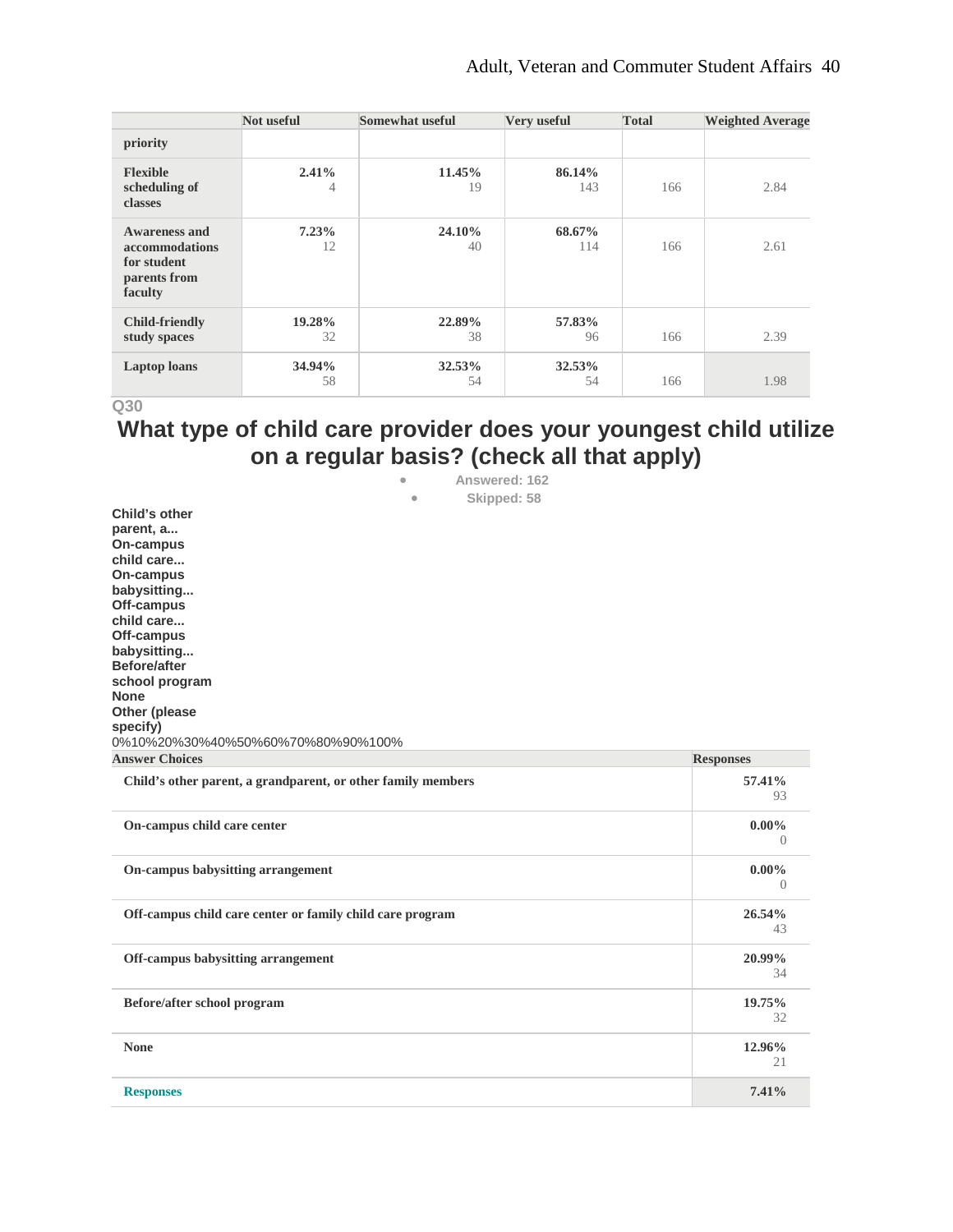| <b>Answer Choices</b>  | <b>Responses</b> |
|------------------------|------------------|
| Other (please specify) |                  |
| Total Respondents: 162 |                  |

**Please indicate how much you agree with the following statement:I am satisfied with the quality of child care that my youngest child receives. (Quality child care as defined by a caring and responsive provider in a safe, age appropriate, and stimulating environment.)**

|                            |                          |              | ۰<br>$\bullet$                              | Answered: 158<br>Skipped: 62 |                                    |              |                         |
|----------------------------|--------------------------|--------------|---------------------------------------------|------------------------------|------------------------------------|--------------|-------------------------|
| (no label)<br>012345678910 |                          |              |                                             |                              |                                    |              |                         |
|                            | <b>Strongly</b><br>Agree | Agree        | <b>Neither Agree nor</b><br><b>Disagree</b> | <b>Disagree</b>              | <b>Strongly</b><br><b>Disagree</b> | <b>Total</b> | <b>Weighted Average</b> |
| (no label)                 | 46.20%<br>73             | 30.38%<br>48 | 17.72%<br>28                                | $3.16\%$                     | $2.53\%$<br>4                      | 158          | 4.15                    |

**Q32**

## **Please indicate how useful each of the following childcarerelated supports are or would be for you as a pregnant or parenting student:**

• **Answered: 158**

• **Skipped: 62**

**On-campus affordable... After hours childcare Backup or emergency... Drop-in childcare Financial assistance f... Lactation rooms and/or... Parenting skills/info/... Family activities o... Place for student pare... Formal/informal counseling o...** 012345678910

| ------------                                |                   |                 |              |              |                         |
|---------------------------------------------|-------------------|-----------------|--------------|--------------|-------------------------|
|                                             | <b>Not useful</b> | Somewhat useful | Very useful  | <b>Total</b> | <b>Weighted Average</b> |
| <b>On-campus</b><br>affordable<br>childcare | 20.38%<br>32      | 21.02%<br>33    | 58.60%<br>92 | 157          | 2.38                    |
| <b>After hours</b><br>childcare             | 17.95%<br>28      | 26.28%<br>41    | 55.77%<br>87 | 156          | 2.38                    |
| <b>Backup or</b><br>emergency               | 11.39%<br>18      | 26.58%<br>42    | 62.03%<br>98 | 158          | 2.51                    |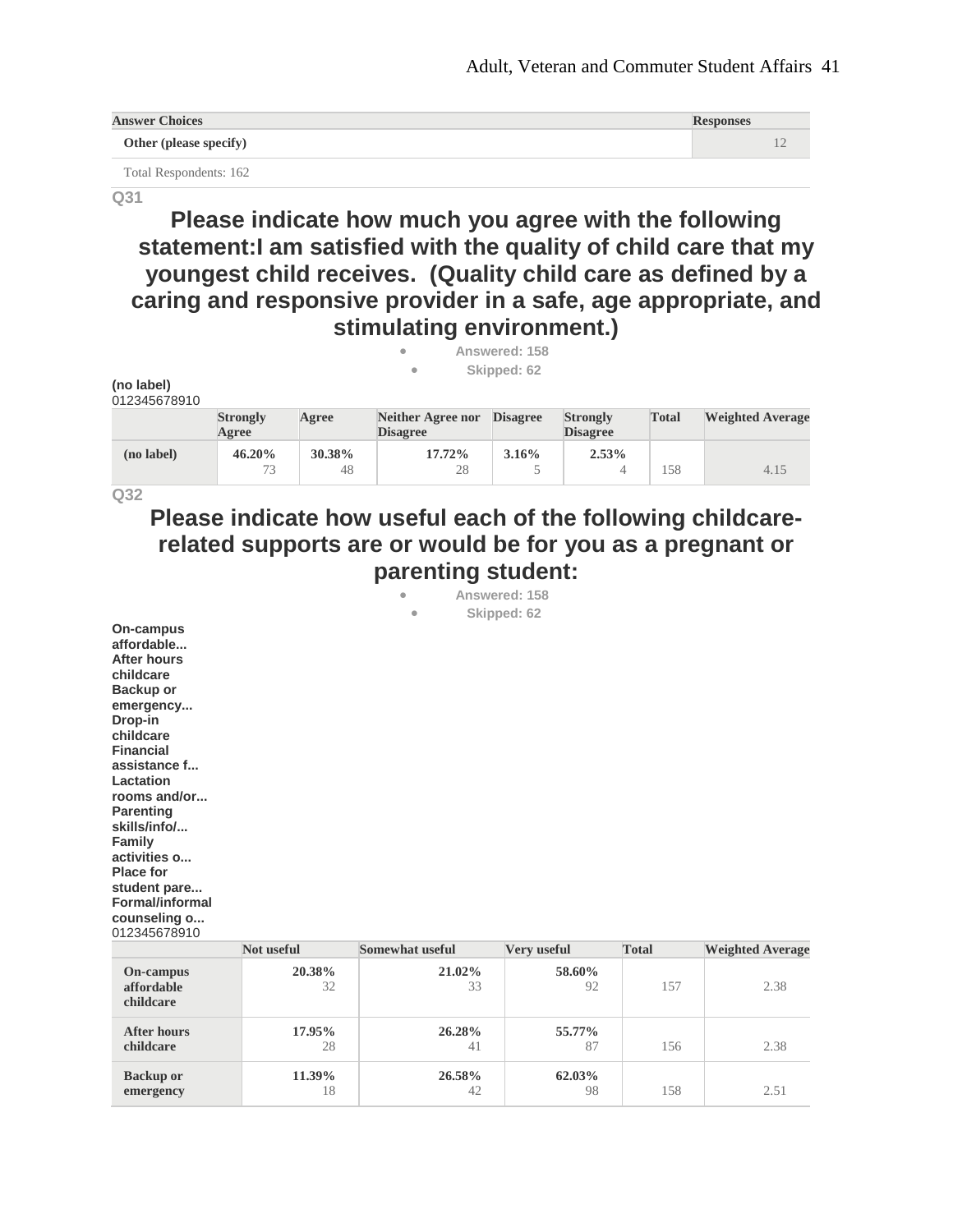|                                                 | Not useful   | <b>Somewhat useful</b> | Very useful   | <b>Total</b> | <b>Weighted Average</b> |
|-------------------------------------------------|--------------|------------------------|---------------|--------------|-------------------------|
| childcare                                       |              |                        |               |              |                         |
| Drop-in<br>childcare                            | 13.46%<br>21 | 25.00%<br>39           | 61.54%<br>96  | 156          | 2.48                    |
| <b>Financial</b><br>assistance for<br>childcare | 12.18%<br>19 | 12.18%<br>19           | 75.64%<br>118 | 156          | 2.63                    |

# **Please indicate how useful each of the following parenting/family-related supports are or would be for you as a pregnant or parenting student:**

- **Answered: 162**
	- **Skipped: 58**

**Parenting information,... Formal or informal... Family activities o... Place for student pare... Lactation room(s) and/...** 012345678910

|                                                                                                       | Not useful   | <b>Somewhat useful</b> | Very useful  | <b>Total</b> | <b>Weighted Average</b> |
|-------------------------------------------------------------------------------------------------------|--------------|------------------------|--------------|--------------|-------------------------|
| <b>Parenting</b><br>information,<br>education,<br>and/or help                                         | 23.75%<br>38 | 42.50%<br>68           | 33.75%<br>54 | 160          | 2.10                    |
| <b>Formal</b> or<br>informal<br>counseling<br>or coaching<br>specifically<br>for student<br>parents   | 21.88%<br>35 | 37.50%<br>60           | 40.63%<br>65 | 160          | 2.19                    |
| Family<br>activities on<br>campus                                                                     | 10.69%<br>17 | 38.99%<br>62           | 50.31%<br>80 | 159          | 2.40                    |
| <b>Place for</b><br>student<br>parents<br>(with and<br>without<br>children) to<br>gather on<br>campus | 16.35%<br>26 | 35.22%<br>56           | 48.43%<br>77 | 159          | 2.32                    |
| <b>Lactation</b><br>room(s)<br>and/or<br>diaper<br>changing<br>area(s)                                | 29.75%<br>47 | 29.75%<br>47           | 40.51%<br>64 | 158          | 2.11                    |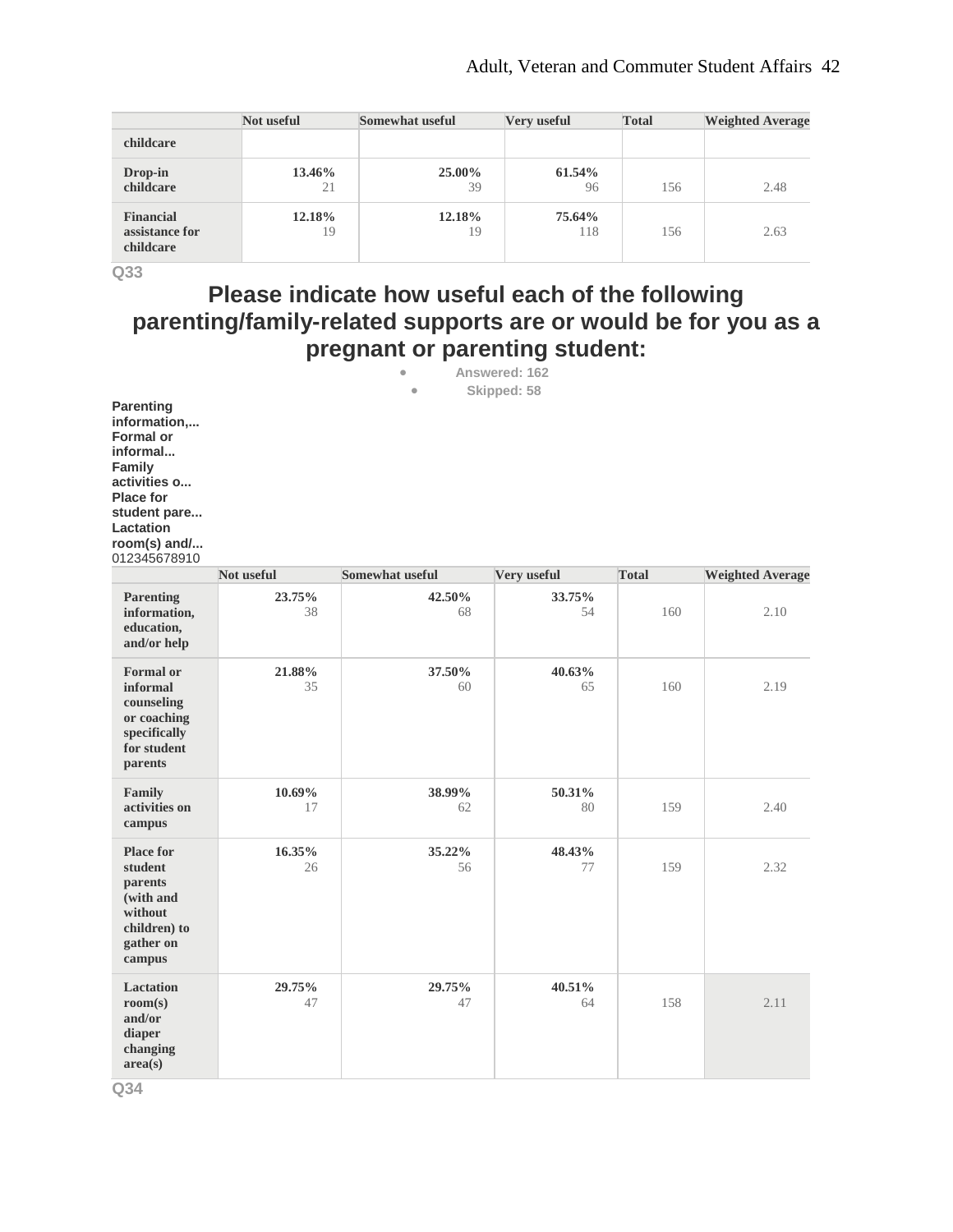0

## **Have you received any parenting education or support with parenting issues from this school?**

| YesNo<br>0%10%20%30%40%50%60%70%80%90%100% | $\qquad \qquad \bullet$<br>$\bullet$ | Answered: 162<br>Skipped: 58 |               |
|--------------------------------------------|--------------------------------------|------------------------------|---------------|
| <b>Answer Choices</b>                      |                                      | <b>Responses</b>             |               |
| Yes                                        |                                      |                              | $3.09\%$<br>5 |
| $\mathbf{N}\mathbf{0}$                     |                                      |                              | 96.91%<br>157 |
| Total                                      |                                      |                              | 162           |
| Comments(10)                               |                                      |                              |               |

**Q35**

## **How many breaks have you taken from attending any college since you became pregnant or a parent/guardian (i.e., stopped attending for a major part of a quarter or longer- not including summer breaks)?**

| 012345678910 or more              | Skipped: 58<br>$\bullet$ |                  |
|-----------------------------------|--------------------------|------------------|
| 0%10%20%30%40%50%60%70%80%90%100% |                          |                  |
| <b>Answer Choices</b>             | <b>Responses</b>         |                  |
| $\bf{0}$                          |                          | 49.38%           |
|                                   |                          | 80               |
| $\mathbf{1}$                      |                          | 23.46%           |
|                                   |                          | 38               |
| $\overline{2}$                    |                          | 14.20%           |
|                                   |                          | 23               |
| $\mathbf{3}$                      |                          | 6.17%            |
|                                   |                          | 10               |
| $\overline{\mathbf{4}}$           |                          | 3.09%            |
|                                   |                          | 5                |
| 5                                 |                          | 2.47%            |
|                                   |                          | $\overline{4}$   |
| 6                                 |                          | $0.00\%$         |
|                                   |                          | $\left( \right)$ |
| $\overline{7}$                    |                          | $0.62\%$         |
|                                   |                          | $\mathbf{1}$     |
| $\bf{8}$                          |                          | $0.62\%$         |
|                                   |                          | 1                |
| $\boldsymbol{9}$                  |                          | $0.00\%$         |
|                                   |                          | $\overline{0}$   |

**10 or more 0.00%**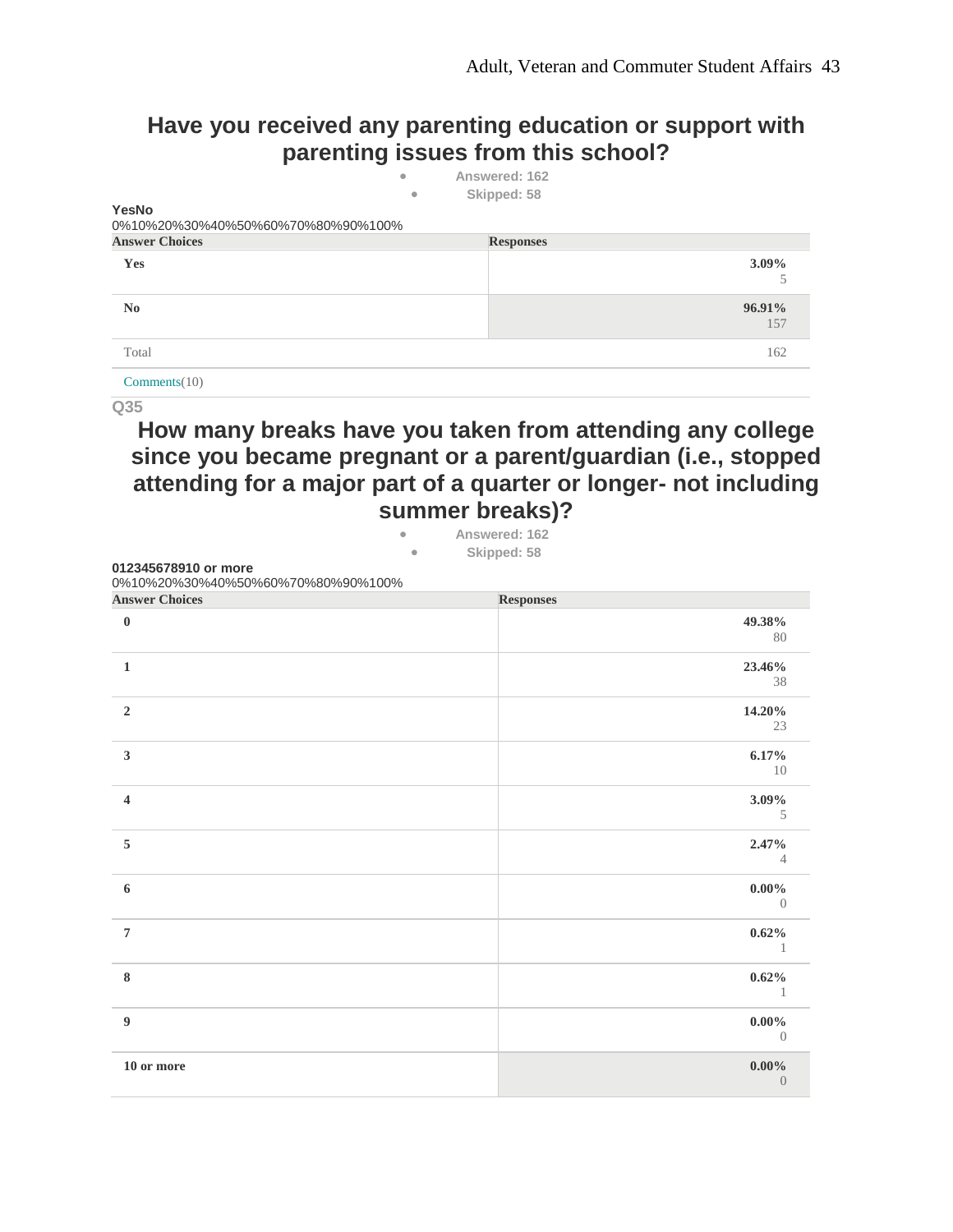| <b>Answer Choices</b>                                      | <b>Responses</b>                                               |                  |
|------------------------------------------------------------|----------------------------------------------------------------|------------------|
| Total                                                      |                                                                | 162              |
| Q36                                                        |                                                                |                  |
|                                                            | What were your primary reasons for taking time off? (Check all |                  |
|                                                            | that apply)                                                    |                  |
|                                                            | Answered: 100<br>$\bullet$                                     |                  |
|                                                            | Skipped: 120<br>$\bullet$                                      |                  |
| <b>Needed to care</b>                                      |                                                                |                  |
| for family                                                 |                                                                |                  |
| <b>Financial</b>                                           |                                                                |                  |
| considerations<br><b>Problems with</b>                     |                                                                |                  |
| childcare                                                  |                                                                |                  |
| Not enough                                                 |                                                                |                  |
| time for school<br>Too                                     |                                                                |                  |
| overwhelmed                                                |                                                                |                  |
| <b>Health issues</b>                                       |                                                                |                  |
| <b>Sick</b>                                                |                                                                |                  |
| child/children<br><b>Became</b>                            |                                                                |                  |
| pregnant and                                               |                                                                |                  |
| Didn't know my                                             |                                                                |                  |
| career goal                                                |                                                                |                  |
| Academic<br>challenges                                     |                                                                |                  |
| <b>Unfriendly</b>                                          |                                                                |                  |
| environment                                                |                                                                |                  |
| Lack of<br>flexibility                                     |                                                                |                  |
| Other (please                                              |                                                                |                  |
| specify)                                                   |                                                                |                  |
| 0%10%20%30%40%50%60%70%80%90%100%<br><b>Answer Choices</b> |                                                                |                  |
|                                                            |                                                                | <b>Responses</b> |
| Needed to care for family                                  |                                                                | 61.00%<br>61     |
|                                                            |                                                                |                  |
| <b>Financial considerations</b>                            |                                                                | 63.00%           |
|                                                            |                                                                | 63               |
| <b>Problems with childcare</b>                             |                                                                | 27.00%           |
|                                                            |                                                                | 27               |
| Not enough time for school                                 |                                                                | 48.00%           |
|                                                            |                                                                | 48               |
|                                                            |                                                                |                  |
| Too overwhelmed or stressed                                |                                                                | 55.00%<br>55     |
|                                                            |                                                                |                  |
| <b>Health</b> issues                                       |                                                                | 14.00%           |
|                                                            |                                                                | 14               |
| Sick child/children                                        |                                                                | 18.00%           |
|                                                            |                                                                | 18               |
|                                                            |                                                                |                  |
| Became pregnant and/or had a baby; started parenting       |                                                                | 36.00%<br>36     |
|                                                            |                                                                |                  |
| Didn't know my career goal                                 |                                                                | $9.00\%$         |
|                                                            |                                                                | 9                |
| <b>Academic challenges</b>                                 |                                                                | 8.00%            |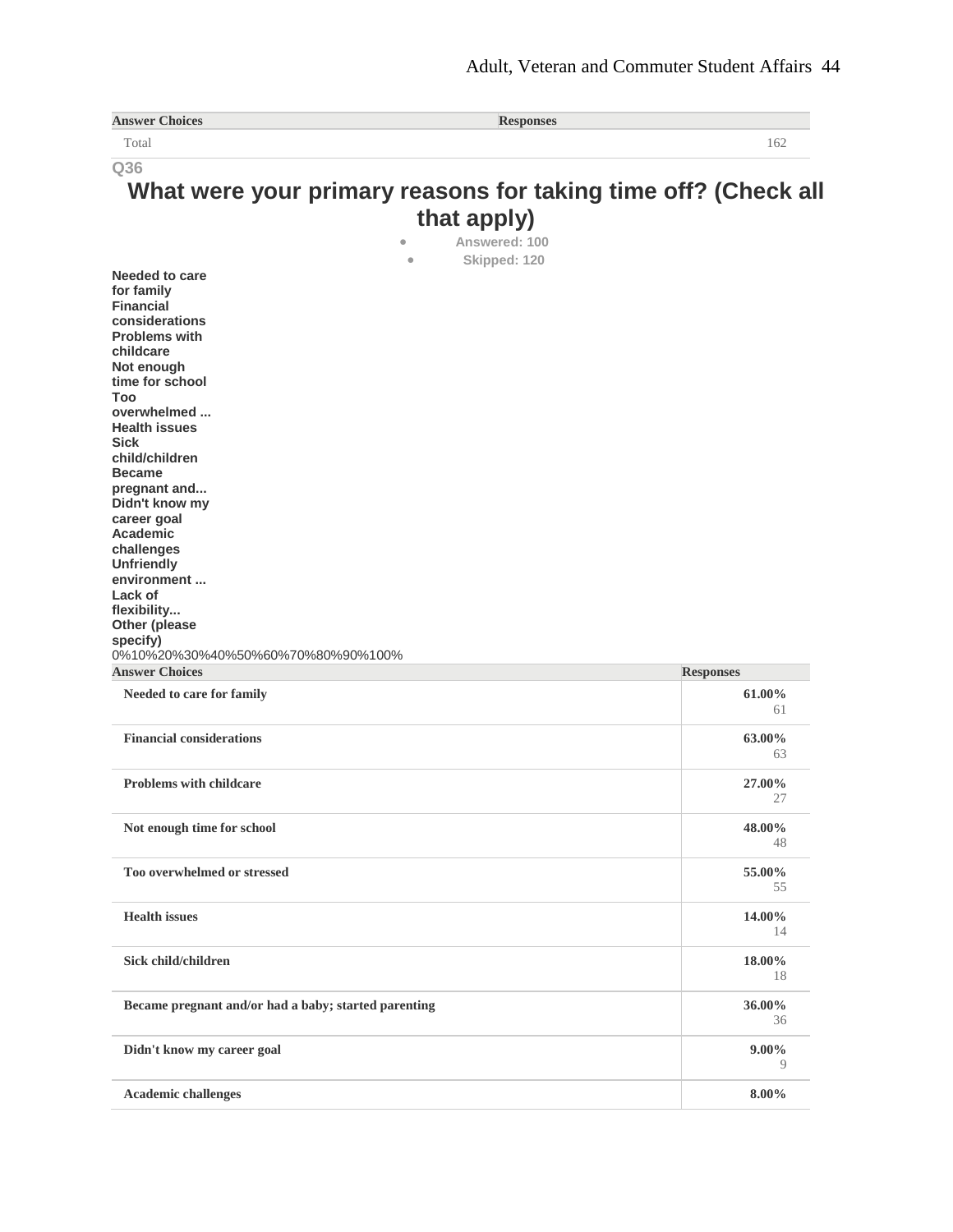| <b>Answer Choices</b>                             | <b>Responses</b> |
|---------------------------------------------------|------------------|
|                                                   |                  |
| Unfriendly environment for families               | $0.00\%$         |
| Lack of flexibility around class work or absences | 28.00%<br>28     |
| <b>Responses</b><br>Other (please specify)        | $9.00\%$         |

Total Respondents: 100

**Q37**

## **How would you rate your level of stability in the following areas (defined below) RIGHT NOW?**

• **Answered: 158**

• **Skipped: 62**

**HOUSING stability: a... FOOD stability:... JOB stability: a stable job... FINANCIAL stability:... CHILD CARE stability:... TRANSPORTATION stability:... HEALTHCARE stability:...** 012345678910

|                                                                                                                                                                     | Very stable   | <b>Moderately</b><br>stable | <b>Slightly or Not</b><br>stable | N/A                  | <b>Total</b> | <b>Weighted Average</b> |
|---------------------------------------------------------------------------------------------------------------------------------------------------------------------|---------------|-----------------------------|----------------------------------|----------------------|--------------|-------------------------|
| <b>HOUSING</b> stability:<br>a safe and dependable<br>place to live with<br>adequate privacy, for<br>an extended period of<br>time                                  | 72.78%<br>115 | 16.46%<br>26                | 8.86%<br>14                      | $1.90\%$<br>3        | 158          | 2.65                    |
| <b>FOOD</b> stability:<br>confidence in access<br>to enough nutritious<br>and desirable food for<br>you and your<br>child/ren every day                             | 72.78%<br>115 | 18.99%<br>30                | $6.33\%$<br>10 <sup>2</sup>      | 1.90%<br>3           | 158          | 2.68                    |
| <b>JOB</b> stability: a<br>stable job with<br>dependable hours                                                                                                      | 44.94%<br>71  | 21.52%<br>34                | 19.62%<br>31                     | 13.92%<br>22         | 158          | 2.29                    |
| <b>FINANCIAL</b><br>stability: enough<br>money (including<br>loans) to cover all<br>basic needs (housing,<br>food, clothing,<br>childcare,<br>transportation, etc.) | 22.78%<br>36  | 39.24%<br>62                | 37.97%<br>60                     | $0.00\%$<br>$\Omega$ | 158          | 1.85                    |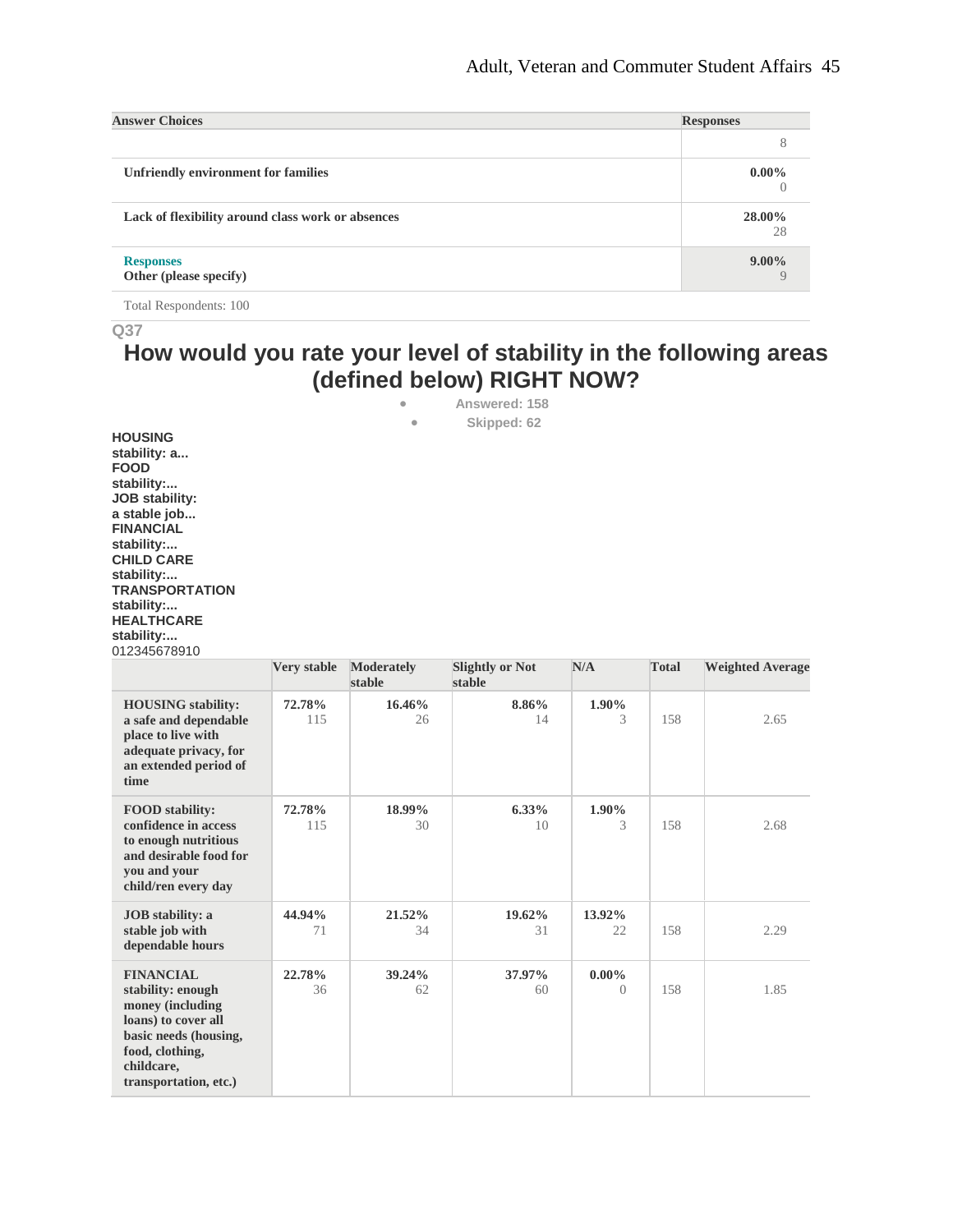|                                                                                                                                        | <b>Very stable</b> | <b>Moderately</b><br>stable | <b>Slightly or Not</b><br>stable | N/A                        | <b>Total</b> | <b>Weighted Average</b> |
|----------------------------------------------------------------------------------------------------------------------------------------|--------------------|-----------------------------|----------------------------------|----------------------------|--------------|-------------------------|
| <b>CHILD CARE</b><br>stability: Dependable<br>and stable childcare<br>arrangement(s)                                                   | 42.04%<br>66       | 34.39%<br>54                | 17.83%<br>28                     | 5.73%<br>9                 | 157          | 2.26                    |
| <b>TRANSPORTATION</b><br>stability: Dependable<br>and affordable<br>transportation for all<br>basic needs for you<br>and your children | 57.59%<br>91       | 34.18%<br>54                | $6.96\%$<br>11                   | $1.27\%$<br>$\mathfrak{2}$ | 158          | 2.51                    |
| <b>HEALTHCARE</b><br>stability: Dependable<br>access to affordable<br>healthcare for you<br>and your children                          | 60.76%<br>96       | $25.32\%$<br>40             | 11.39%<br>18                     | $2.53\%$<br>4              | 158          | 2.51                    |

**Q38**

### **How would you currently rate the level of stress in your own life?** • **Answered: 158**

|                                       | $\bullet$ | Skipped: 62 |                  |
|---------------------------------------|-----------|-------------|------------------|
| A huge amount                         |           |             |                  |
| of stress                             |           |             |                  |
| Quite a bit of                        |           |             |                  |
| <b>stress</b>                         |           |             |                  |
| <b>Moderate stressA little stress</b> |           |             |                  |
| No stress at                          |           |             |                  |
| all                                   |           |             |                  |
| 0%10%20%30%40%50%60%70%80%90%100%     |           |             |                  |
| <b>Answer Choices</b>                 |           |             | <b>Responses</b> |
| A huge amount of stress               |           |             | 29.75%           |
|                                       |           |             | 47               |
| Quite a bit of stress                 |           |             | 43.67%           |
|                                       |           |             | 69               |
| <b>Moderate stress</b>                |           |             | 19.62%           |
|                                       |           |             | 31               |
| A little stress                       |           |             | $6.33\%$         |
|                                       |           |             | 10               |
| No stress at all                      |           |             | 0.63%            |
|                                       |           |             |                  |
| Total                                 |           |             | 158              |
|                                       |           |             |                  |

**Q39**

## **What are the top FIVE causes of stress in your life right now? Check 5.**

- **Answered: 158**
- **Skipped: 62**

**Providing safe and appropri... Spending enough quali... Managing your money and... Balancing work, school...**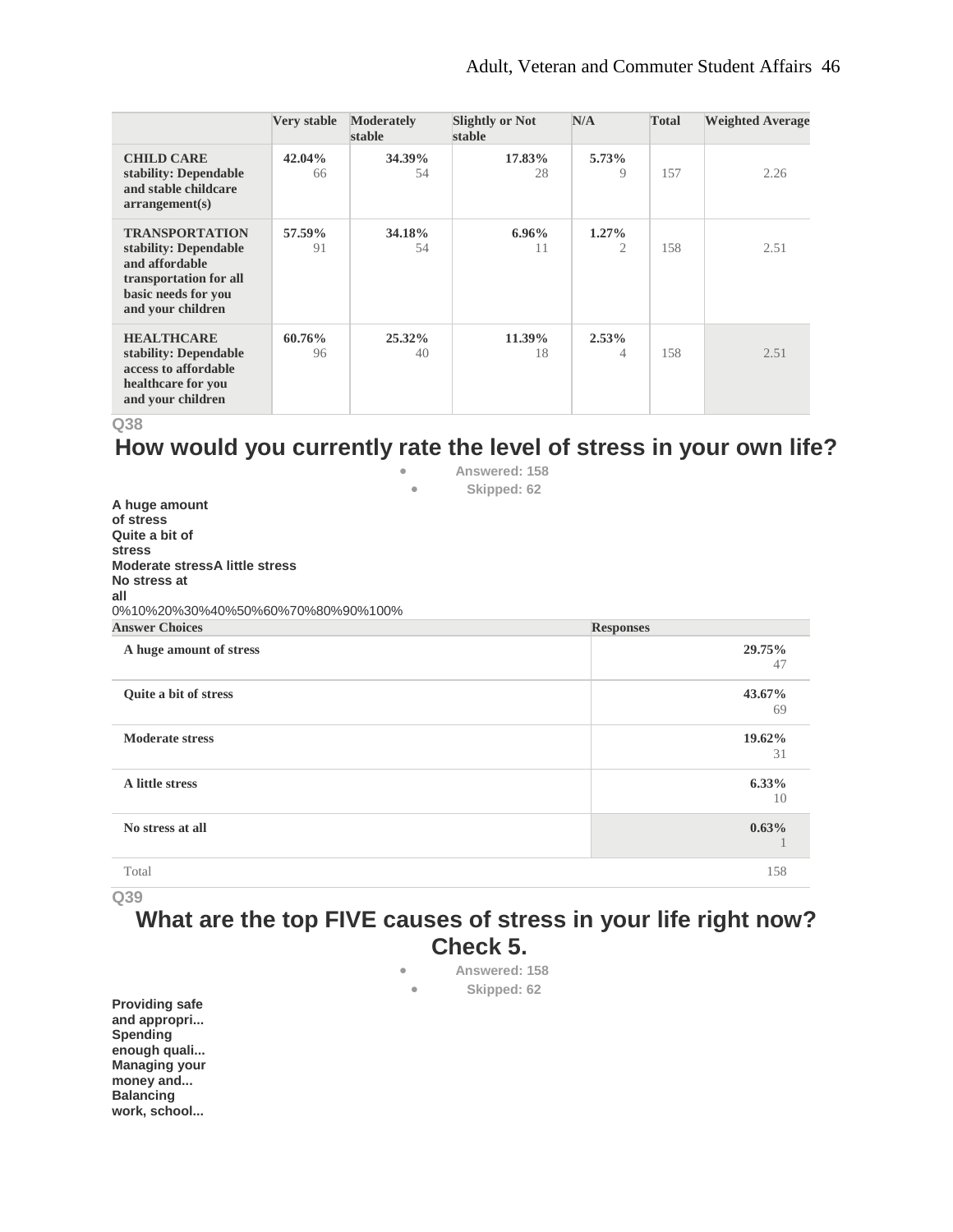| <b>Managing</b><br>eligibility<br>Affording<br>basic needs<br><b>Dealing with</b><br>relationship<br>Keeping up<br>with school<br><b>Ensuring</b><br>appropriate<br>Getting enough<br>sleep<br>Feeding<br>yourself and<br><b>Transporting</b><br>yourself and<br><b>Children's</b><br>health issues<br><b>Managing your</b><br>own health<br>Other (please<br>specify) |                  |
|------------------------------------------------------------------------------------------------------------------------------------------------------------------------------------------------------------------------------------------------------------------------------------------------------------------------------------------------------------------------|------------------|
| 0%10%20%30%40%50%60%70%80%90%100%                                                                                                                                                                                                                                                                                                                                      |                  |
| <b>Answer Choices</b>                                                                                                                                                                                                                                                                                                                                                  | <b>Responses</b> |
| Providing safe and appropriate housing for your family                                                                                                                                                                                                                                                                                                                 | 17.72%<br>28     |
| Spending enough quality time with your child/ren                                                                                                                                                                                                                                                                                                                       | 66.46%<br>105    |
| <b>Managing your money and finances</b>                                                                                                                                                                                                                                                                                                                                | 71.52%<br>113    |
| Balancing work, school, and home life                                                                                                                                                                                                                                                                                                                                  | 87.34%<br>138    |
| Managing eligibility for public assistance                                                                                                                                                                                                                                                                                                                             | 4.43%<br>7       |
| <b>Affording basic needs</b>                                                                                                                                                                                                                                                                                                                                           | 15.82%<br>25     |
| Dealing with relationship problems                                                                                                                                                                                                                                                                                                                                     | 12.03%<br>19     |
| Keeping up with school work and assignments                                                                                                                                                                                                                                                                                                                            | 69.62%<br>110    |
| Ensuring appropriate child care for your children                                                                                                                                                                                                                                                                                                                      | 18.99%<br>30     |
| <b>Getting enough sleep</b>                                                                                                                                                                                                                                                                                                                                            | 69.62%<br>110    |
| Feeding yourself and your family                                                                                                                                                                                                                                                                                                                                       | 8.86%<br>14      |
| <b>Transporting yourself and your family</b>                                                                                                                                                                                                                                                                                                                           | 5.70%<br>9       |
| <b>Children's health issues</b>                                                                                                                                                                                                                                                                                                                                        | 10.13%<br>16     |
| Managing your own health                                                                                                                                                                                                                                                                                                                                               | 31.65%<br>50     |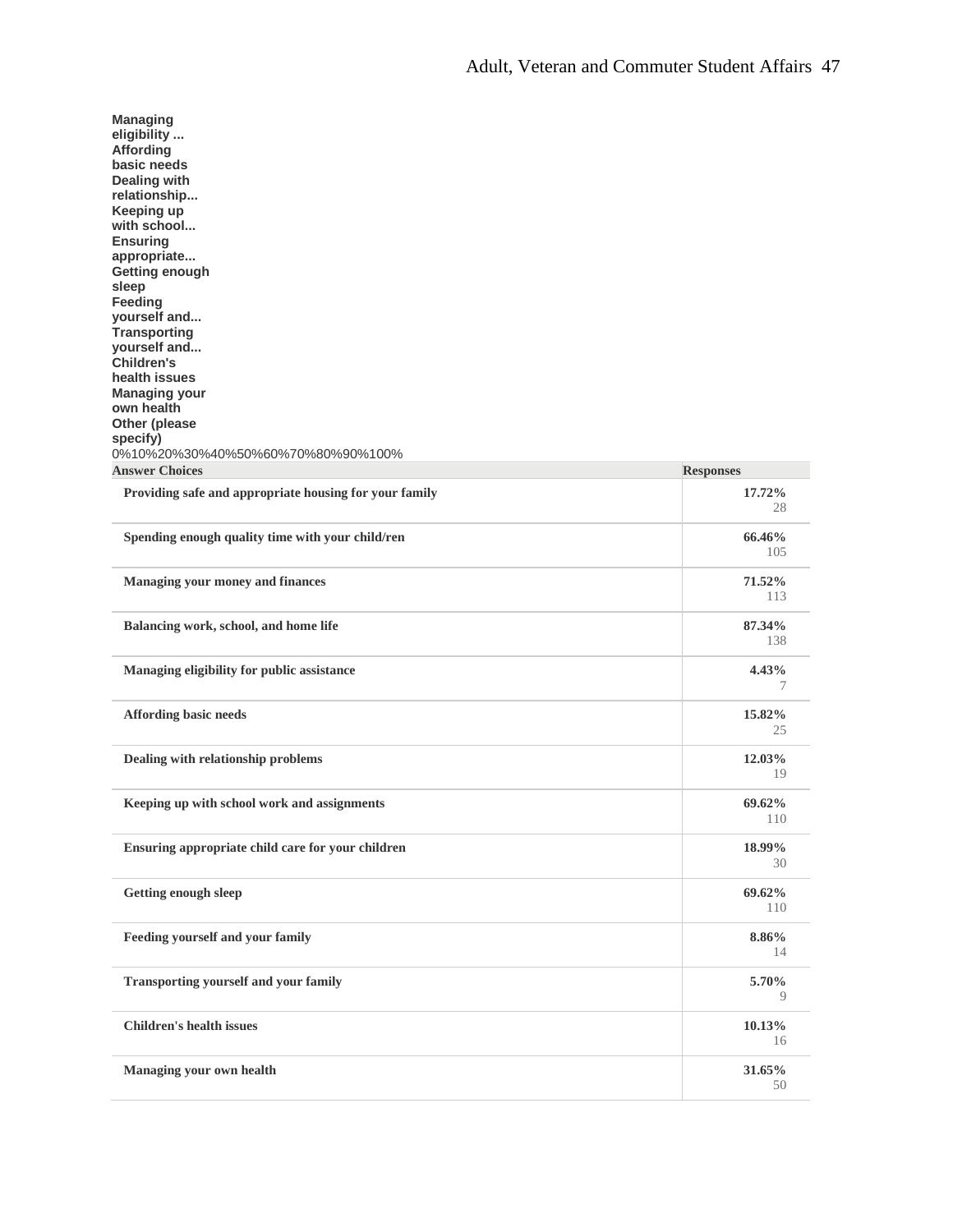| <b>Answer Choices</b>                      | <b>Responses</b> |
|--------------------------------------------|------------------|
| <b>Responses</b><br>Other (please specify) | $8.86\%$         |

Total Respondents: 158

#### **Q40**

## **Were you pregnant at any time while you were a student at this school?**

• **Answered: 158** • **Skipped: 62**

**YesNo** 0%10%20%30%40%50%60%70%80%90%100%

| <b>Answer Choices</b> | <b>Responses</b> |
|-----------------------|------------------|
| Yes                   | 21.52%<br>34     |
| N <sub>0</sub>        | 78.48%<br>124    |
| Total                 | 158              |

**Q41**

# **While you were pregnant and a student at this school:**

| ٠ | Answered: 33 |
|---|--------------|
|   | Chinned, 107 |

• **Skipped: 187**

Yes Somewhat No Not Applicable **Did you take any time off... Did you ask faculty to... If you did ask for... Were you pressured to... Did you encounter an... Did you encounter an...** 0%10%20%30%40%50%60%70%80%90%100%

|                                                                                                                  | Yes          | <b>Somewhat</b> | $\bf No$     | <b>Not Applicable</b>        | <b>Total</b> |
|------------------------------------------------------------------------------------------------------------------|--------------|-----------------|--------------|------------------------------|--------------|
| Did you take any<br>time off (more<br>than a week at a<br>$time$ ?                                               | 42.42%<br>14 | $6.06\%$<br>2   | 51.52%<br>17 | $0.00\%$<br>$\left( \right)$ | 33           |
| Did you ask<br>faculty to<br>accommodate<br>you in any way?<br>(ie scheduling,<br>absences,<br>extensions, etc?) | 42.42%<br>14 | 21.21%          | 36.36%<br>12 | $0.00\%$<br>$\Omega$         | 33           |
| If you did ask for<br>accommodations,<br>were they<br>granted?                                                   | 36.36%<br>12 | 18.18%<br>6     | 15.15%<br>5  | 30.30%<br>10                 | 33           |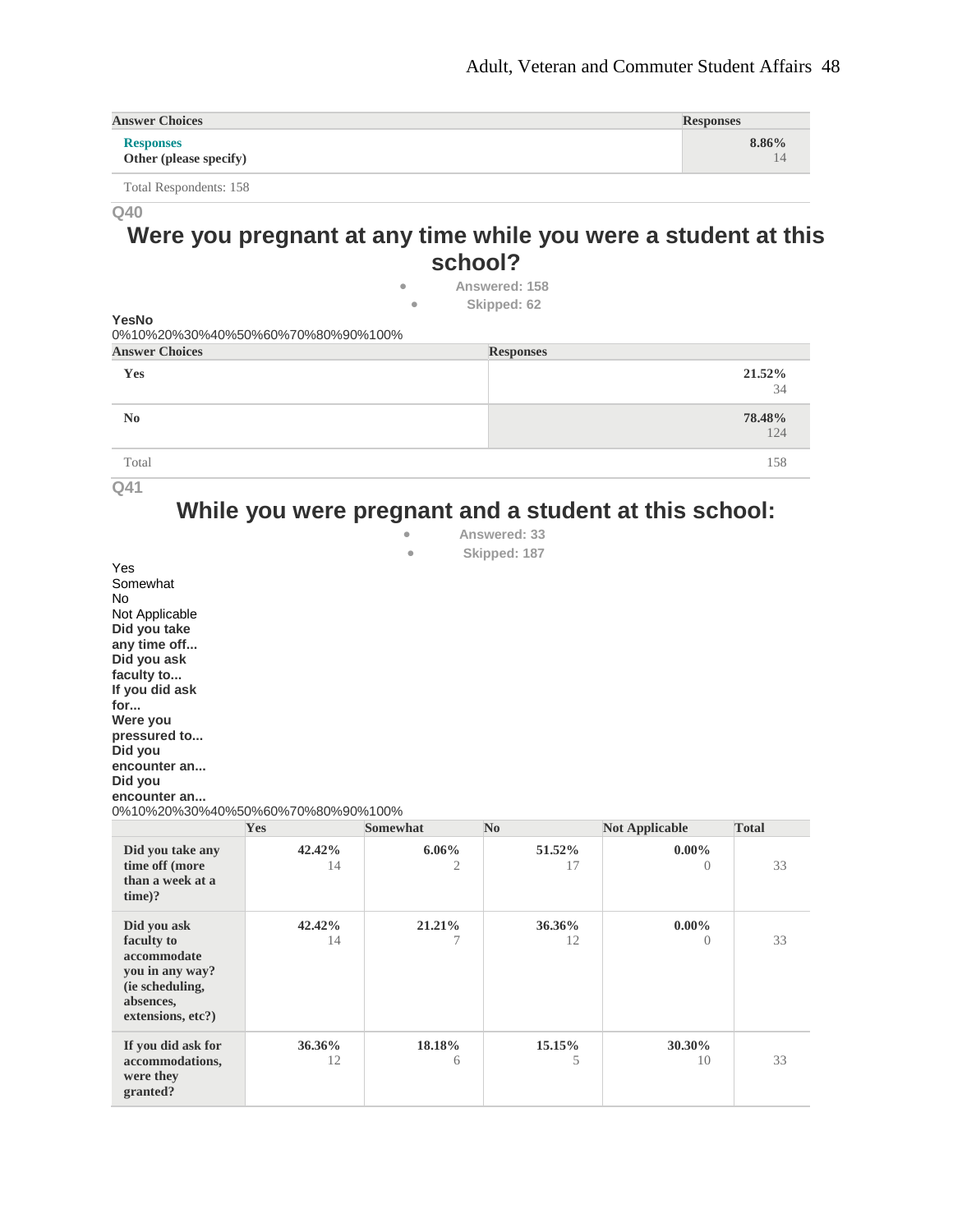|                                                                                                                                        | Yes                  | <b>Somewhat</b> | $\bf No$     | <b>Not Applicable</b> | <b>Total</b> |
|----------------------------------------------------------------------------------------------------------------------------------------|----------------------|-----------------|--------------|-----------------------|--------------|
| Were you<br>pressured to<br>drop out or stop<br>out of school by<br>anyone employed<br>by your school<br>related to your<br>pregnancy? | $0.00\%$<br>$\Omega$ | $6.06\%$<br>2   | 90.91%<br>30 | $3.03\%$              | 33           |
| Did you<br>encounter any<br>issues with your<br>housing situation<br>as a result of<br>being pregnant?                                 | $6.06\%$<br>2        | $3.03\%$<br>1   | 87.88%<br>29 | $3.03\%$              | 33           |
| Did you<br>encounter any<br>issues with your<br>extracurricular<br>activities as a<br>result of being<br>pregnant?                     | 27.27%<br>9          | 12.12%<br>4     | 42.42%<br>14 | 18.18%<br>6           | 33           |

**Title IX affords certain protections to pregnant and parenting students. Please rate the following questions to the level to which you feel that the University has or would take such action.More information on Title IX can be obtained by the Title IX coordinator at title9coordaintor@depaul.edu**

| ۰         | Answered: 30 |  |
|-----------|--------------|--|
| $\bullet$ | Skipped: 190 |  |

**The university would/did ta... The university would/did... The university would take... My educational achievement/...** 012345678910

|                                                                                                                 | <b>Strongly Agree</b> | Agree        | <b>Disagree</b> | <b>Strongly Disagree</b>   | <b>Total</b> | <b>Weighted Average</b> |
|-----------------------------------------------------------------------------------------------------------------|-----------------------|--------------|-----------------|----------------------------|--------------|-------------------------|
| The university<br>would/did take my<br>harassment,<br>grievance or<br>request for<br>accommodation<br>seriously | 37.93%<br>11          | 44.83%<br>13 | $10.34\%$<br>3  | $6.90\%$<br>$\overline{2}$ | 29           | 1.86                    |
| The university<br>would/did support<br>the person making<br>the report                                          | 29.63%<br>8           | 48.15%<br>13 | 14.81%<br>4     | 7.41%<br>2                 | 27           | 2.00                    |
| The university<br>would take<br>corrective action<br>against the                                                | 25.93%<br>7           | 55.56%<br>15 | 14.81%<br>4     | $3.70\%$                   | 27           | 1.96                    |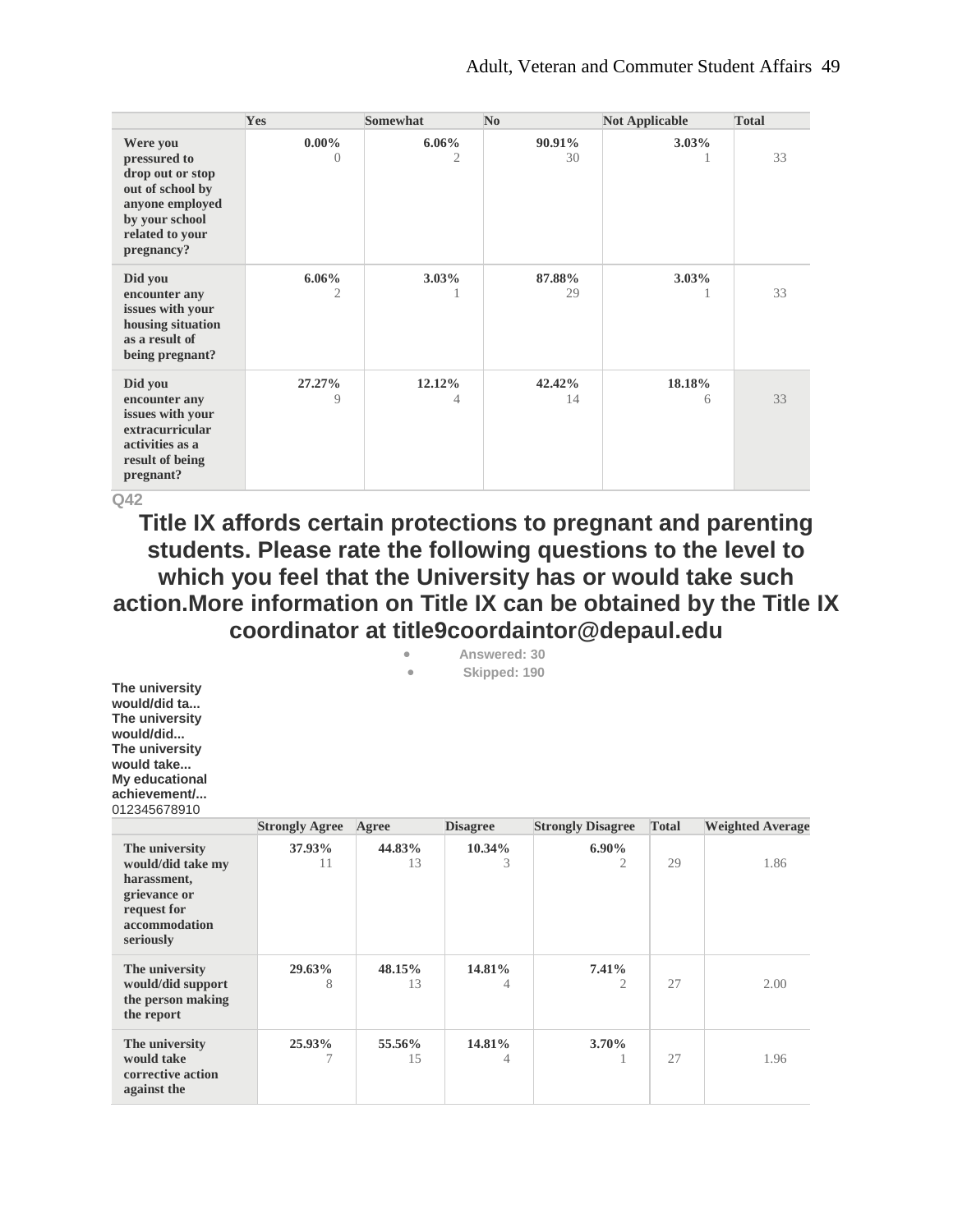|                                                                                               | <b>Strongly Agree</b> | Agree       | <b>Disagree</b> | <b>Strongly Disagree</b> | <b>Total</b> | <b>Weighted Average</b> |
|-----------------------------------------------------------------------------------------------|-----------------------|-------------|-----------------|--------------------------|--------------|-------------------------|
| offender                                                                                      |                       |             |                 |                          |              |                         |
| My educational<br>achievement/career<br>would suffer do to<br>filing a report or<br>grievance | 10.71%                | 14.29%<br>4 | 50.00%<br>14    | 25.00%                   | 28           | 2.89                    |

## **Which of the following categories best describes your employment status?**

| Answered: 157<br>$\bullet$<br>$\bullet$                                                                                                                                                                                                     |                            |
|---------------------------------------------------------------------------------------------------------------------------------------------------------------------------------------------------------------------------------------------|----------------------------|
| Skipped: 63<br>Employed<br>part-time<br><b>Employed</b><br>full-time<br>Not employed<br>and looking<br>Not employed<br>and NOT look<br><b>Disabled and</b><br>not able to<br>Other (please<br>specify)<br>0%10%20%30%40%50%60%70%80%90%100% |                            |
| <b>Answer Choices</b>                                                                                                                                                                                                                       | <b>Responses</b>           |
| <b>Employed part-time</b>                                                                                                                                                                                                                   | 19.75%<br>31               |
| <b>Employed full-time</b>                                                                                                                                                                                                                   | 56.69%<br>89               |
| Not employed and looking for work                                                                                                                                                                                                           | 12.74%<br>20               |
| Not employed and NOT looking for work                                                                                                                                                                                                       | 7.64%<br>12                |
| Disabled and not able to work                                                                                                                                                                                                               | $0.00\%$<br>$\overline{0}$ |
| <b>Responses</b><br>Other (please specify)                                                                                                                                                                                                  | 3.18%<br>5                 |
| Total                                                                                                                                                                                                                                       | 157                        |

**Q44**

## **If you are employed, how many hours do you work in a typical week?**

• **Answered: 129** • **Skipped: 91**

adjunct professor 6/14/2016 8:22 PM 40 6/9/2016 6:46 PM 40-50 6/6/2016 10:09 AM 32 5/31/2016 2:26 PM 35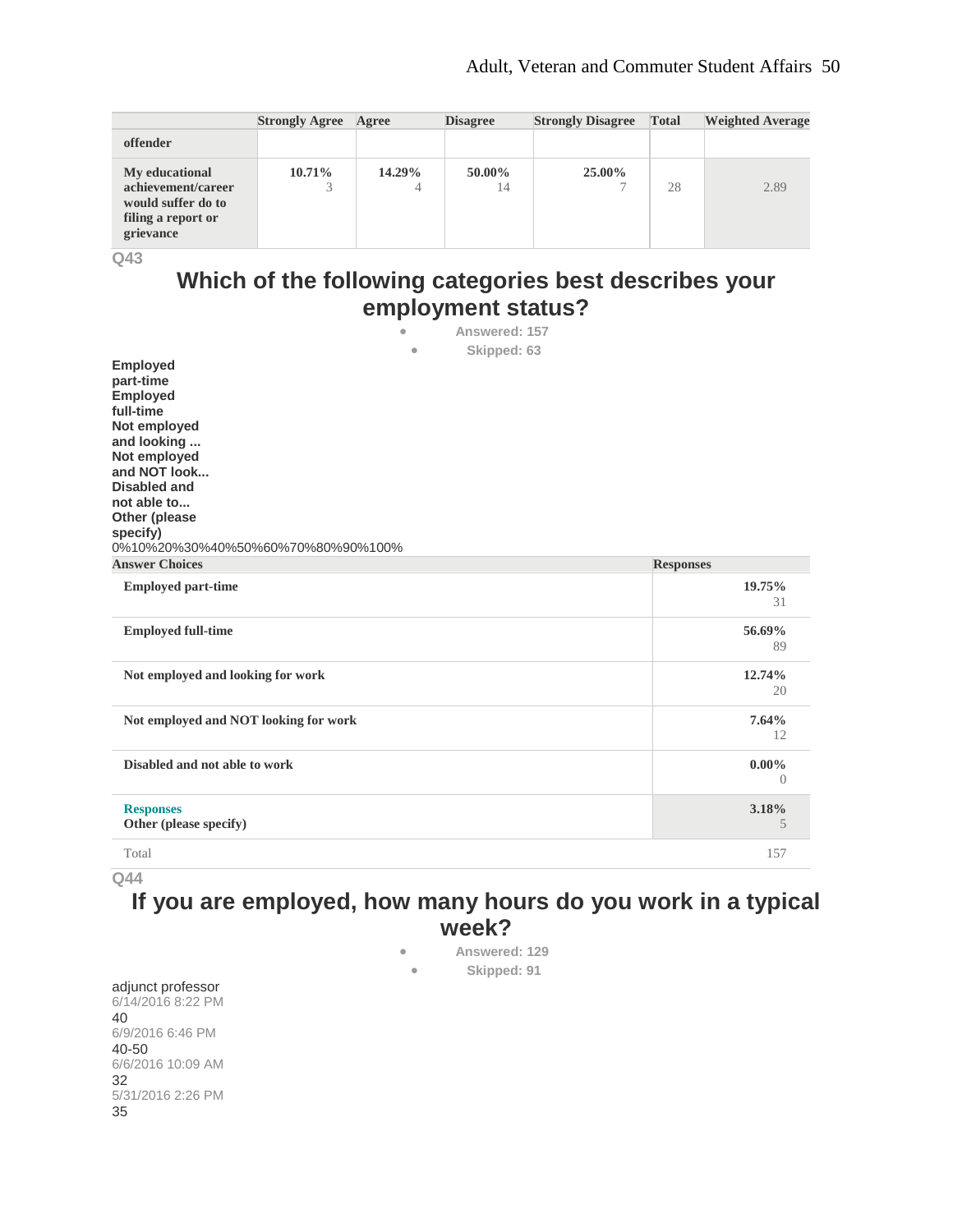5/30/2016 5:29 PM 50 5/30/2016 5:03 PM 40 5/30/2016 9:59 AM 12 5/29/2016 12:06 PM 40 5/27/2016 11:12 PM 40-50 5/27/2016 10:15 PM 60 5/27/2016 3:51 PM 40 5/27/2016 8:23 AM 43 5/26/2016 12:58 PM 45 5/26/2016 12:56 PM 40 5/26/2016 12:52 PM 50 5/26/2016 11:38 AM 45 5/26/2016 11:08 AM 5 5/26/2016 10:24 AM 40 5/26/2016 10:18 AM 40 5/26/2016 10:10 AM 40 5/26/2016 10:06 AM 21 5/26/2016 9:49 AM 36 5/26/2016 8:58 AM 40 5/21/2016 9:31 AM 16 5/20/2016 11:23 AM 40-45 5/19/2016 7:40 PM 40 5/19/2016 2:45 PM 40 5/19/2016 11:43 AM 45 5/18/2016 11:15 PM 40-50 5/18/2016 9:52 PM 60 5/18/2016 9:42 PM 45 5/18/2016 6:17 PM 40 5/18/2016 3:59 PM 40 5/18/2016 1:17 PM 40-50 5/18/2016 12:34 PM 17 5/18/2016 11:48 AM 22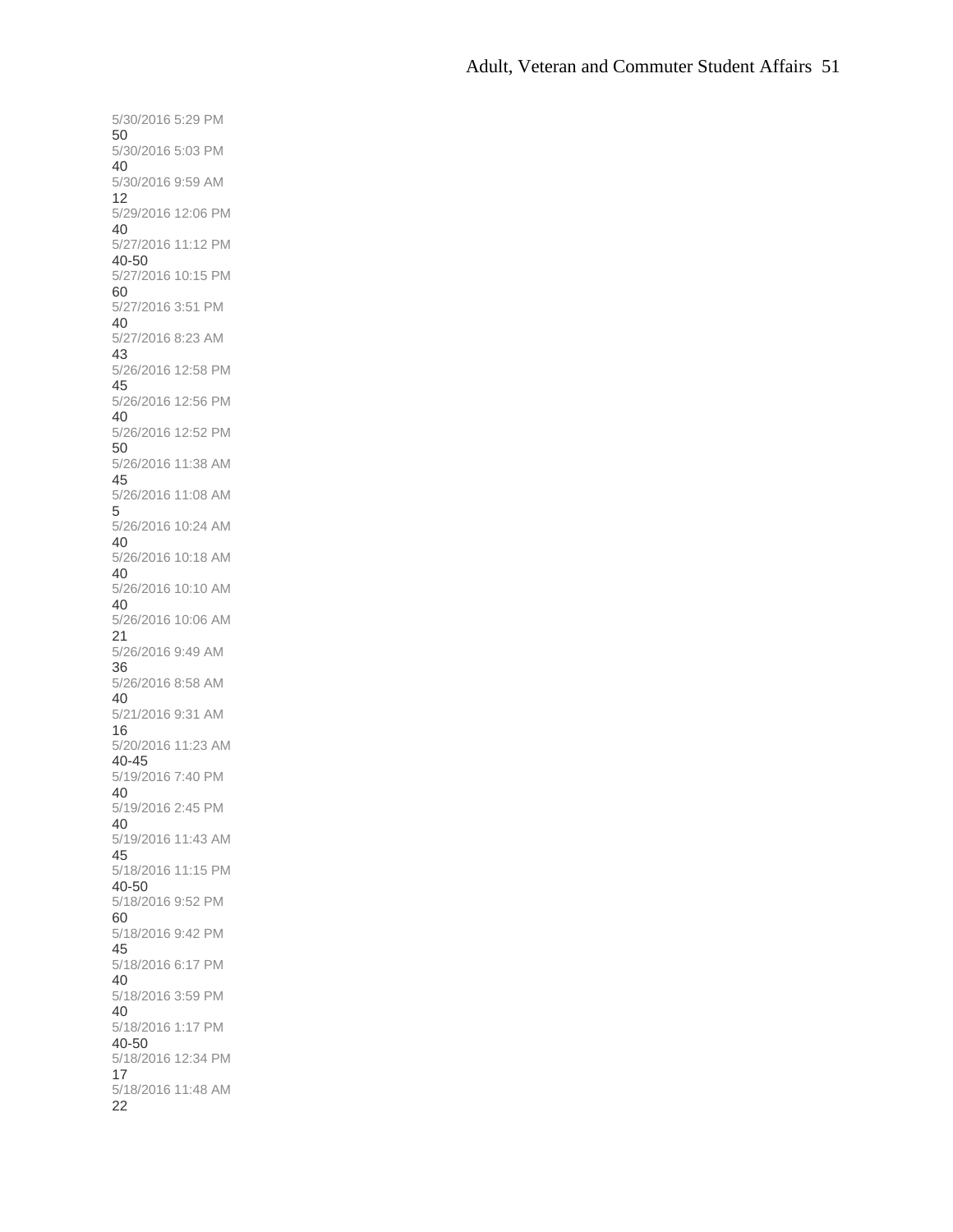5/18/2016 10:16 AM 60 5/18/2016 9:20 AM 55 5/18/2016 8:33 AM 50 5/18/2016 8:33 AM 40 5/18/2016 8:19 AM 40 5/18/2016 7:55 AM 40 5/18/2016 7:40 AM 40 5/17/2016 9:03 PM 40 5/17/2016 8:50 PM 25-35 5/17/2016 8:42 PM 40 5/17/2016 7:25 PM 50 hours 5/17/2016 7:14 PM 50 5/17/2016 6:23 PM 15 5/17/2016 6:05 PM **Q45**

> **Please indicate which, if any, of the following forms of financial assistance you have used or received so far while a student parent at this school (check all that apply):** • **Answered: 154**

| AUSTRUCH IVT                                                    |                  |
|-----------------------------------------------------------------|------------------|
| Skipped: 66<br>$\bullet$                                        |                  |
| <b>Subsidized</b>                                               |                  |
| housing, suc                                                    |                  |
| <b>Subsidized</b>                                               |                  |
| housing from                                                    |                  |
| Women,                                                          |                  |
| Infants, and                                                    |                  |
| <b>Earned income</b>                                            |                  |
| <b>Tax Credit</b>                                               |                  |
| Food                                                            |                  |
| assistance,                                                     |                  |
| <b>Temporary</b>                                                |                  |
| Assistance f                                                    |                  |
| Child care                                                      |                  |
| subsidy from                                                    |                  |
| Other                                                           |                  |
| childcare                                                       |                  |
| <b>Not sureNone</b>                                             |                  |
| Other (please                                                   |                  |
| specify)                                                        |                  |
| 0%10%20%30%40%50%60%70%80%90%100%                               |                  |
| <b>Answer Choices</b>                                           | <b>Responses</b> |
| Subsidized housing, such as public housing or Section 8 housing | 2.60%            |
|                                                                 | 4                |
| Subsidized housing from your school                             | $0.65\%$         |
|                                                                 |                  |

**Women, Infants, and Children, (WIC) Benefits 13.64%**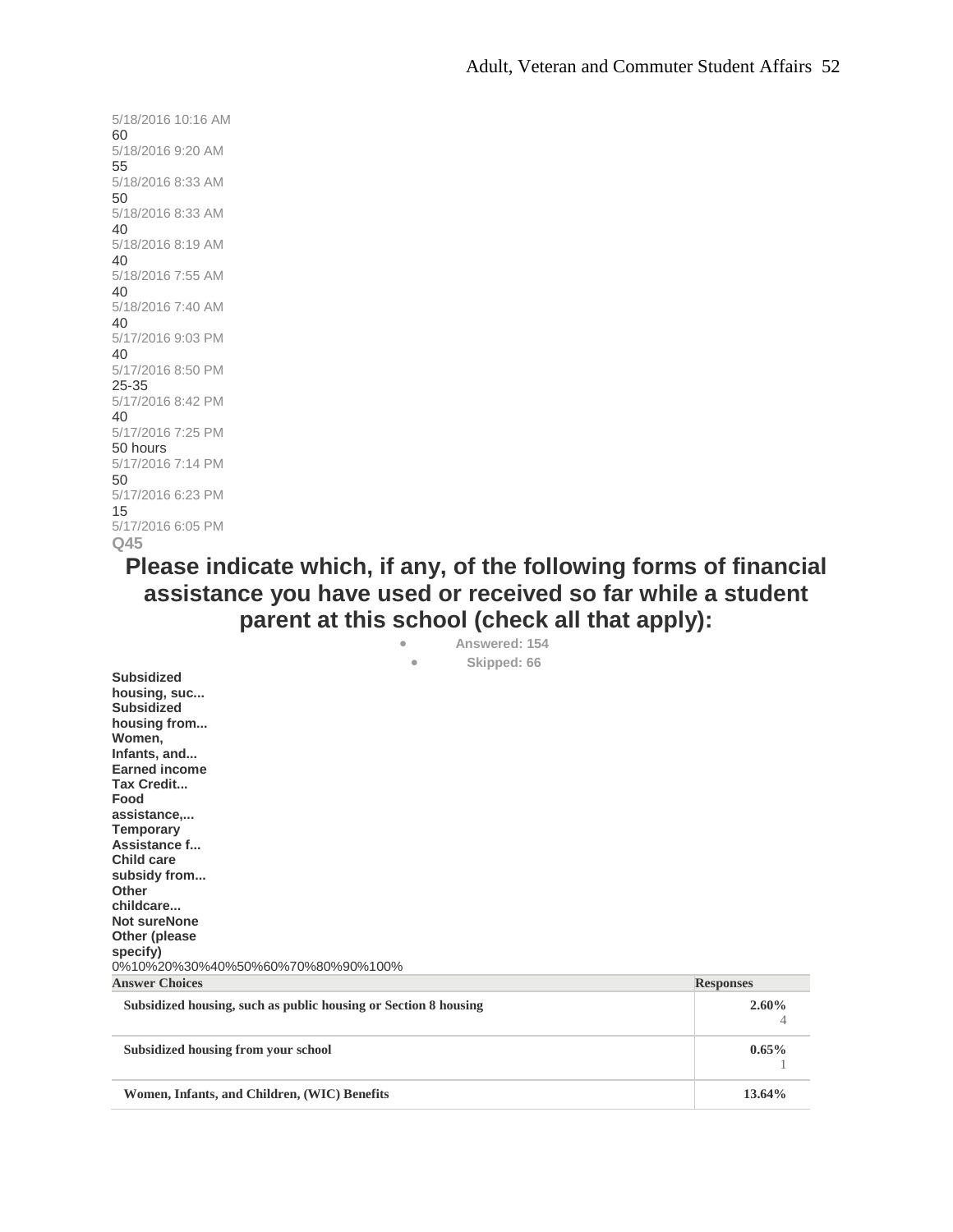| <b>Answer Choices</b>                                 | <b>Responses</b> |
|-------------------------------------------------------|------------------|
|                                                       | 21               |
| Earned income Tax Credit (EITC)                       | 20.78%<br>32     |
| Food assistance, such as SNAP (food stamps)           | 20.78%<br>32     |
| <b>Temporary Assistance for Needy Families (TANF)</b> | $1.30\%$<br>2    |
| Child care subsidy from your school                   | 1.30%<br>2       |
| Other childcare subsidy/funding                       | $3.90\%$<br>6    |
| Not sure                                              | $1.30\%$<br>2    |
| <b>None</b>                                           | 59.74%<br>92     |
| <b>Responses</b><br>Other (please specify)            | 1.95%<br>3       |

Total Respondents: 154

**Q46**

## **Last year, what was your approximate total household income from all sources, before taxes? (Please do not include loans/grants except those for living expenses.) (Please note that your response to this question can NOT effect your financial situation with the university).**

|                                   | $\bullet$ | Answered: 158 |                  |        |
|-----------------------------------|-----------|---------------|------------------|--------|
|                                   | $\bullet$ | Skipped: 62   |                  |        |
| \$0 to \$10,000                   |           |               |                  |        |
| \$10,000 to                       |           |               |                  |        |
| \$20,000                          |           |               |                  |        |
| \$20,000 to                       |           |               |                  |        |
| \$30,000                          |           |               |                  |        |
| \$30,000 to                       |           |               |                  |        |
| \$50,000                          |           |               |                  |        |
| \$50,000 to                       |           |               |                  |        |
| \$75,000                          |           |               |                  |        |
| \$75,000 to                       |           |               |                  |        |
| \$100,000                         |           |               |                  |        |
| \$100,000 and up                  |           |               |                  |        |
| Prefer not to                     |           |               |                  |        |
| answer                            |           |               |                  |        |
| Don't know                        |           |               |                  |        |
| 0%10%20%30%40%50%60%70%80%90%100% |           |               |                  |        |
| <b>Answer Choices</b>             |           |               | <b>Responses</b> |        |
|                                   |           |               |                  |        |
| \$0 to \$10,000                   |           |               |                  | 5.06%  |
|                                   |           |               |                  | 8      |
| \$10,000 to \$20,000              |           |               |                  | 13.92% |
|                                   |           |               |                  | 22     |
| \$20,000 to \$30,000              |           |               |                  | 6.96%  |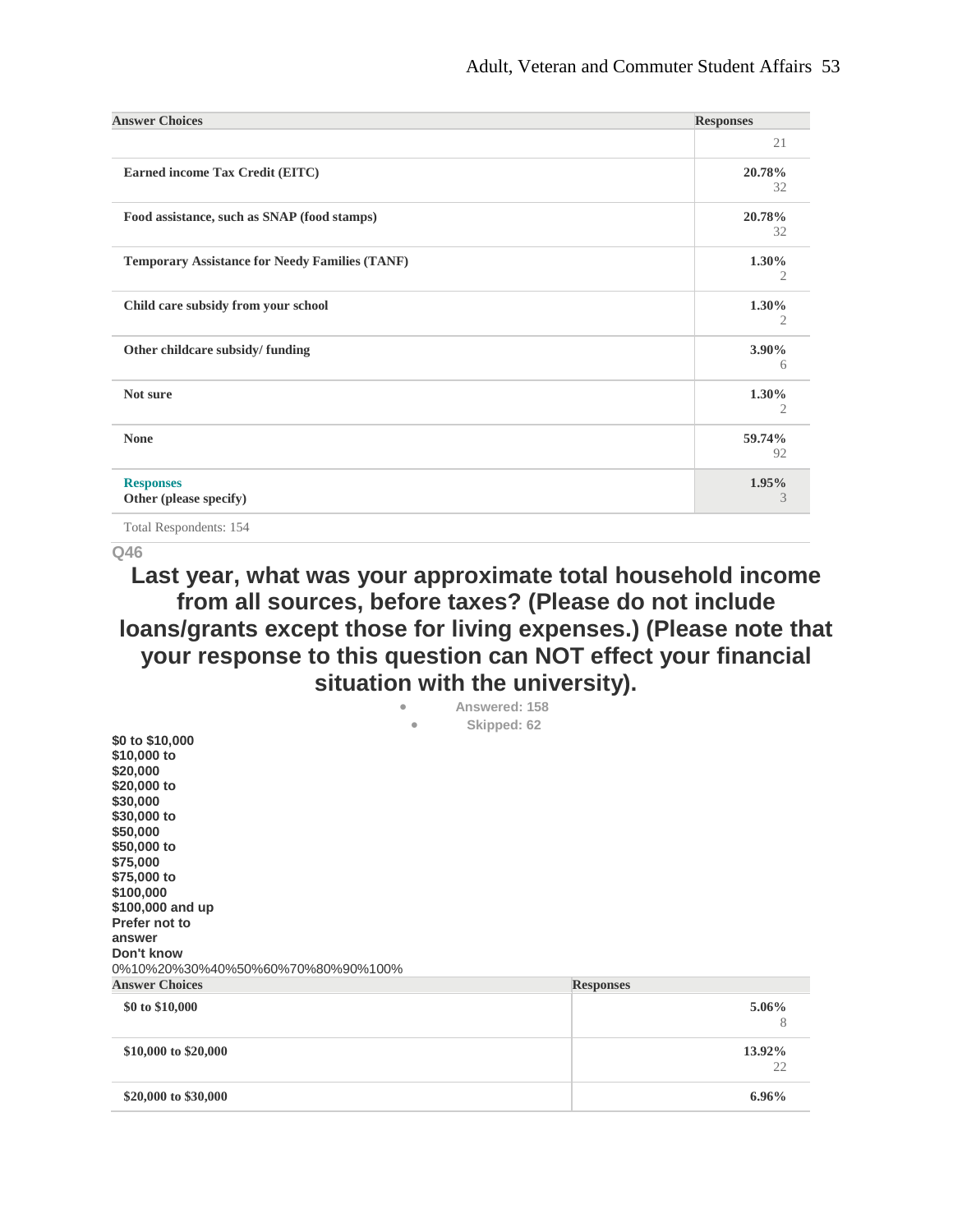| <b>Answer Choices</b> | <b>Responses</b>           |
|-----------------------|----------------------------|
|                       | 11                         |
| \$30,000 to \$50,000  | 17.09%<br>27               |
| \$50,000 to \$75,000  | 16.46%<br>26               |
| \$75,000 to \$100,000 | 13.92%<br>22               |
| \$100,000 and up      | 21.52%<br>34               |
| Prefer not to answer  | 3.80%<br>6                 |
| Don't know            | $1.27\%$<br>$\overline{2}$ |
| Total                 | 158                        |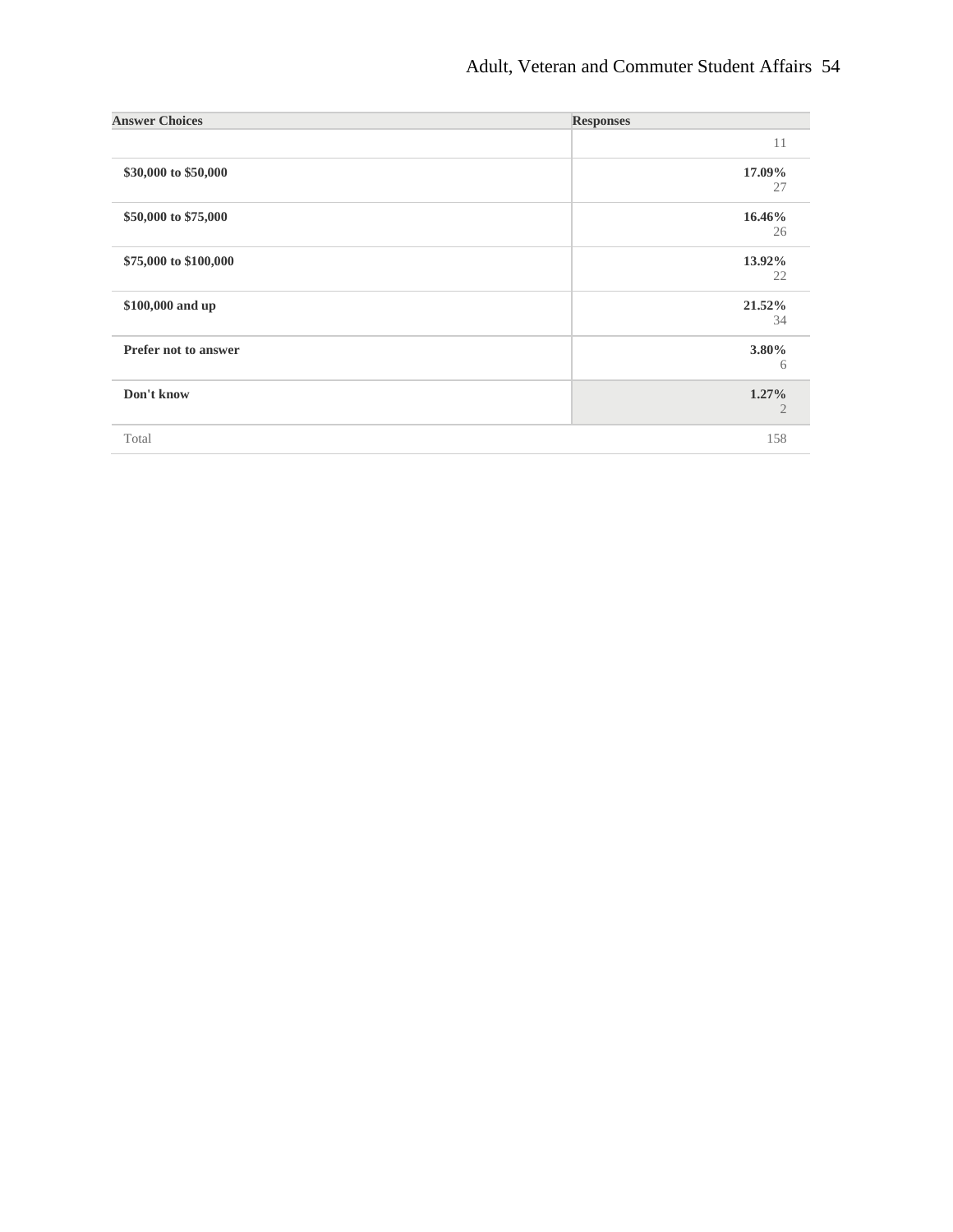### **Appendix 4- Family Friendly Campus Toolkit Focus Group Script – DePaul University Version**

Thank you for agreeing and giving your time for this focus group.

Submit all Informed Consents brought. [distribution of blank copies for those that did not bring. Allow 5 minutes for reading. ] Do questions exist about the informed consent? Do you all understand this informed consent? [If not, address concerns of, as needed, excuse those wishing to not participate.]

Drawing for prize and form required given to student for Financial Affairs reporting.

### *Confidentiality*

We ask that all information shared here remain confidential. Some of these questions are personal in nature, and we ask that in respect to each other. Obviously, as researchers, we cannot guarantee confidentiality.

Notes are being recorded by \_\_\_. These notes relate to themes and points made and are not connected to who you are. No individually identifiable information is being recorded. This conversation is being recorded for research purposes. Please let me know now if you do not agree to being recorded. You may request that the recording stop at any time. The recording will be deleted after compared to notes by research team. I will inform you when recording begins. You can elect to participate in any questions you wish and remain silent if you wish. We encourage robust conversation, even among you though. You may ask each other for clarification and more information as well, but please be respectful at all times.

You may leave at any time. We should take about 90 minutes to conduct this focus group. The questions go from broad to specific. Two focus groups are being conducted and both have same questions. Overall notes are going to be combined.

We are going to being recording unless there are questions or objections. [Begin recording]

*Questions:* 

- Tell us about your experience as a student parent at DePaul University.
- How would you rate the usefulness and quality of the different services available to you as a student parent?
- How do you think this school as an institution supports students who are parents?
- What kinds of support have you utilized or received as a student parent?
- How has being/becoming a parent affected your pursuit of higher education? What are the biggest challenges you have as a single parent re: academic achievement
- and graduation?
- What else would you like to see offered/available on campus for you and other student parents?
- Do you have relationships with other student parents on campus?
- How could the college support those relationships?
- Do you bring your children to campus? Why? What, if anything, do you think they gain from being on campus
- Is there anything else you would like to add?